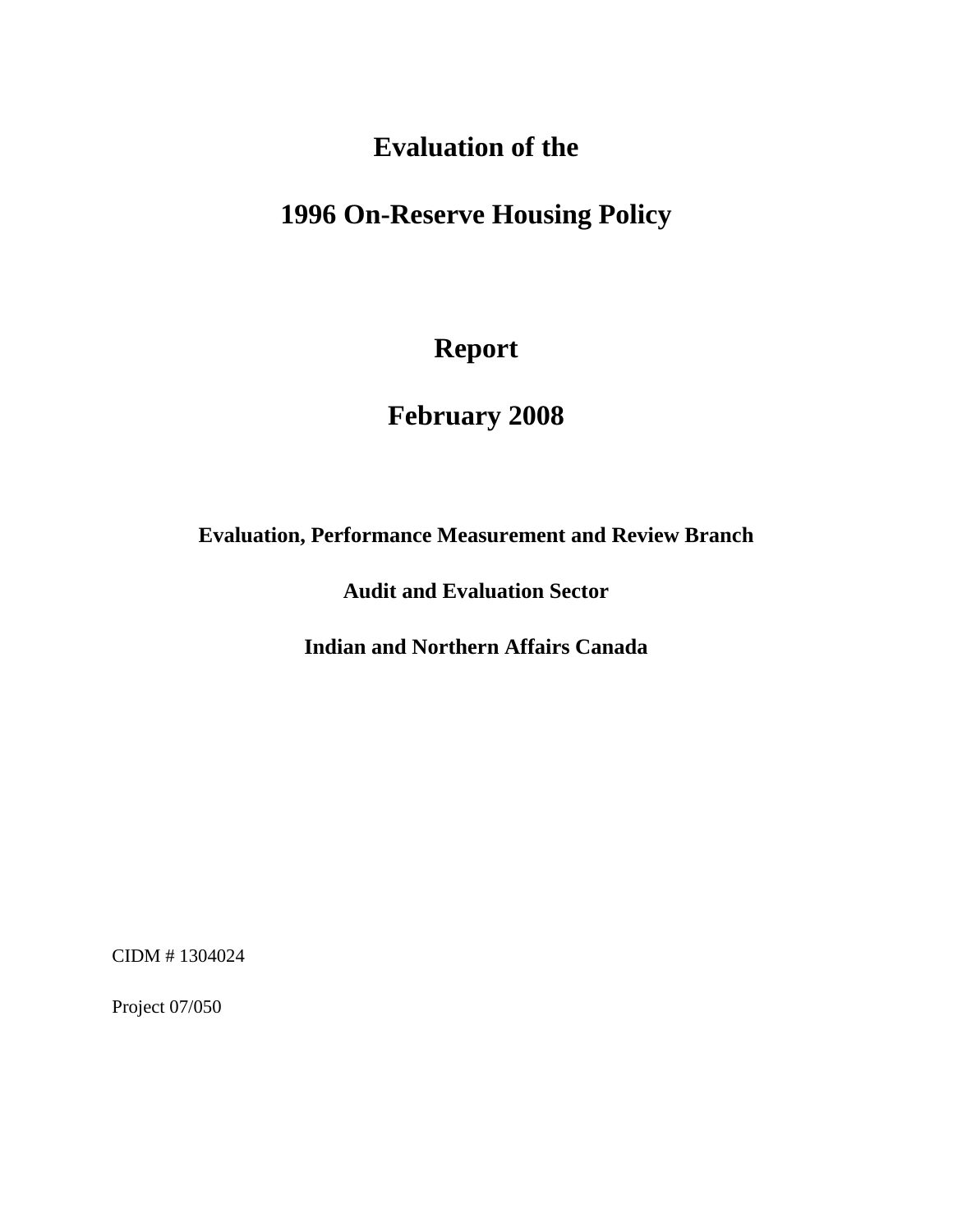# **Table of Contents**

| ANNEX 3 - ABORIGINAL HOUSEHOLDS IN CANADA, BY ABORIGINAL IDENTITY, LOCATION |  |
|-----------------------------------------------------------------------------|--|
|                                                                             |  |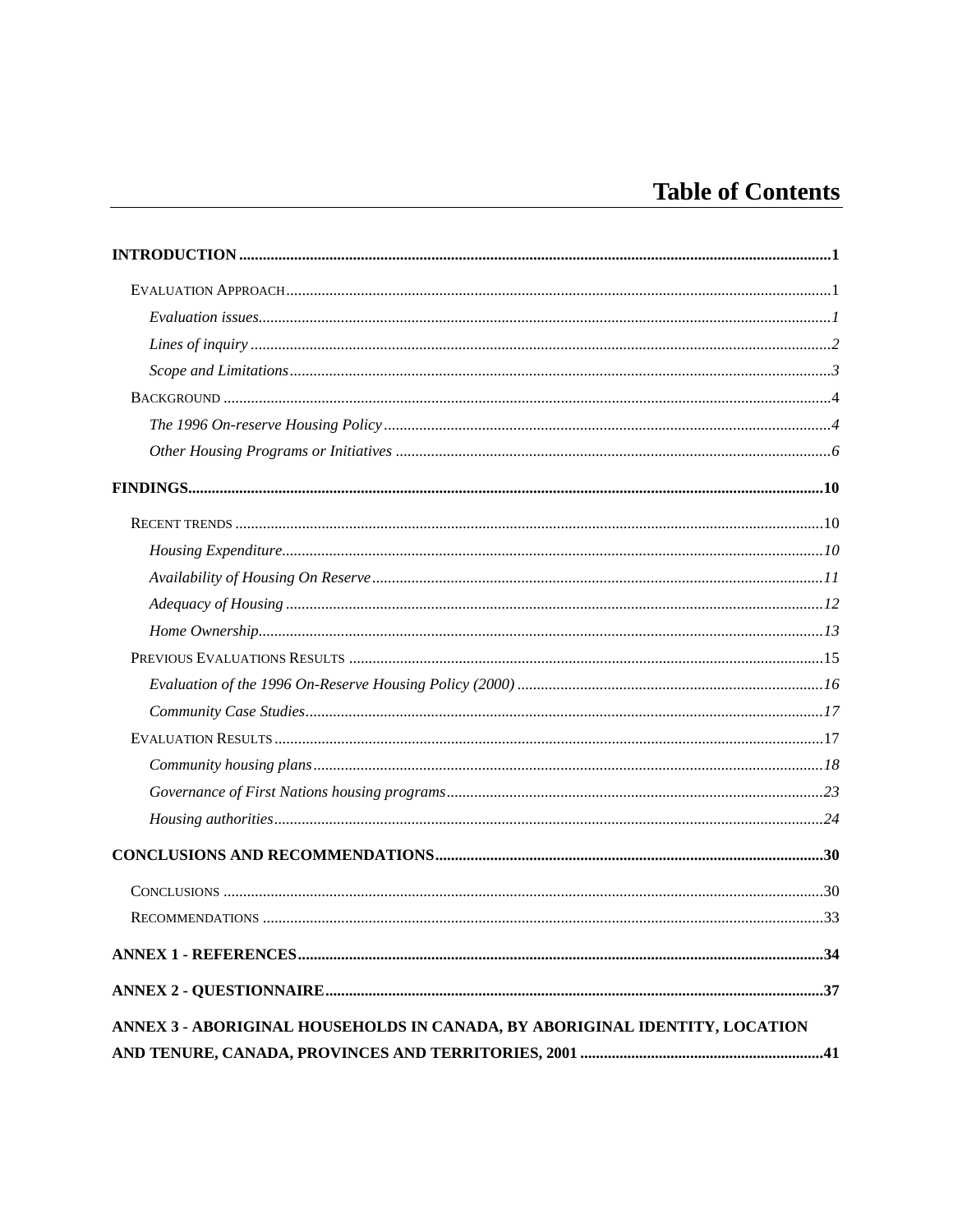## <span id="page-2-0"></span>**Introduction**

Indian and Northern Affairs Canada (INAC) is considering developing new options to reach the objectives of the Housing policy introduced in 1996. In particular, there was an interest in exploring options to support good governance of on-reserve housing programs within the parameter of the on-reserve housing policy introduced in 1996. Evaluation research on the implementation of the on-reserve housing policy was required and planned as part of this process.

The scope of this evaluation is thus limited to high level policy issues. More thorough empirical research on the housing activities of the Department is planned for 2008-2009, when the \$295 million of investments in First Nations housing on-reserve included in Budget 2005 will be evaluated by INAC and the Canada Mortgage and Housing Corporation (CMHC).

The next section will present the approach and background information for this evaluation. Section II will present the evaluation findings, including a review of available statistical information and previous evaluative work. Section III will present conclusions, options and recommendations.

## **Evaluation Approach**

The objective of this evaluation is to assess the implementation of the on-reserve housing policy and to identify conditions for the successful implementation of strategies to help meet current on-reserve housing needs.

### **Evaluation issues**

Terms of reference for the evaluation included the following three questions:

- To what extent are First Nations developing housing policies and plans, and implementing their community-based housing plans?
- What portion of communities have: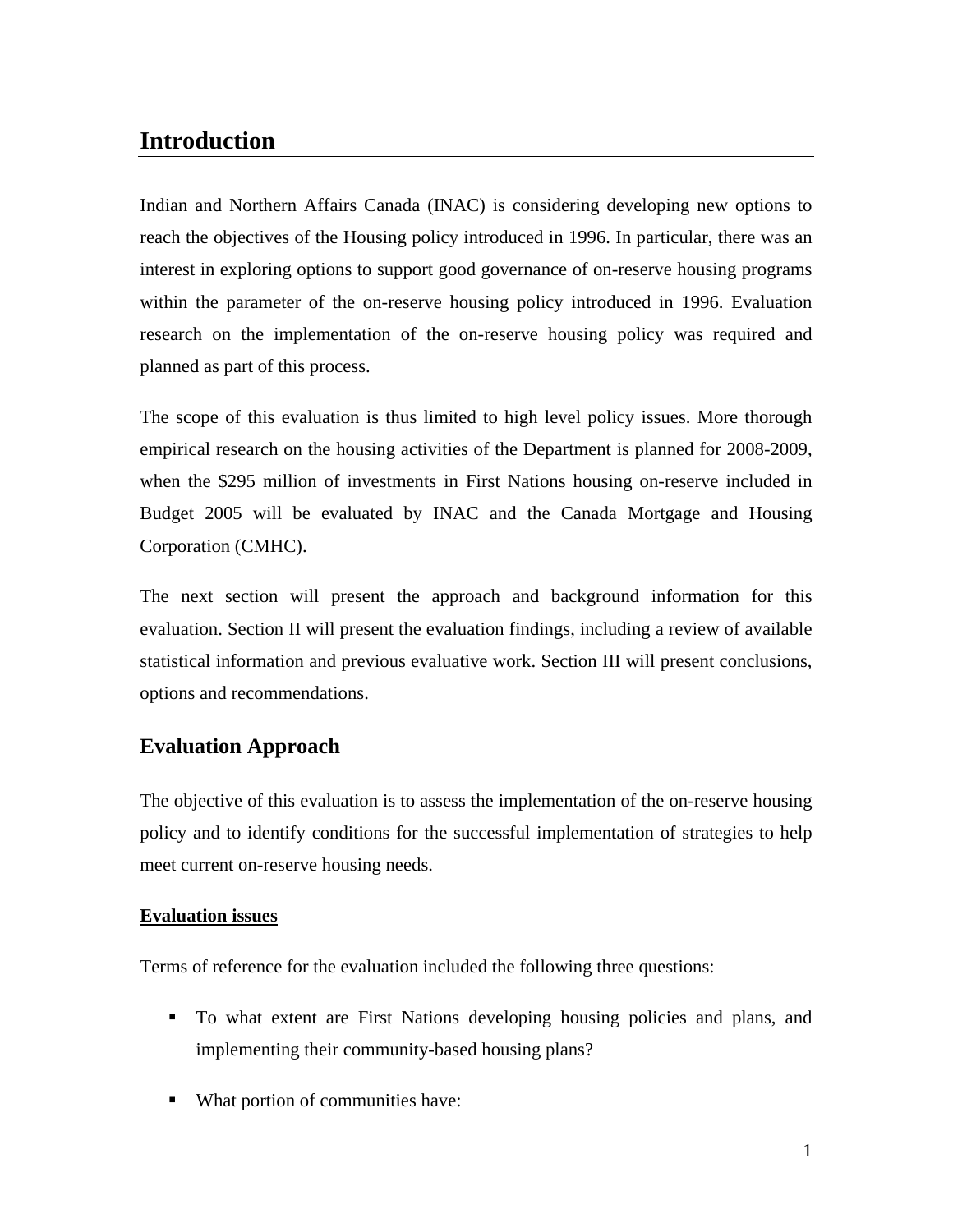- <span id="page-3-0"></span>■ Semi-independent housing governance and/or management regimes (e.g. housing authorities)
- **Multi-year housing plans**
- Maintenance and inspection regimes
- Shelter and/or service charges
- Market-based housing
- Housing-related employment and business creation
- What factors contributed to or inhibited the successful implementation of these aspects?

### **Lines of inquiry**

In the absence of a documented performance measurement strategy and systematically collected performance data for the Policy, and to comply with the Socio-Economic Policy and Regional Offices Sector's initial timeframe, the data gathering was limited to the following research methods:

- A review of background documentation, studies, analyses, etc. A list of references is attached as Annex 1 to this report.
- Questionnaires completed by housing officials from Regional Offices. The questionnaire is provided in Annex 2.
- Interviews with INAC regional housing officials to supplement the information provided in response to the questionnaires.
- Interviews with INAC Headquarters staff in Policy, Housing Operations and Social Programs Reform.
- A consolidated written response to the interview questions from CMHC's policy and research, and Aboriginal housing divisions.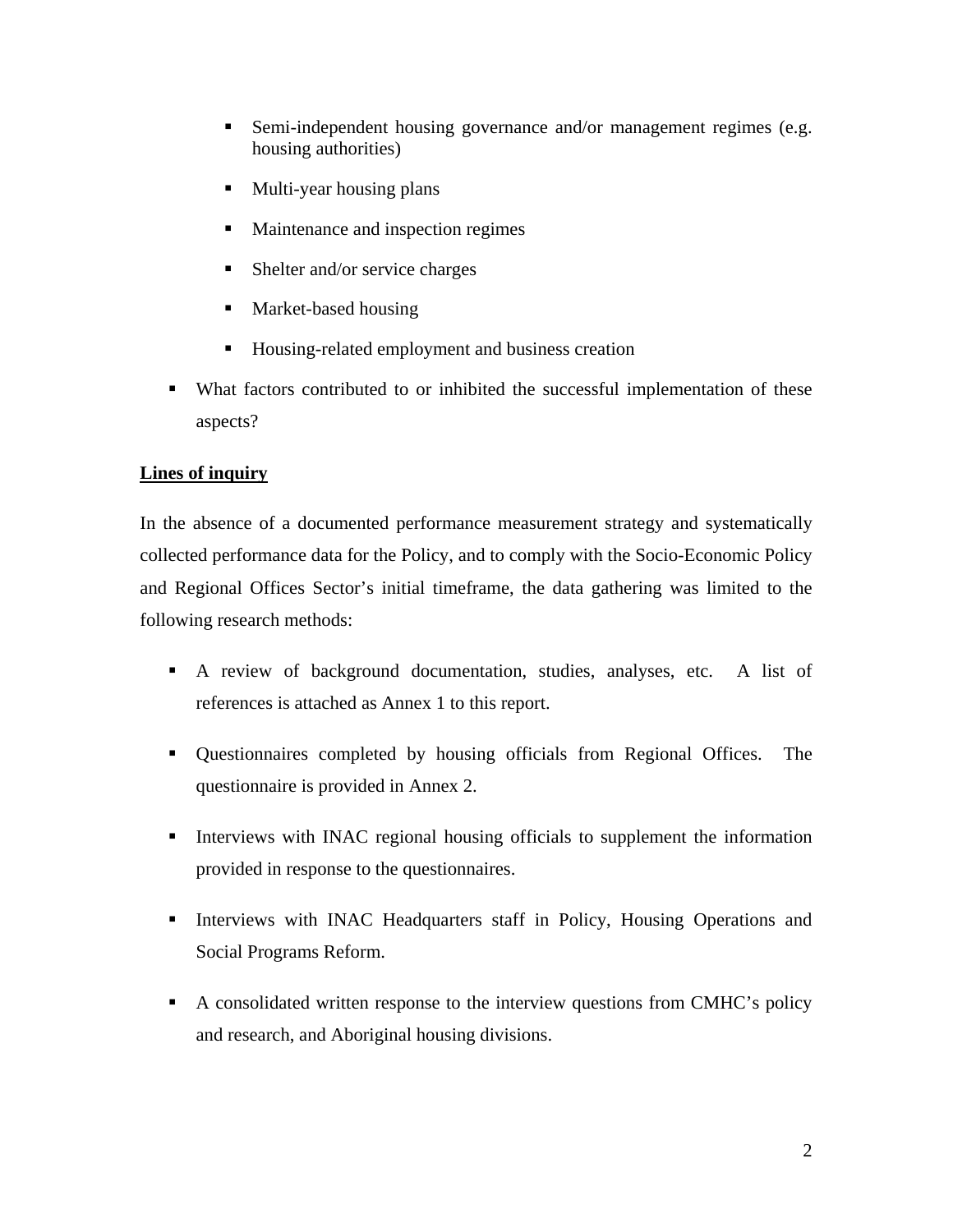- <span id="page-4-0"></span>**Interviews with two representatives from the Assembly of First Nations working** in the housing area, one representative from the First Nations National Housing Managers Association, and one representative from the First Nations National Building Officers Association.
- Interviews with First Nations that have successful housing policies and programs, and those that are struggling to make changes. A total of 10 First Nations were interviewed from four regions – British Columbia, Saskatchewan, Quebec and the Atlantic. The interviewees included both Chiefs and housing managers or administrators. None of them were remote or isolated communities and they were all south of the  $60^{\circ}$  latitude. Registered populations – both on and off reserve – ranged greatly from less than 300 to more than 2,000. The number of household dwellings on reserve also ranged greatly from less than 50 to more than 1,000.

The evaluation was conducted from mid-October 2007 to mid-January 2008.

#### **Scope and Limitations**

The evaluation methodology relied to some extent on quantitative information from the INAC Regional Offices. However, INAC regional housing officials did not have the information required to respond to most of the questionnaire. Quantitative data was therefore also drawn from other sources such as Statistics Canada, CMHC, and INAC's National Housing and Infrastructure Assets Management Inventory. In the case of the latter database, there were questions raised about the quality and comprehensiveness of the data.

The evaluation relied to a greater extent on qualitative information provided by informants within INAC, stakeholders, and from a limited and non-representative sample of First Nations, supplemented by documents reviewed.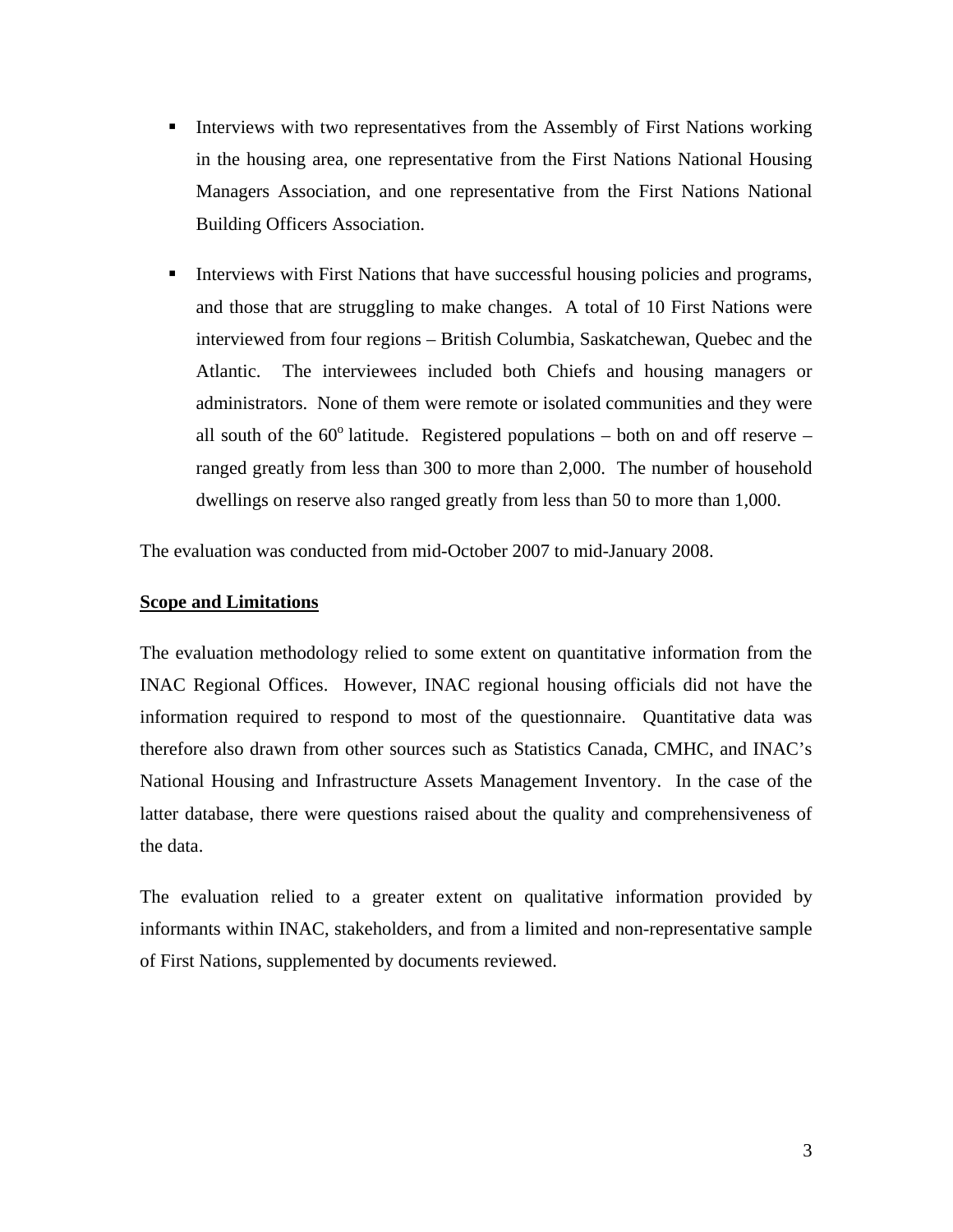#### <span id="page-5-0"></span>**Background**

The Government of Canada supports First Nations in providing safe and affordable housing on reserve. The provision and management of housing on reserve lands is the responsibility of First Nations (First Nations and individual members). In addition to Government of Canada's support, First Nations are expected to identify funding from other sources for their housing needs including shelter charges and loans. It should be noted that there are a number of First Nations or First Nation members who view housing as a treaty right – the "treaty right to housing" - and therefore maintain that it is the responsibility or fiduciary obligation of the Government of Canada to provide housing on reserve for all status Indians.<sup>[1](#page-5-1)</sup>

In the 1960s, INAC introduced a housing program to assist in the construction and renovation of housing on reserves. The program provided subsidies for new residential construction and the renovation and rehabilitation of existing houses. In 1982, this subsidy program was evaluated and a position paper was set out which further clarified the roles of First Nations and of the federal government, stating that the government's role in the delivery of houses was by then 'residual.<sup>[2](#page-5-2)</sup> A major evaluation of the program was undertaken which did conclude that housing on reserve was seriously inadequate.<sup>[3](#page-5-3)</sup>

#### **The 1996 On-reserve Housing Policy[4](#page-5-4)**

 $\overline{a}$ 

In 1996, the on-reserve housing policy was introduced in order to provide greater flexibility and more control to First Nations over their housing policies or programs. The Policy is based on four elements:

<span id="page-5-1"></span><sup>1 -</sup> This right has not been tested in the courts and is not currently the subject of any treaty negotiations that we are aware of.

<span id="page-5-2"></span><sup>2 -</sup> Ekos Research Associates Inc., *Assessment of the On-Reserve Housing Program*, Ottawa, February 1982, page 4.

<span id="page-5-3"></span><sup>3 -</sup> Ekos Research Associates Inc., Technical *Report of the Study of On-Reserve Housing Conditi*ons, Ottawa, March 21<sup>st</sup> 1986.

<span id="page-5-4"></span><sup>4 -</sup> It should be noted that the document that was presented to the evaluators as the "1996 Housing Policy" was in the *Guidelines for the Development of First Nations Housing Proposals*.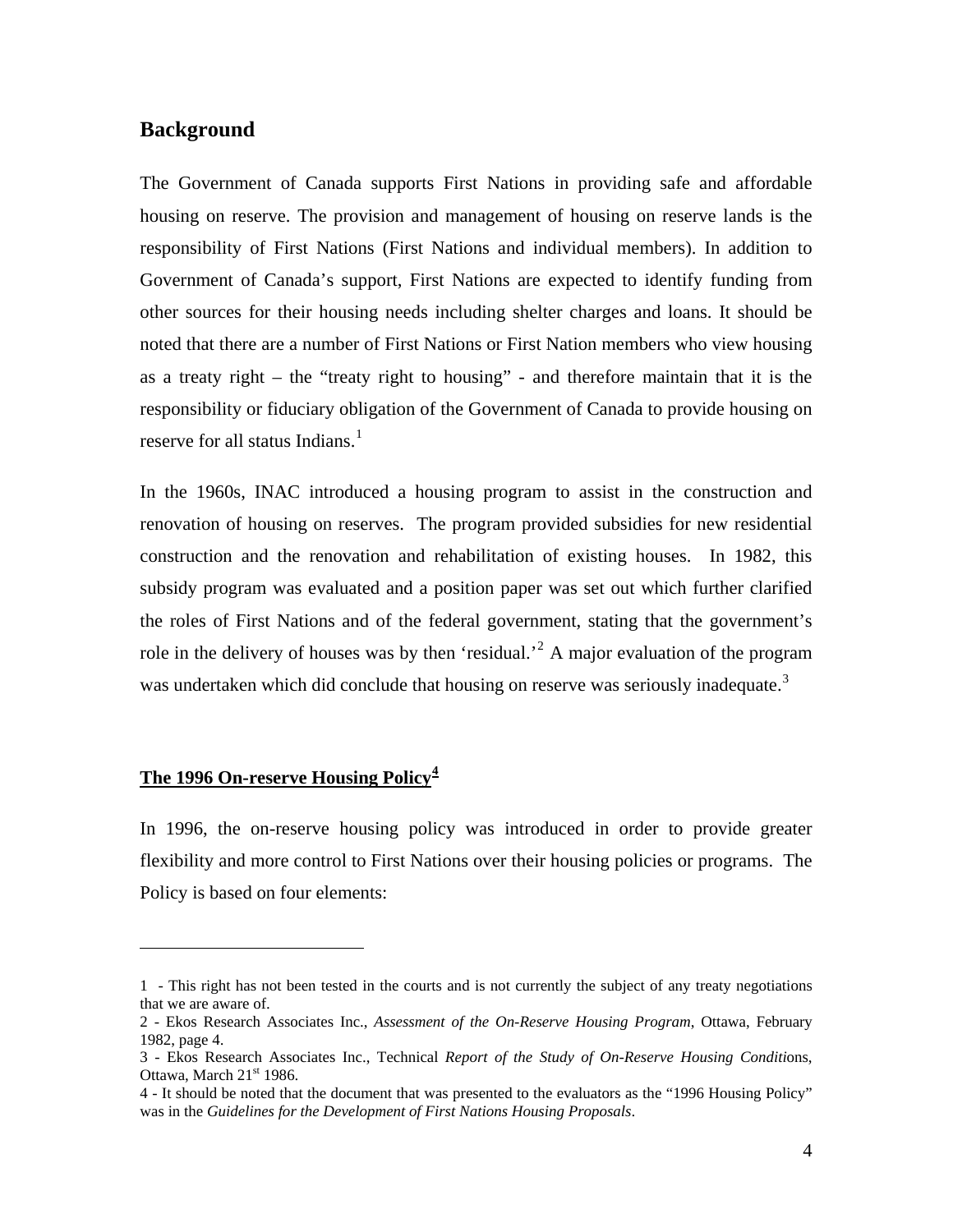- First Nation control (community-based housing programs)
- First Nation expertise (capacity development)
- Shared responsibility (shelter charges and ownership options)
- Better access to private capital (debt financing)

First Nations were given the choice of opting into the policy or not. If they opt in, they are given the flexibility to use INAC's housing funds in support of the implementation of their community-based housing plans, which may include elements such as maintenance and insurance, debt charges, training, management and supports to establish housing authorities. In the first five years after the introduction of the Policy, an estimated \$160 million<sup>[5](#page-6-0)</sup> in additional funds was also provided to those First Nations that opted into the Policy.

In order to be eligible for the more flexible funding arrangement, First Nations were required to establish a set of housing policies, housing programs and a multi-year housing plan. The housing plan was required to have three components: a work plan covering maintenance, insurance, renovation, building, and management; a resource plan; and links between housing activities and training, job creation and business development initiatives.

A practical guide was published to assist First Nations in developing these policies, programs and plans (Guidelines, 1996). According to the Guidelines, multi-year housing plans will allow First Nations to:

• Protect and extend the life of existing houses and ensure that housing meets minimum national standards, through maintenance, insurance and renovation programs;

<span id="page-6-0"></span><sup>5 -</sup> Canada, Indian and Northern Affairs Canada (INAC), *Report on Plans and Priorities for the period ending March 31st 1997*, Ottawa, 1997. <http://www.tbs-sct.gc.ca/rma/dpr/96-97/2INAC96e.pdf>.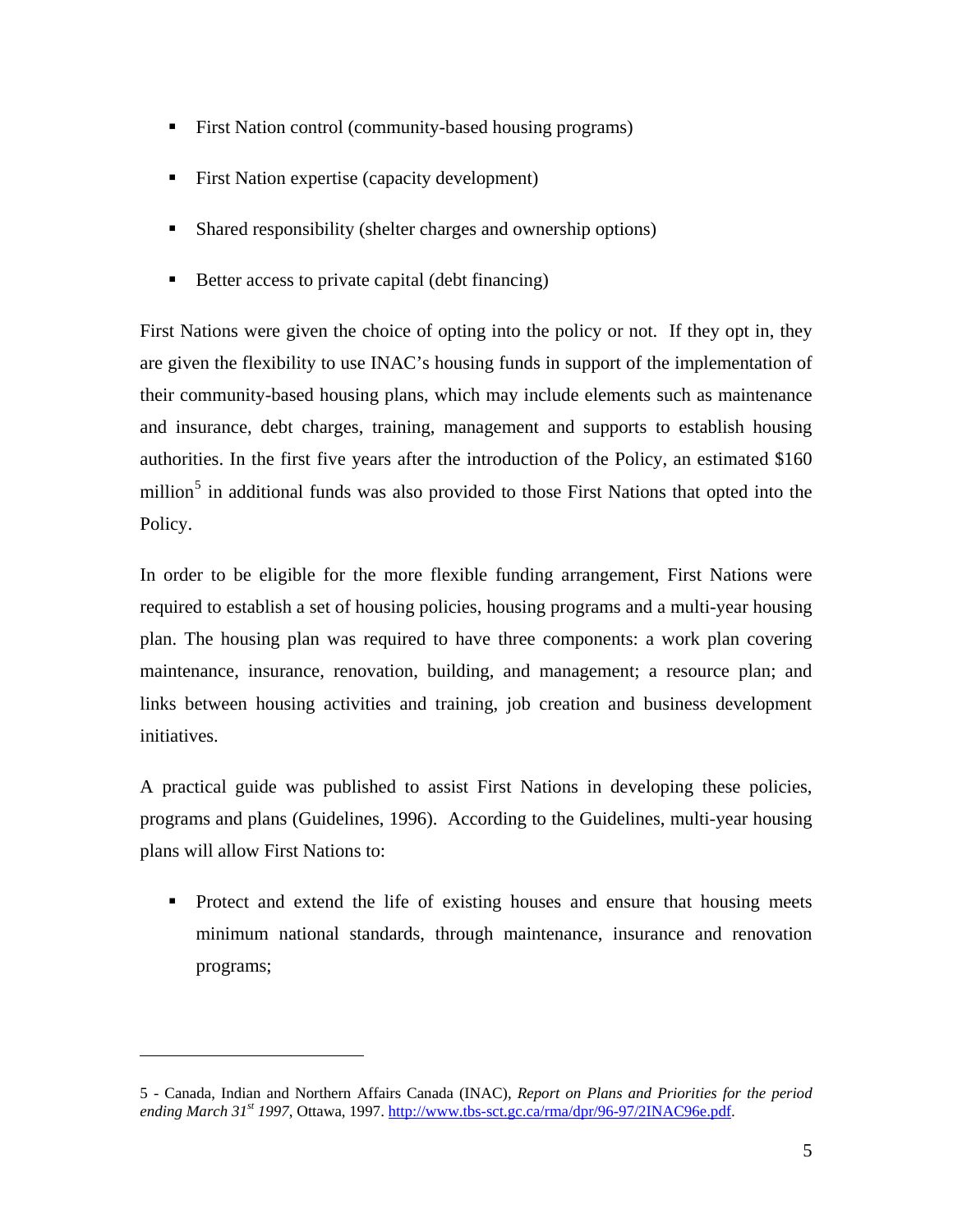- <span id="page-7-0"></span>• Construct quality affordable new housing, designed to respond to the variety of housing needs within the community;
- Support individual pride and responsibility through community involvement, home ownership incentives and private market investment; and
- Link housing activities to training, job creation and business development.

The multi-year housing plans were therefore the main tools for achieving the policy goals. The initial incentive for developing the plans was the additional capital funding. The incentive over the longer-term was the more flexible funding arrangement. Overall, the Policy does not include mechanisms or procedures to address non-compliance or defaults in the implementation of the plans.

If First Nations choose not to opt into the Policy, they continue to operate under the provisions of the housing subsidy program; their housing capital funding can only be used for construction, rehabilitation or renovation; and the funds are released on a project by project basis rather than as a lump sum. Other funding may also be available to these communities for advisory services and program support related to housing management, housing planning, technical assistance, training, housing inspections, maintenance management and fire safety. The additional funding provided when the 1996 Policy was introduced is no longer available to these First Nations should they decide to opt in.

#### **Other Housing Programs or Initiatives**

Other programs and policies contribute to the overall approach of the Government of Canada to support on-reserve housing.

Since the adoption of the Policy, additional funds for housing were provided in Budget 2005 with an emphasis on home ownership, lot servicing and renovation. Funds were also provided in Budget 2007 for the creation of a First Nations Market Housing Fund. These initiatives support some of the same goals as the 1996 Policy and provide opportunities for First Nations in the future.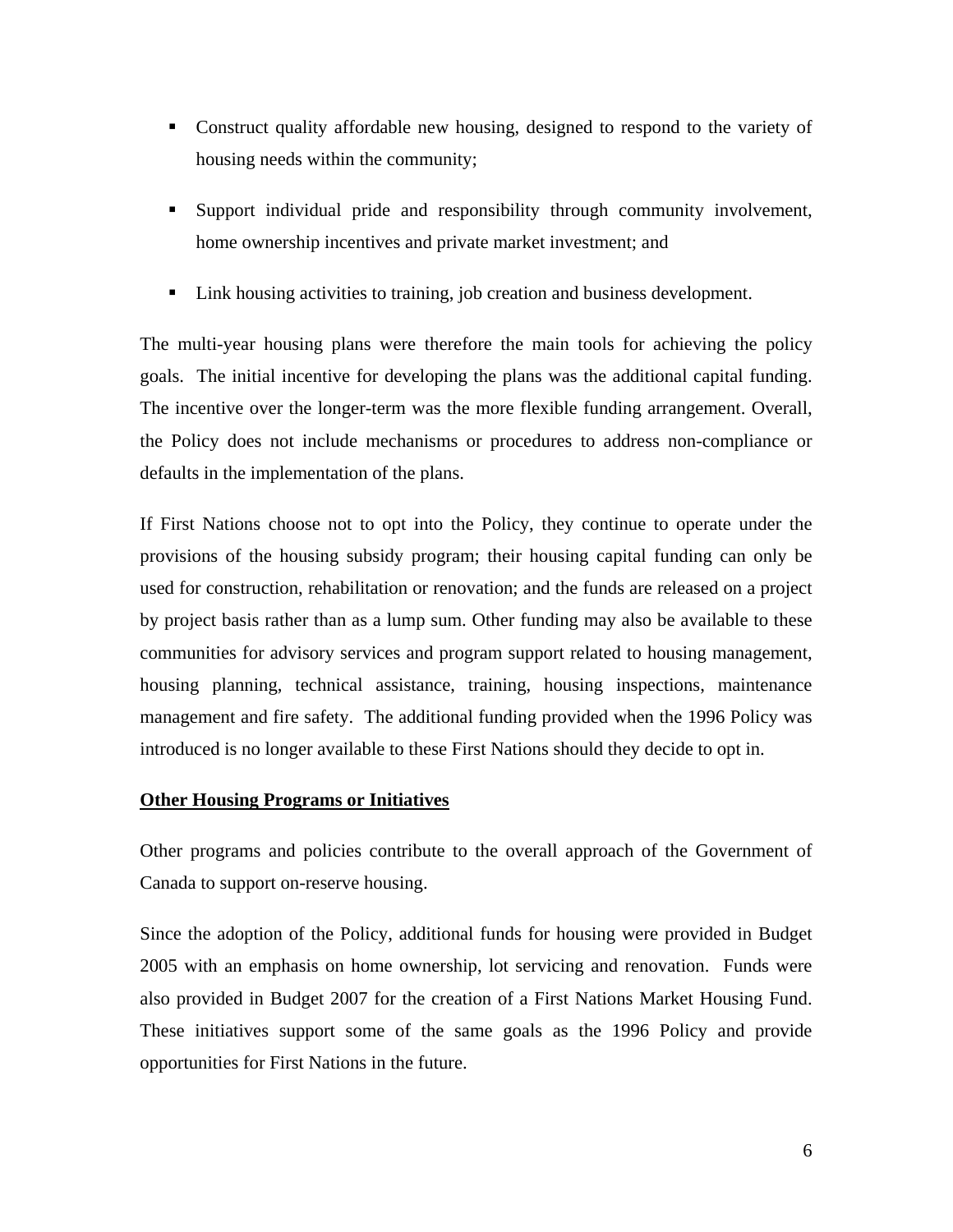#### *CMHC's programs*

CMHC provides funding in support of the construction, acquisition, rehabilitation and renovation of social housing on-reserve through the On-Reserve Non-profit Rental Housing Program (Section 95). CMHC also provides funding to repair existing homes through the Residential Rehabilitation Assistance Program (RRAP), minor home modification for seniors through the Home Adaptations for Seniors' Independence (HASI) program, and renovation or construction/acquisition for shelters for victims of family violence under the Shelter Enhancement Program (SEP). First Nation capacity building and other housing-related activities are also supported by CMHC. Since 1997, the Section 95 program provides full subsidies to cover the difference between eligible project costs and project revenues. Direct lending is offered to all existing Section 95 projects to help reduce loan costs.

CMHC also supports home ownership on-reserve through loan insurance. This includes two products: 1) CMHC Loan Insurance Program On-Reserve with Ministerial Loan Guarantee; and 2) CMHC On-Reserve Homeownership Pilot Product which makes it possible for people living on-reserve to buy a home financed by a CMHC-insured mortgage without a Ministerial Loan Guarantee.

#### *Budget 2005 Funds*

In Budget 2005, the Government announced the investment of an additional \$295 million over five years through INAC and CMHC for housing construction, renovation, and lot servicing on-reserve. INAC's portion of Budget 2005 funds were to be spent by March 2008 – CMHC's portion was committed by March 2007.

#### *First Nations Market Housing Fund*

In Budget 2007, the Government set aside \$300 million for a First Nations Market Housing Fund. The First Nations Market Housing Fund's Credit Enhancement Facility provides a backstop to a First Nation's housing loan guarantees made to financial institutions. In the event that a borrower defaults on an eligible housing loan, the lender will seek compensation from the First Nation in its capacity as guarantor of the loan.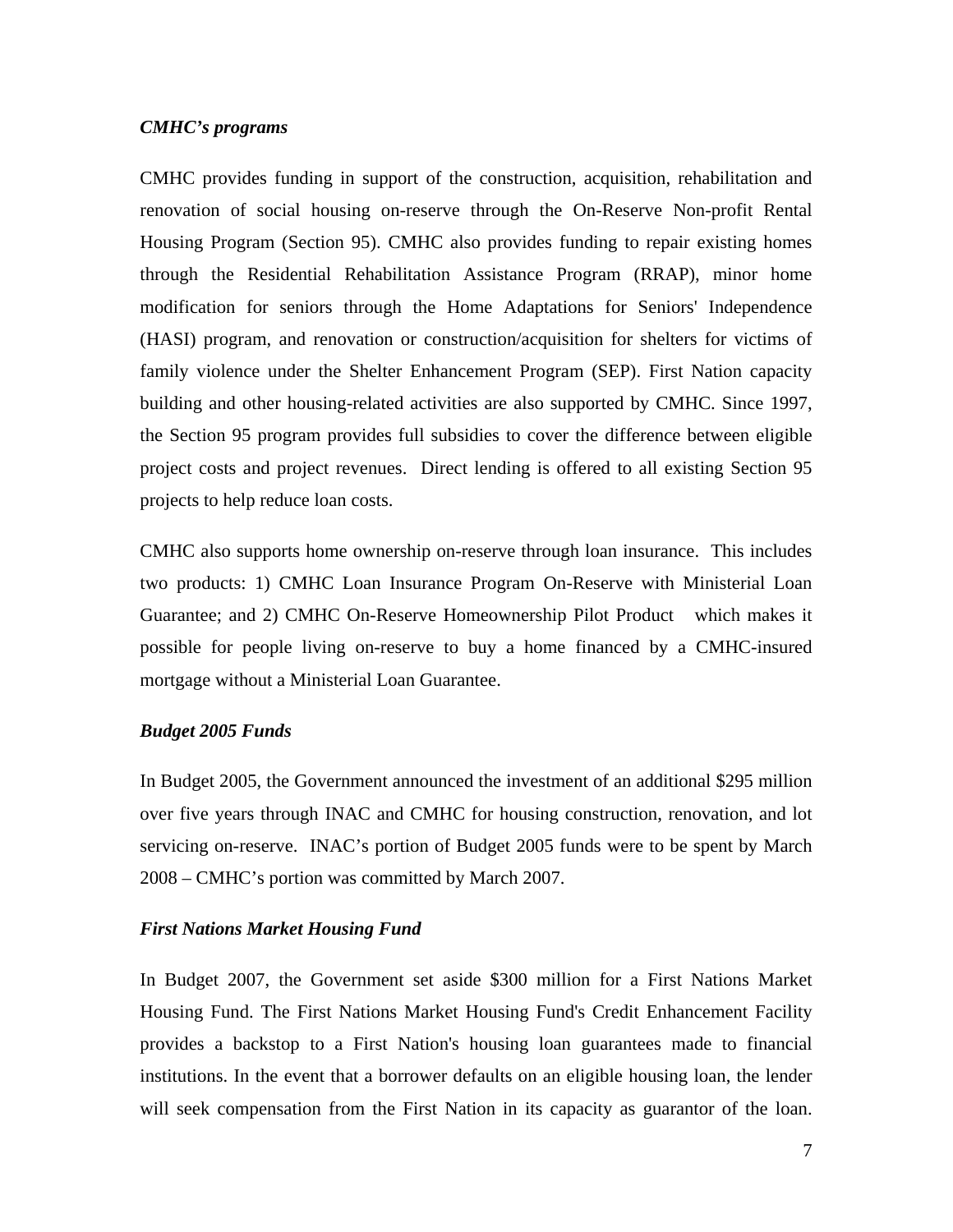Should the First Nation be unable to meet its obligations as guarantor, the lender will be able to turn to the Fund for compensation up to the amount of Credit Enhancement which the financial institution has accumulated for loans in the community. First Nations will need to have been assessed and qualified under the Fund's Access Criteria in order to be eligible for the Fund's Credit Enhancement Facility.

The Fund will initially be administered by CMHC and directed by a board of nine Trustees drawn from a publicly advertised call for interest. Three Trustees will be drawn from First Nations communities and will be appointed by the Minister of INAC in consultation with the Minister of HRSD (the Minister responsible for CMHC), and the AFN. Of the remaining six Trustees, three will be drawn from the private sector finance community and three will be drawn from the federal government community, and appointed by the Minister of HRSD in consultation with the Minister of INAC.

First Nations will have to qualify in order to access the Fund's credit enhancement amount. The access criteria are currently being developed. According to CMHC, it has been suggested that the criteria may include:

- Community support for home ownership
- **Sufficient demand for home ownership**
- Strong First Nation housing management
- First Nation financial capacity
- **Strong First Nation financial and loan management**
- First Nation capacity to ensure that quality housing is constructed in the community.

For those First Nations that apply to the fund and are not able to meet all access criteria, supports will be considered to strengthen the way they manage housing so that they can qualify in the future. Access to capacity building, the level of funding for capacity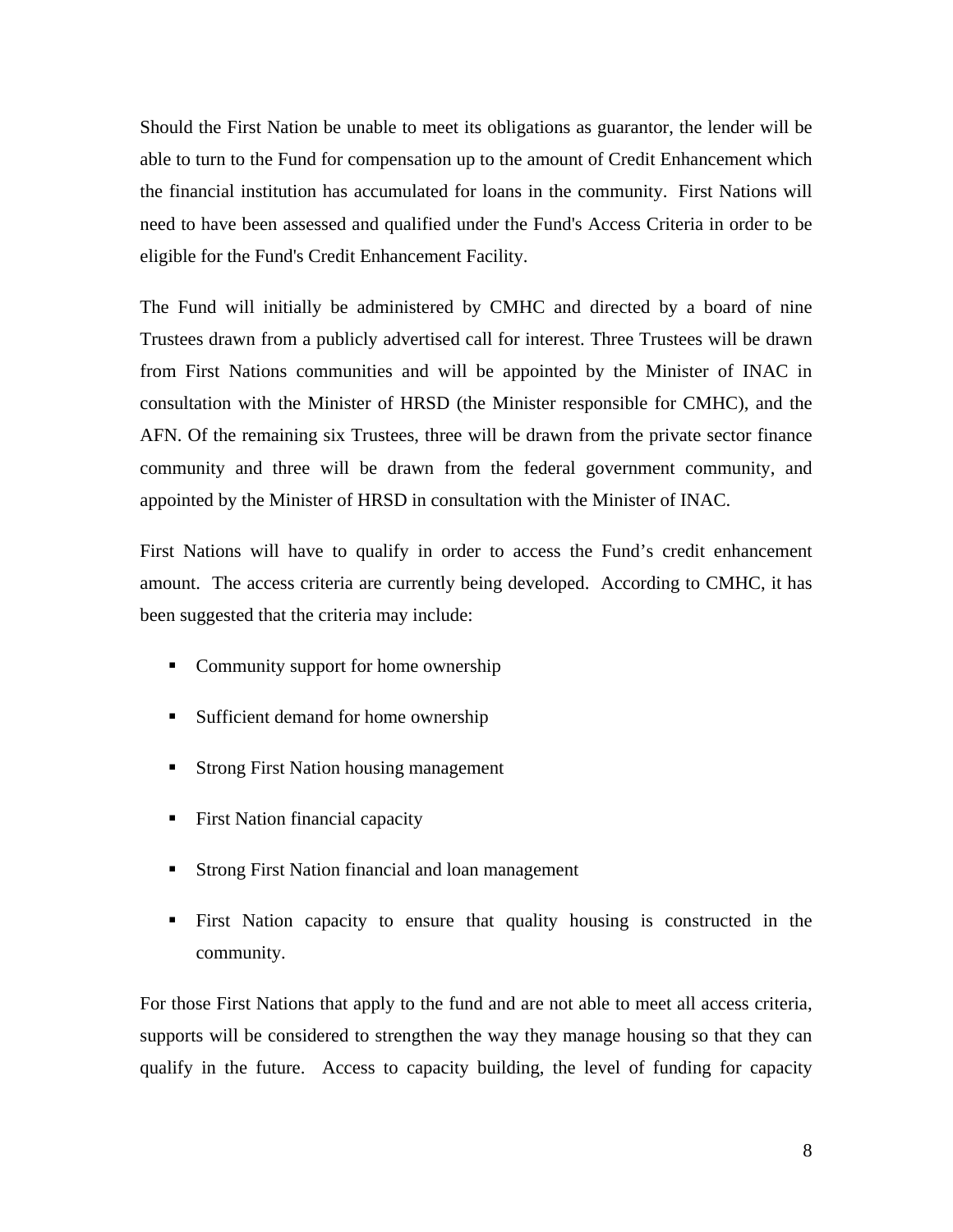<span id="page-10-0"></span>building, and approaches to building capacity are still under development. The Fund is expected to be operational by April 2008.

#### *Shelter Allowances*

 $\overline{a}$ 

Shelter allowances are paid by INAC to income assistance recipients based on financial benefit rates and eligibility criteria set by the provinces. Maximum shelter rates are based on family unit size and include rent, utilities and other allowable shelter costs. Among other conditions set out in the interim shelter policy, $6$  evidence of actual costs in the form of receipts, billings, or rental agreements is required; the community must customarily collect rent for the house; and the amount of rent must be reasonable in terms of household needs, size, the condition of housing, and prevailing community rental practice. These criteria effectively mean that the First Nation must establish a rental regime in order to qualify for shelter allowances.

The Auditor General (2003) noted that the interim policy on shelter allowances was not being applied consistently across the regions and that some regions could not pay shelter allowances to all individuals who were potentially eligible for assistance because of insufficient funds. This affected the Prairies and parts of the Atlantic Region in particular.

The Auditor General's update (2006) indicated that INAC had completed an evaluation of its interim shelter allowance policy in April 2005 and that the Department was developing a national strategy on shelter allowances based on the outcome of this evaluation.

<sup>6 -</sup> The policy was drafted in 1990 as an interim policy to address certain on-reserve housing conditions, pending the introduction of a new housing policy. It has not yet been updated (Canada, Office of the Auditor General of Canada, 2003 and 2006).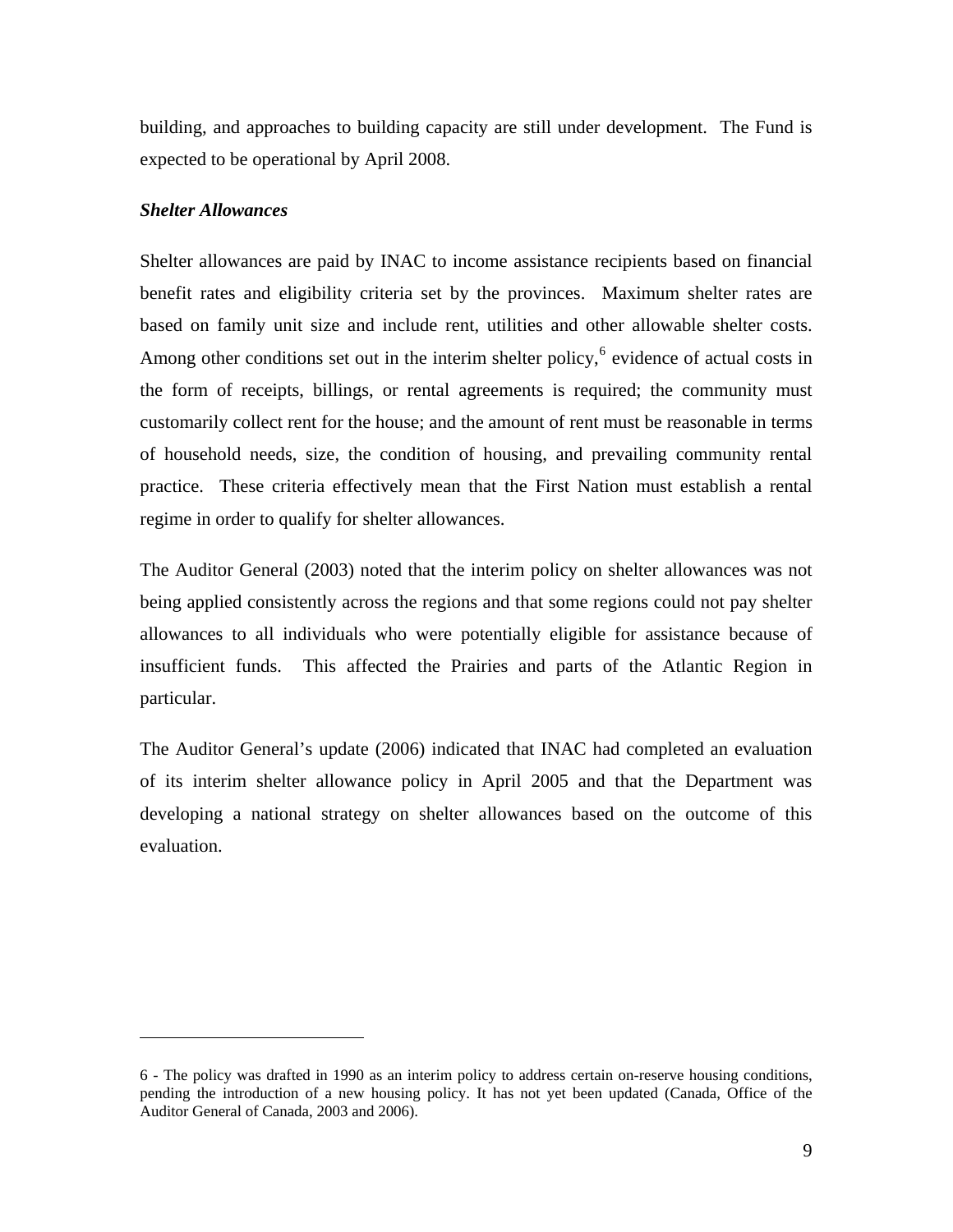## <span id="page-11-0"></span>**Findings**

This section presents evaluation findings related to the evaluation questions. First, it presents an overview of the trends in on-reserve housing based on available statistical information; then, previous evaluation research is reviewed; and, finally, findings from the interviews and document review are presented.

## **Recent trends**

There is sufficient quantitative and statistical information available to present a summary analysis of the recent trends in terms of INAC's housing expenditures, availability and adequacy of on-reserve housing as well as home ownership.

### **Housing Expenditure**

The profile of INAC's funding for housing from 1996/97 to 2007/08 is provided in the following chart. The chart reflects the increase in funding after the on-reserve housing policy was introduced and the more substantial increase following Budget 2005.



**Figure 1: INAC Housing expenditures** 

Source: Figures provided by INAC's Housing Operations.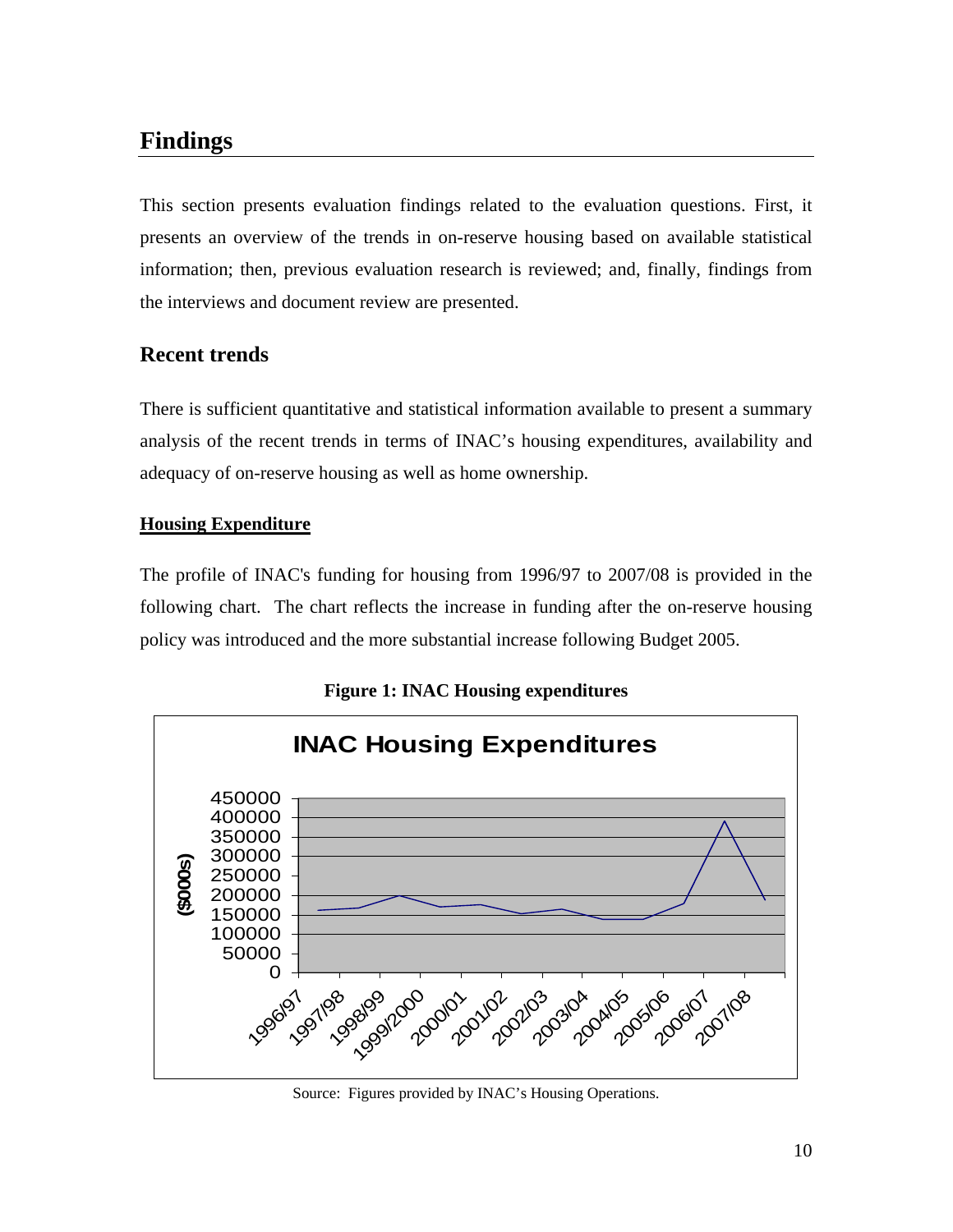<span id="page-12-0"></span>In fiscal year 2006/07, CMHC spent some \$134 million for on-reserve housing. This included spending on renovation programs, Housing Internship Initiative for First Nation and Inuit Youth (HIIFNIY), capacity development and for ongoing subsidies for the existing portfolio of assisted housing.

#### **Availability of Housing On Reserve**

<u>.</u>

Over the past ten years there has been improvement in terms of the number of housing units on reserve; the proportion of people per housing unit; and the proportion of people in crowded dwellings. Researchers were not able to confirm a causal relation between these improvements and the 1996 Policy. Improvements also took place over the course of the previous decade – 1986 to 1996 – when the Policy was not in place, and the rate of improvement in some cases was higher than that from 1996 to 2006.

According to INAC's Housing and Infrastructure Assets Inventory (HIAI), the total number of housing units on-reserve has increased from 80,443 in 1996/97 to 99,939 in 2006/07. Although the population on reserve has increased during the same time period from 341,975 to 392,776, the average population per housing unit has decreased from 4.25 people/housing unit in 1996/97 to 3.93 people/housing unit in 2006/07.

Statistics Canada reports that the percentage of First Nations living in crowded dwellings<sup>[7](#page-12-0)</sup> on reserve has decreased over the past decade from 33% to 26% - still much higher than the 3% of the non-Aboriginal population in Canada that lives in crowded dwellings. Improvement in on-reserve conditions was observed in all provinces and territories but was more pronounced in Ontario and Quebec than in the Prairie provinces. In Manitoba, about 37% of on-reserve First Nations people in 2006 lived in a home with more than one person per room; 36% in Saskatchewan; and 31% in Alberta. In Quebec, the proportion was 23% and in Ontario, 19%.

<sup>7 - &</sup>quot;Crowding" is defined as more than one person per room, not counting bathrooms, halls, vestibules and rooms used solely for business purposes. Statistics Canada, 2008, Table 21, page 46.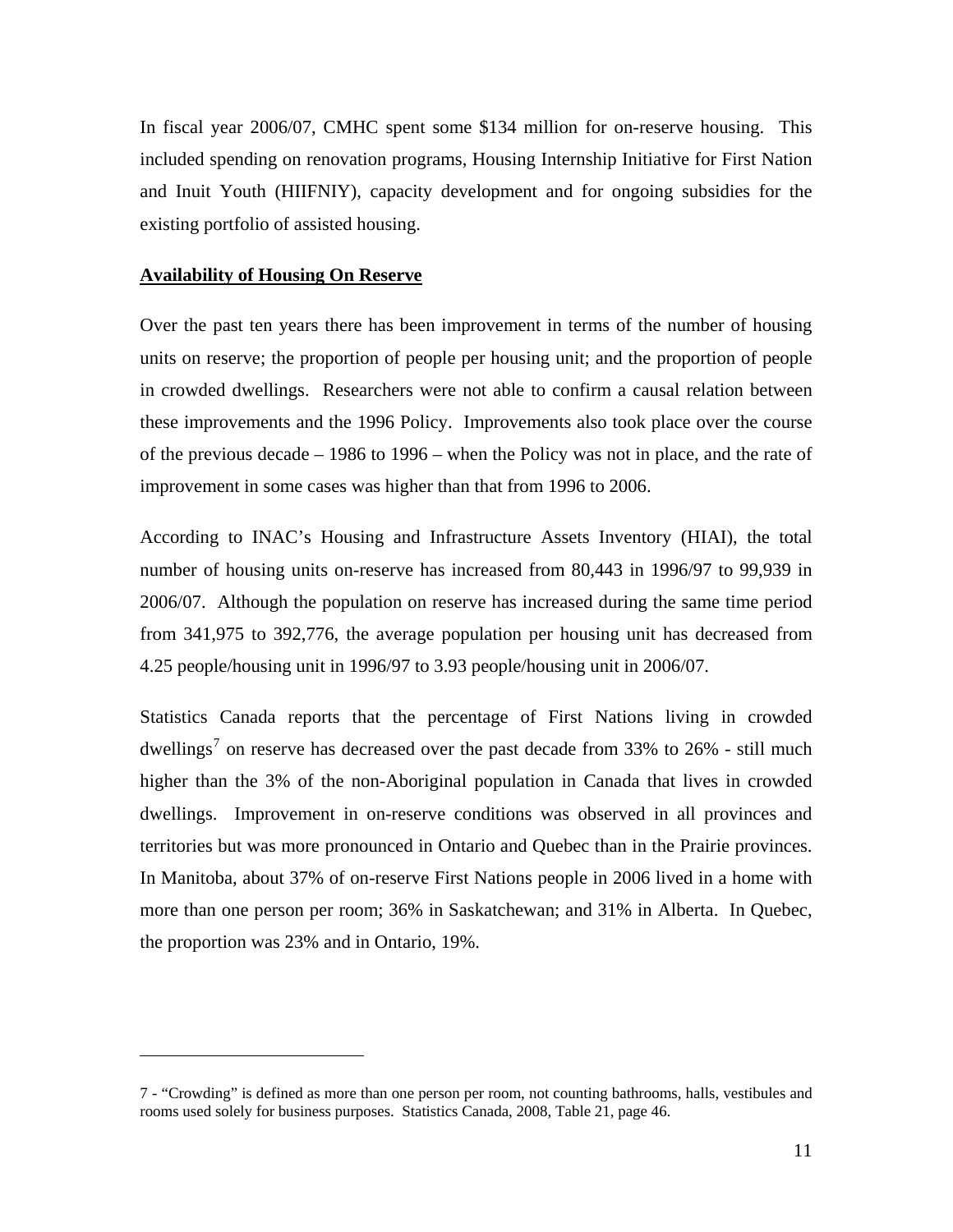#### <span id="page-13-0"></span>**Adequacy of Housing**

 $\overline{a}$ 

The adequacy of housing on-reserve can be measured in different ways. By one measure, the adequacy of housing has gotten worse over the past decade. According to Statistics Canada, in 1996, 36% of First Nations on reserve lived in dwellings in need of major repair.<sup>[8](#page-13-0)</sup> By 2006, this had increased to 44% - compared to 7% of the non-Aboriginal population. The proportion was considerably higher in the three Prairie Provinces – 54% in Saskatchewan, 53% in Manitoba and 52% in Alberta. The proportion was lower in Ontario (41%) and British Columbia (39%).

By another measure, the adequacy of houses has only marginally improved. According to HIAI, the proportion of houses that are adequate<sup>[9](#page-13-0)</sup> only increased from  $52.07\%$  of the total number of housing units in 1996/97 to 52.99% of the total number of housing units in 2003/04. In Alberta and the Atlantic Region, there was actually a decline in the proportion of houses that were adequate, although not the absolute number of houses that were adequate.

| <b>Region</b>       | % Total Adequate |         |
|---------------------|------------------|---------|
|                     | 1996-97          | 2003-04 |
| <b>ATLANTIC</b>     | 55.96%           | 45.63%  |
| <b>QUEBEC</b>       | 73.95%           | 76.52%  |
| <b>ONTARIO</b>      | 50.77%           | 53.80%  |
| <b>MANITOBA</b>     | 45.45%           | 50.78%  |
| <b>SASKATCHEWAN</b> | 42.91%           | 46.11%  |

**Table 1: Proportion of adequate housing on reserve, 1996/97 – 2003-2004** 

<sup>8 -</sup> Dwellings in need of "major repairs" are those that, in the judgment of the respondent, require major repairs to such things as defective plumbing or electrical wiring, and/or structural repairs to walls, floors or ceilings, etc.

<sup>9 -</sup> An "Adequate" dwelling is defined as one that does not require major renovations or replacement and possesses basic plumbing facilities. This information is provided by the First Nation. The definition of adequacy was changed in 2004/05 and as a result there was a substantial jump in the number of houses that were considered adequate. Only comparative data up to 2003/04 is therefore available.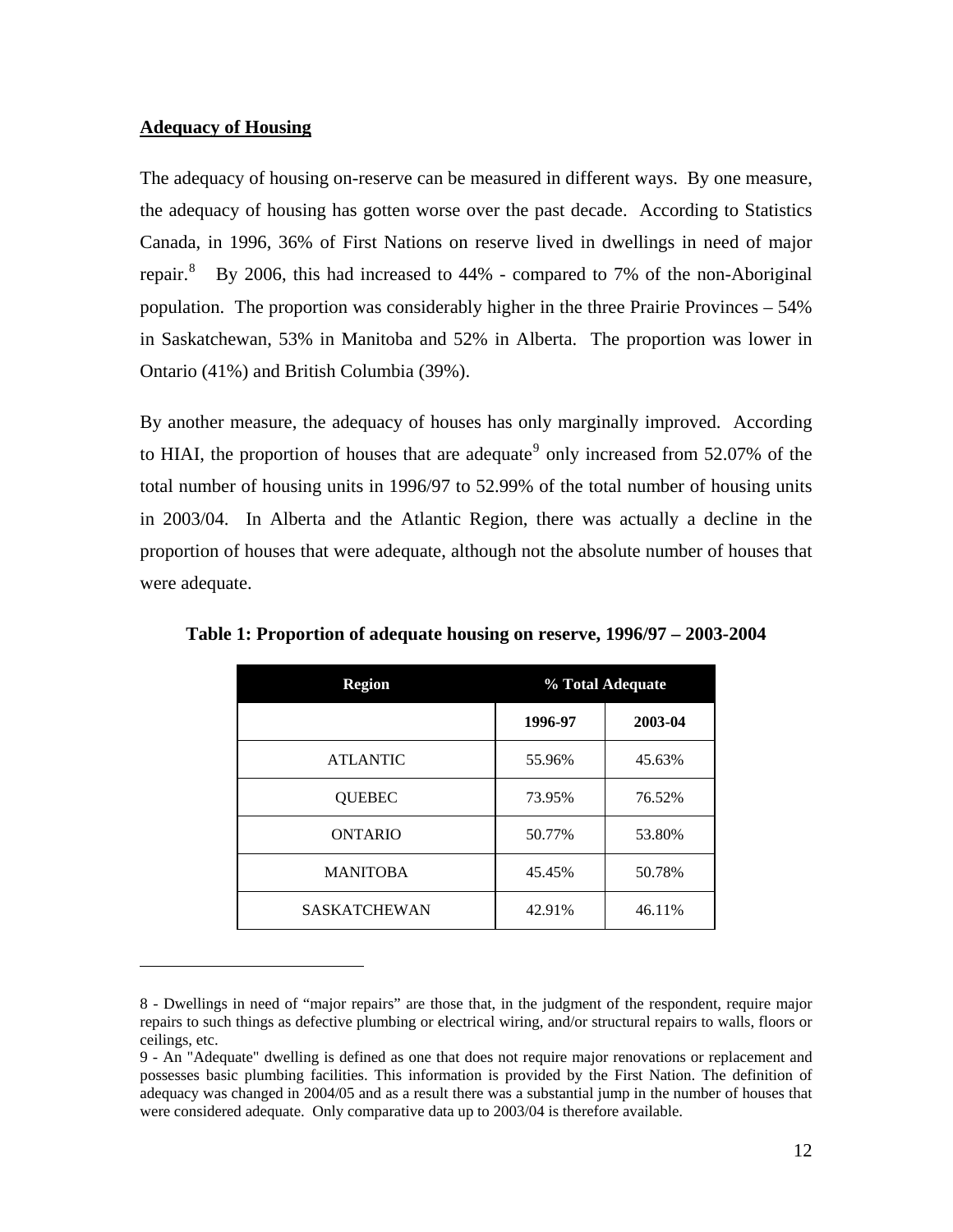<span id="page-14-0"></span>

| ALBERTA          | 56.81% | 45.09% |
|------------------|--------|--------|
| YUKON            | 33.30% | 54.58% |
| BRITISH COLUMBIA | 50.78% | 54.86% |
| <b>CANADA</b>    | 52.07% | 52.99% |

Source: Regional Summary, Housing and Infrastructure Assets Inventory

#### **Home Ownership**

 $\overline{a}$ 

A majority of Aboriginal households on reserve reported in 2001 living in band-owned  $(58.8%)$  or rental  $(12.7%)$  housing; and 28.4% reported owning their home.<sup>[10](#page-14-0)</sup> This is in contrast to home ownership among non-Aboriginal Canadians which was 67.4% in 2001. Rates of home ownership on reserve are quite low in the Prairie Provinces and higher in Quebec, Ontario and BC.<sup>[11](#page-14-0)</sup>

While the proportion of owners among Aboriginal households on reserve increased slightly from 1996 to 2001, with the highest increases in Ontario, Manitoba and Yukon regions, those in Saskatchewan and Alberta actually declined in that period. Census data from 2006 has not yet been analyzed in terms of tenure on reserve.

| Region   | 1996                |            | 2001                |            |
|----------|---------------------|------------|---------------------|------------|
|          | of<br>No.<br>Owners | % of Total | of<br>No.<br>Owners | % of Total |
| Atlantic | 995                 | 25.0%      | 1,385               | 28.4%      |
| Quebec   | 2,195               | 34.2%      | 2,995               | 35.2%      |
| Ontario  | 2,995               | 33.1%      | 5,205               | 40.9%      |
| Manitoba | 855                 | 7.7%       | 1,270               | 10.1%      |

**Table 2: Change in Ownership of Aboriginal Households On Reserve** 

<sup>10 -</sup> CMHC, adapted from Statistics Canada (Census of Canada).

<sup>11 -</sup> See Annex 3: Aboriginal Households in Canada, by Aboriginal Identity, Location and Tenure, Canada, Provinces and Territories, 2001.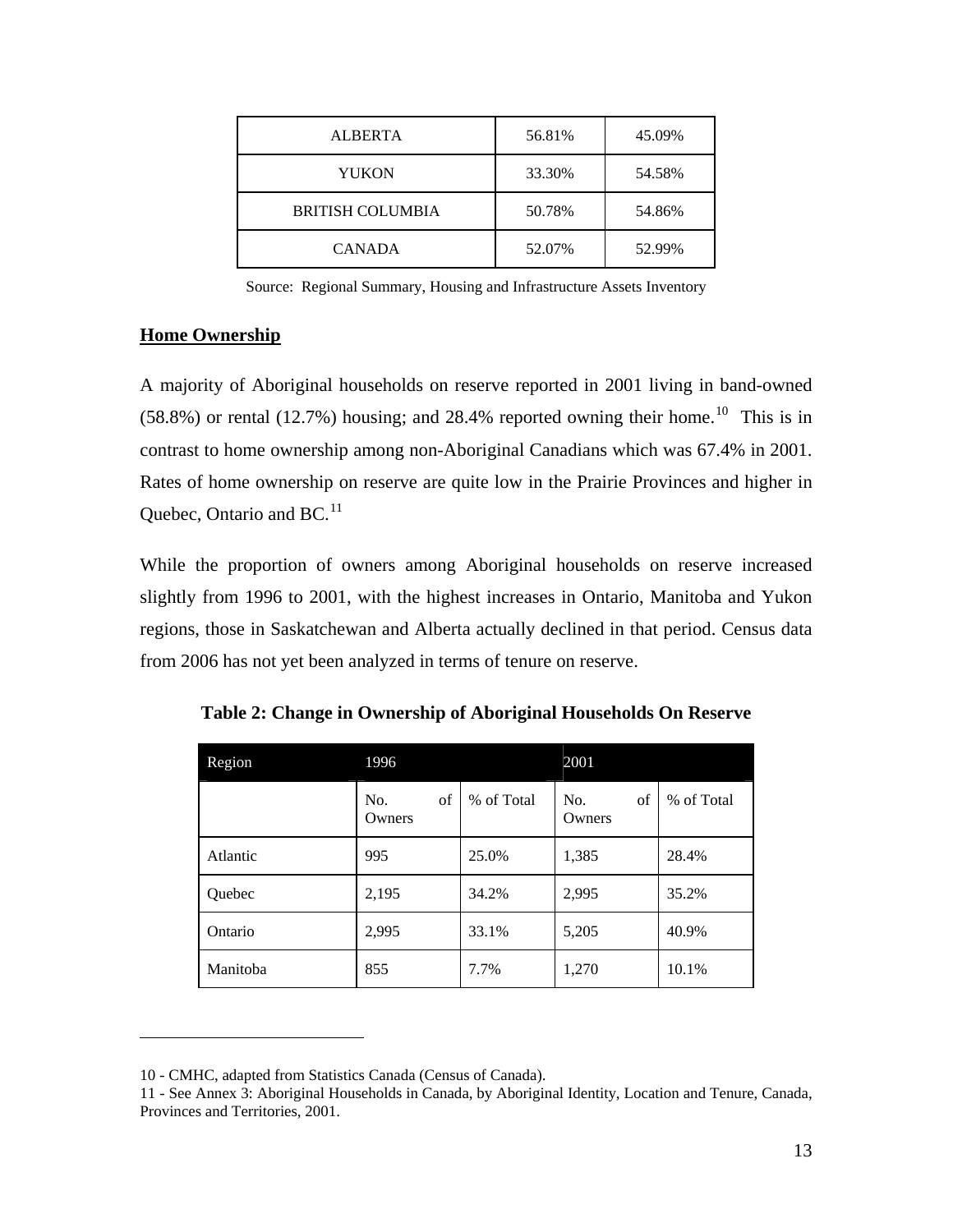<span id="page-15-0"></span>

| Saskatchewan                  | 625    | 7.2%  | 665    | 6.5%  |
|-------------------------------|--------|-------|--------|-------|
| Alberta                       | 1,380  | 20.6% | 1,425  | 15.5% |
| BC                            | 6,350  | 50.3% | 7,790  | 51.9% |
| Yukon                         | 40     | 28.6% | 55     | 35.5% |
| (including)<br>Canada<br>NWT) | 15,440 | 26.3% | 20,855 | 28.4% |

Source: CMHC, adapted from Statistics Canada (Census of Canada) 1996 and 2001

Preliminary findings from a draft 2007 study of Aboriginal housing conditions and needs sponsored by INAC and CMHC found that the rate of homeownership among Aboriginal households on reserve was positively associated with household income.<sup>[12](#page-15-0)</sup> Households with higher incomes were also much less likely to live in dwellings requiring major repair, regardless of tenure.

An analysis as of September 2006 indicates that almost 86% of First Nations are using Ministerial Loan Guarantees.<sup>[13](#page-15-0)</sup> The majority (almost  $77\%$ ) of housing units being constructed, acquired or renovated with the loans were associated with CMHC's Section 95 Non-Profit Social Housing Program. First Nation-sponsored projects accounted for 18% of the houses and individual loans for just over 5%. CMHC is the major lender of the amounts guaranteed (almost 44%); the five major banks hold almost 38%; and First Nations-controlled financial institutions almost 10% of the amount.

The usage of MLGs varied across the regions from a high of 95.7% of First Nations in Saskatchewan to a low of 69% of First Nations in the Yukon. About one-third of First Nations had used MLGs for individual loans, with the highest proportion in the Atlantic and the lowest proportion in Manitoba.<sup>[14](#page-15-0)</sup>

1

<sup>12 -</sup> Stewart Clatworthy, *Aboriginal Housing Conditions and Needs On Reserve* (Draft, May 2007.

<sup>13 - &#</sup>x27;Report on Indian and Northern Affairs Canada's Ministerial Loan Guarantee Program,' Prepared for the Community Development Branch, June 2007. 14 - Ibid, p. 5.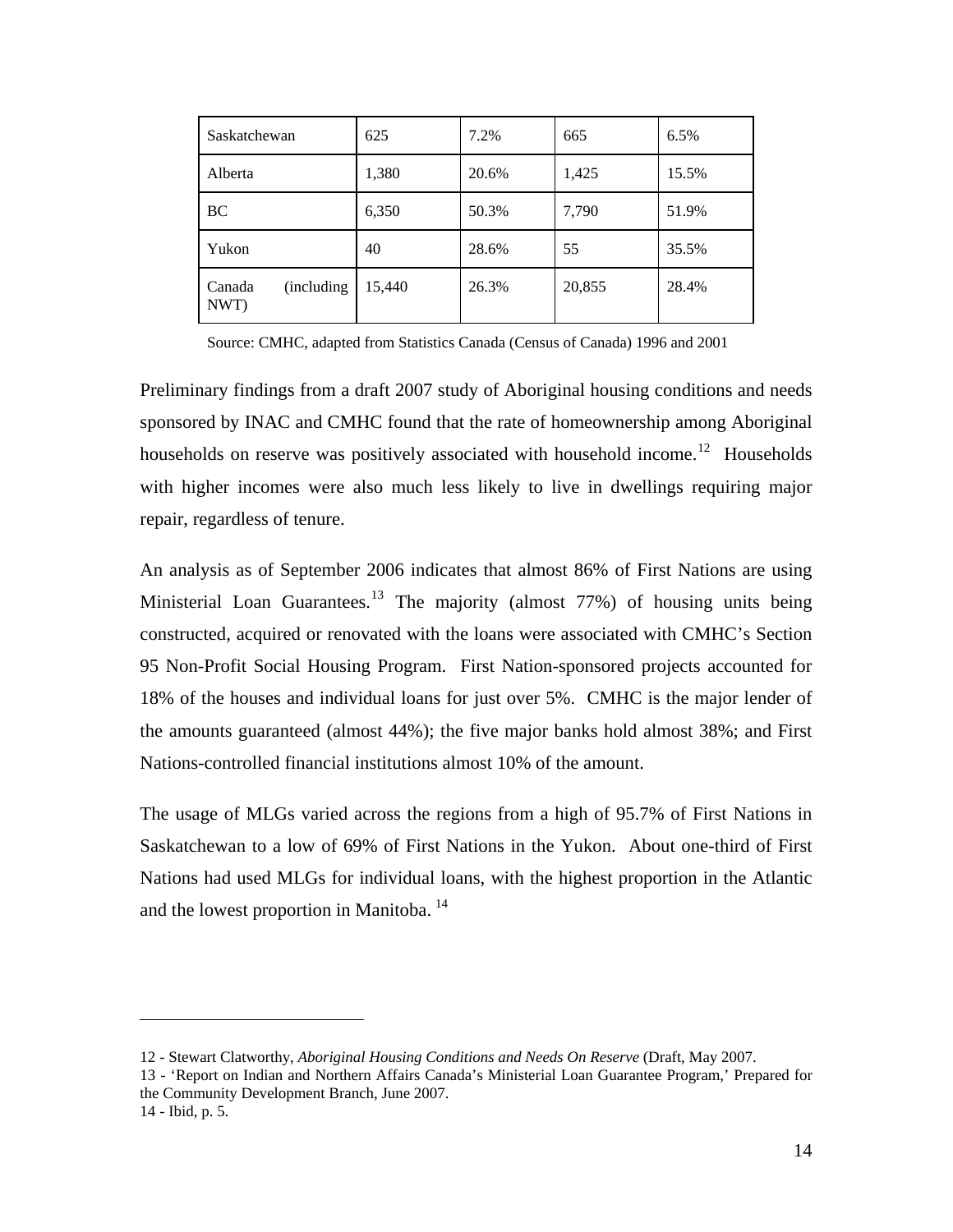| <b>Region</b>    | Percentage of First<br><b>Nations Using Sct.95</b> | Percentage of First<br><b>Nations Using First</b><br><b>Nation Loans</b> | Percentage<br>of<br><b>First</b><br><b>Nations</b><br><b>Using</b><br><b>Individual Loans</b> |
|------------------|----------------------------------------------------|--------------------------------------------------------------------------|-----------------------------------------------------------------------------------------------|
| Atlantic         | 87.9%                                              | 48.5%                                                                    | 66.7%                                                                                         |
| Quebec           | 74.4%                                              | 84.6%                                                                    | 51.3%                                                                                         |
| Ontario          | 73.0%                                              | 4.0%                                                                     | 21.4%                                                                                         |
| Manitoba         | 93.7%                                              | 28.6%                                                                    | 9.5%                                                                                          |
| Saskatchewan     | 94.3%                                              | 48.6%                                                                    | 12.9%                                                                                         |
| Alberta          | 81.8%                                              | 65.9%                                                                    | 43.2%                                                                                         |
| British Columbia | 83.3%                                              | 38.9%                                                                    | 48.0%                                                                                         |
| Yukon            | 62.5%                                              | 31.3%                                                                    | 18.8%                                                                                         |
| National         | 82.5%                                              | 36.8%                                                                    | 34.1%                                                                                         |

<span id="page-16-0"></span>**Table 3: Percentage of First Nations Using the Three Types of Loans by Region** 

Source: Report on INAC MLG Program, June 2007, p. 26.

A number of First Nations have also developed alternative securitization vehicles with lending institutions with different arrangements. In other instances, some First Nations have securitized loans through lease arrangements for members or non-native parties.<sup>[15](#page-16-0)</sup>

## **Previous Evaluations Results**

A formative evaluation of the on-reserve housing policy and a series of community case studies on housing were conducted in 2000.

<sup>15 -</sup> Report on INAC MLG Program, p. 42-43.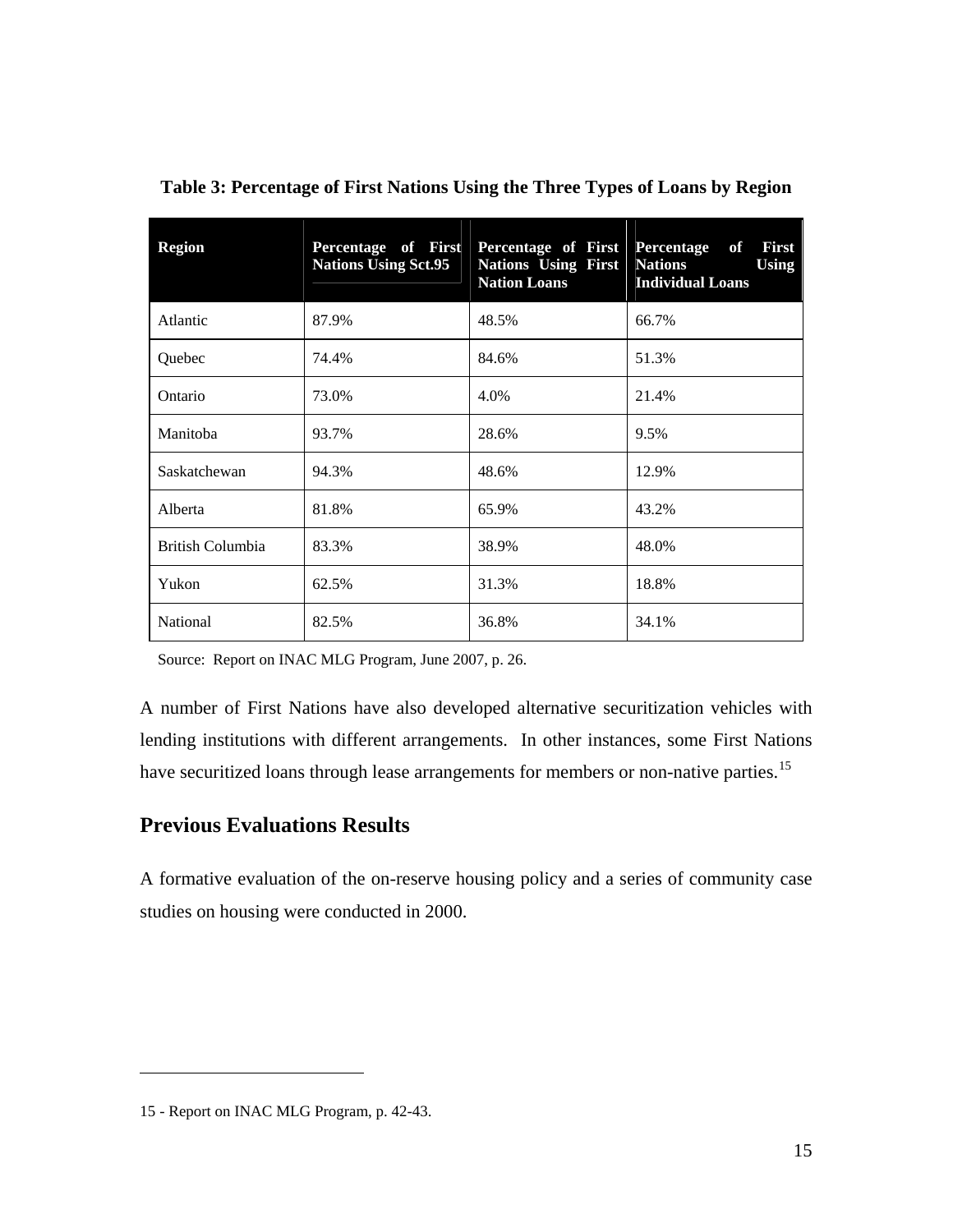#### <span id="page-17-0"></span>**Evaluation of the 1996 On-Reserve Housing Policy (2000)**

An evaluation of the on-reserve housing policy was conducted in  $2000$ .<sup>[16](#page-17-0)</sup> At that time, 61.5% of First Nations had opted into the Policy but only 22.7% or 133 had been under the policy for at least two years. The evaluation focused on those 133 First Nations.

The evaluation indicated that First Nations felt they had more flexibility and control over their housing funds and decisions. Housing conditions had also improved in the 133 First Nations that had been under the Policy for at least two years. The evaluation looked at the adequacy of houses in the 133 First Nations in 1997 and 2000 and directly attributed any improvement to the flexibility and control provided under the Policy. This conclusion is questionable. Based on the information provided in the evaluation, improvement could also be attributable to increased funds that were made available when a FN opted into the Policy, thereby increasing the total number of housing units and decreasing the proportion of the total that required major repairs.

The evaluation also found that some First Nations were not following through with their housing plans. It was noted that "if INAC does not follow up with First Nations on the requirement to submit annual reports with revised housing plans, First Nations will not be encouraged to operate according to an overall plan."<sup>[17](#page-17-0)</sup>

The biggest challenge identified in the evaluation was convincing members to accept the concept of contributing individually towards the cost of their housing. In most cases, it found that only those living in non-profit rental housing (Section 95 housing) were being charged rents, and most of those rents were being covered by shelter allowances received through social assistance. The evaluation recommended that INAC encourage the implementation of community-wide shelter charge regimes by providing additional funding for Shelter Allowance payments to eligible households and by disseminating case studies on First Nations which had turned around the thinking of their membership

<sup>16 -</sup> Norbert Koeck, 'On-Reserve Housing Policy Impact Assessment 1996-2000,' October 2000.

<sup>17 -</sup> Ibid, p. 3.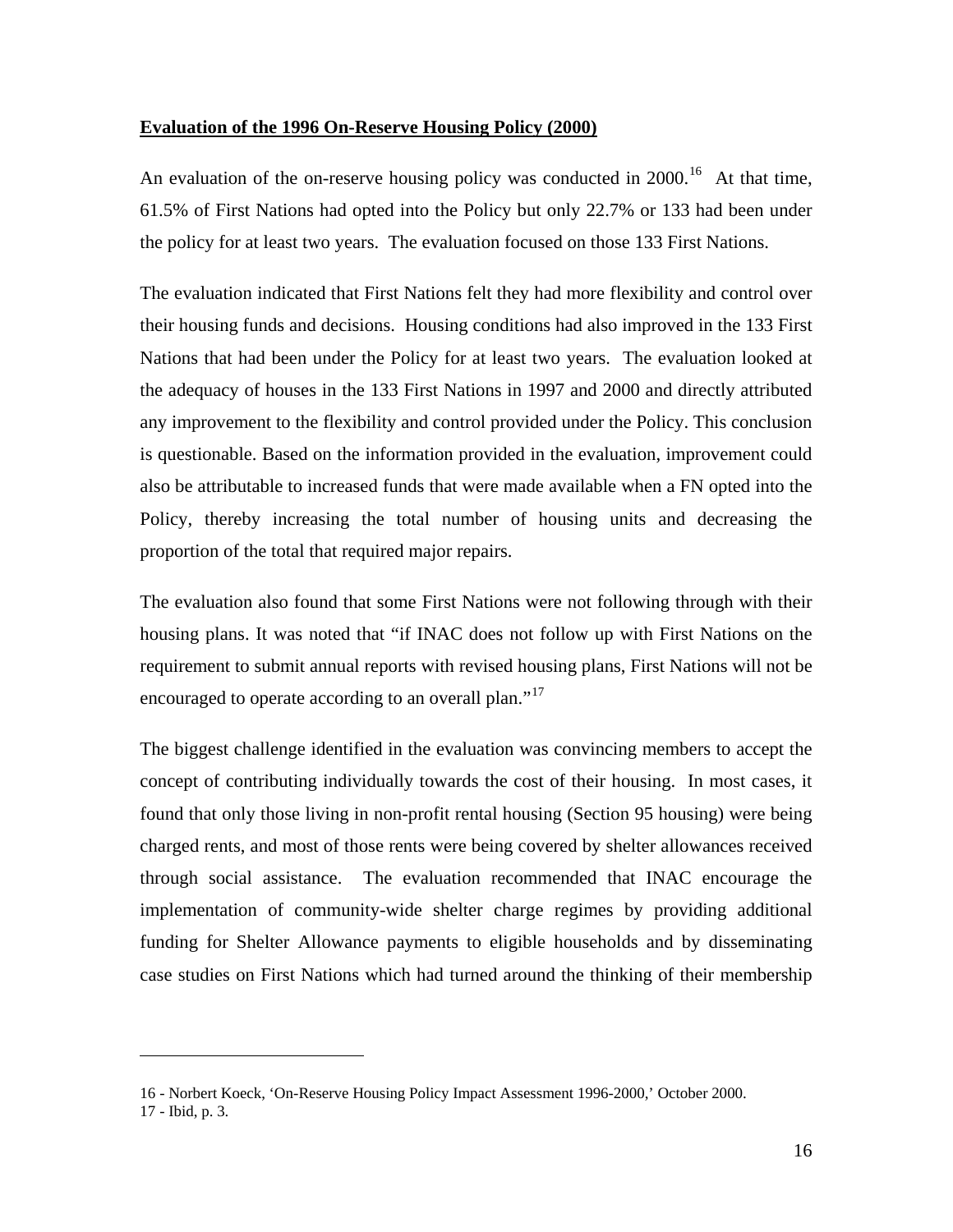<span id="page-18-0"></span>on this issue and thereby accelerated the improvement of housing conditions in their communities.[18](#page-18-0)

#### **Community Case Studies**

A series of community case studies was also conducted in 2000. The information for the report was collected from First Nations communities that were considered successful by the INAC Regional Offices and from other sources on housing including information from the United States. The report identified a number of success factors including housing governance and management.<sup>[19](#page-18-0)</sup> However, the methodology used for that evaluation as well as the scope of information on which it relies severely limit the validity of its conclusions.

### **Evaluation Results**

As of 2007, all First Nations in Alberta, Saskatchewan, Manitoba and Quebec have opted into the Policy; 91% of the First Nations in the Atlantic have opted in; 80% of the First Nations in Ontario have opted in; and in British Columbia some First Nations may have implemented some aspects of the Policy, but the Region has not enforced or tracked this as it does not fund a minor capital component.<sup>[20](#page-18-0)</sup>

The primary reason given by regional officials for First Nations not opting in was the small size of the community and related lack of capacity.

<sup>18 -</sup> Ibid, p. 14-15.

<sup>19 -</sup> Daniel J. Brant, 'Successful Housing in First Nation Communities: A Report on Community Case Studies,' October 2000.

<sup>20 -</sup> In the BC Region, an estimated 80% of First Nations opted into the 1996 Policy when it was first introduced, developed community housing plans, received an additional capital allocation and reported for five years on the implementation and updating of their plans. However, the BC Regional Office decided to continue funding housing under the old subsidy program because of the large number of First Nations in that region and the allocation process under the new Policy. If the Policy had been implemented with a minor capital allocation, many First Nations would not have had enough money to build even one house.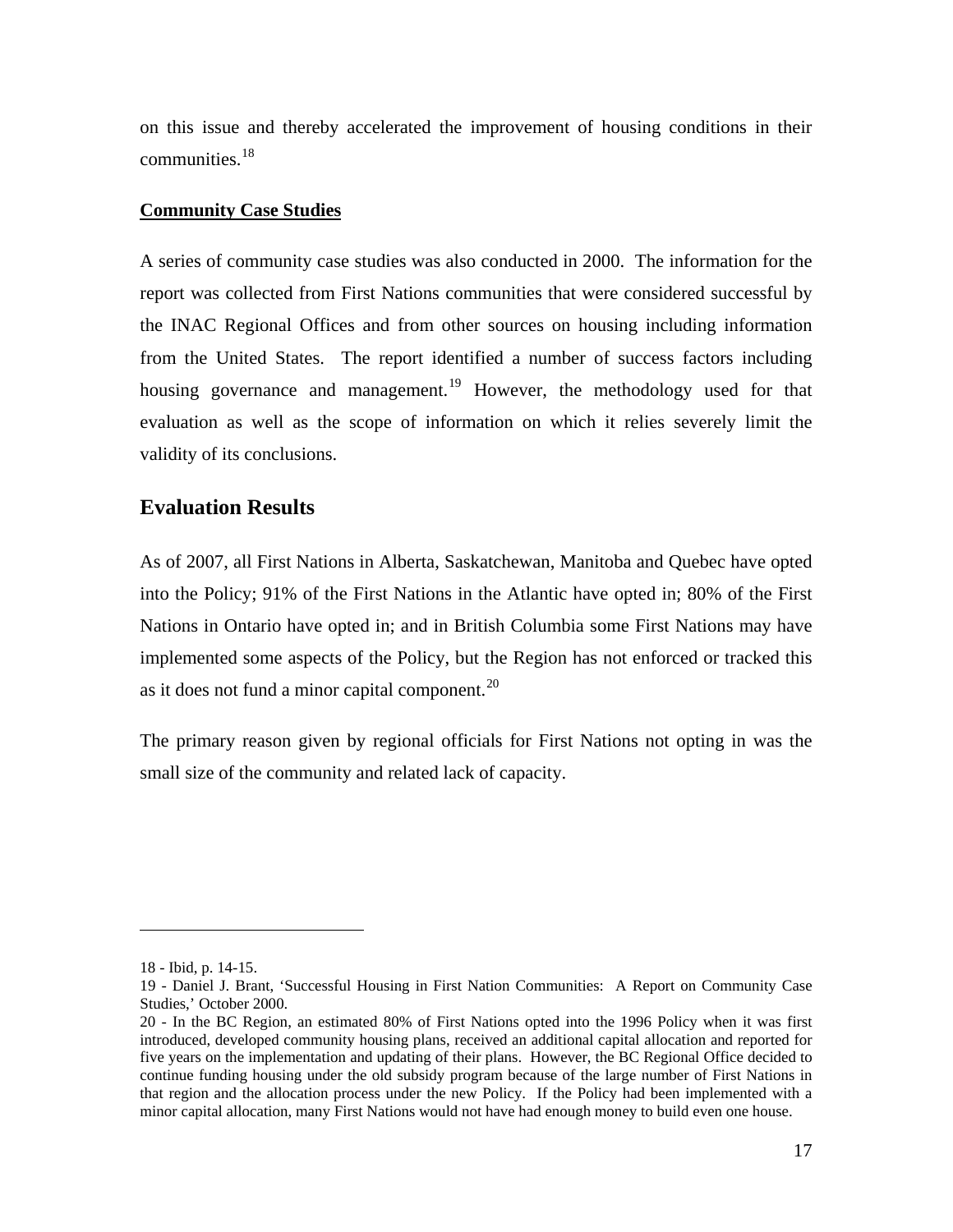| <b>Region</b>           | No. of FN | <b>FN Opted In</b> | % Opted in |
|-------------------------|-----------|--------------------|------------|
| <b>British Columbia</b> | 198       | $\theta$           | 0%         |
| Alberta                 | 44        | 44                 | 100%       |
| Saskatchewan            | 70        | 70                 | 100%       |
| Manitoba                | 63        | 63                 | 100%       |
| Ontario                 | 127       | 102                | 80%        |
| Quebec                  | 40        | 40                 | 100%       |
| Atlantic                | 33        | 30                 | 91%        |

<span id="page-19-0"></span>**Table 4: Proportion First Nations Opting into the 1996 On-Reserve Housing Policy** 

Source: Response to Questionnaire from INAC Regional Offices. Note: The Yukon Regional Office did not complete the questionnaire.

#### **Community housing plans**

The housing plans were required to have three components: a work plan covering maintenance, insurance, renovation, building, and management; a resource plan; and links between housing activities and training, job creation and business development initiatives. They were to be the main tools for coordinating resources, measuring progress, and strengthening accountability to the government and the community. They were also to provide a basis for supporting federal funding.<sup>[21](#page-19-0)</sup>

#### *Implementation of the plans*

 $\overline{a}$ 

Five types of funding agreements are used by INAC to transfer funds to First Nations. These agreements (excluding the one for self-governing First Nations) require that First Nations that have opted into the on-reserve housing policy have multi-year community-

<sup>21 -</sup> Auditor General of Canada, Chapter 6, April 2003, p. 8.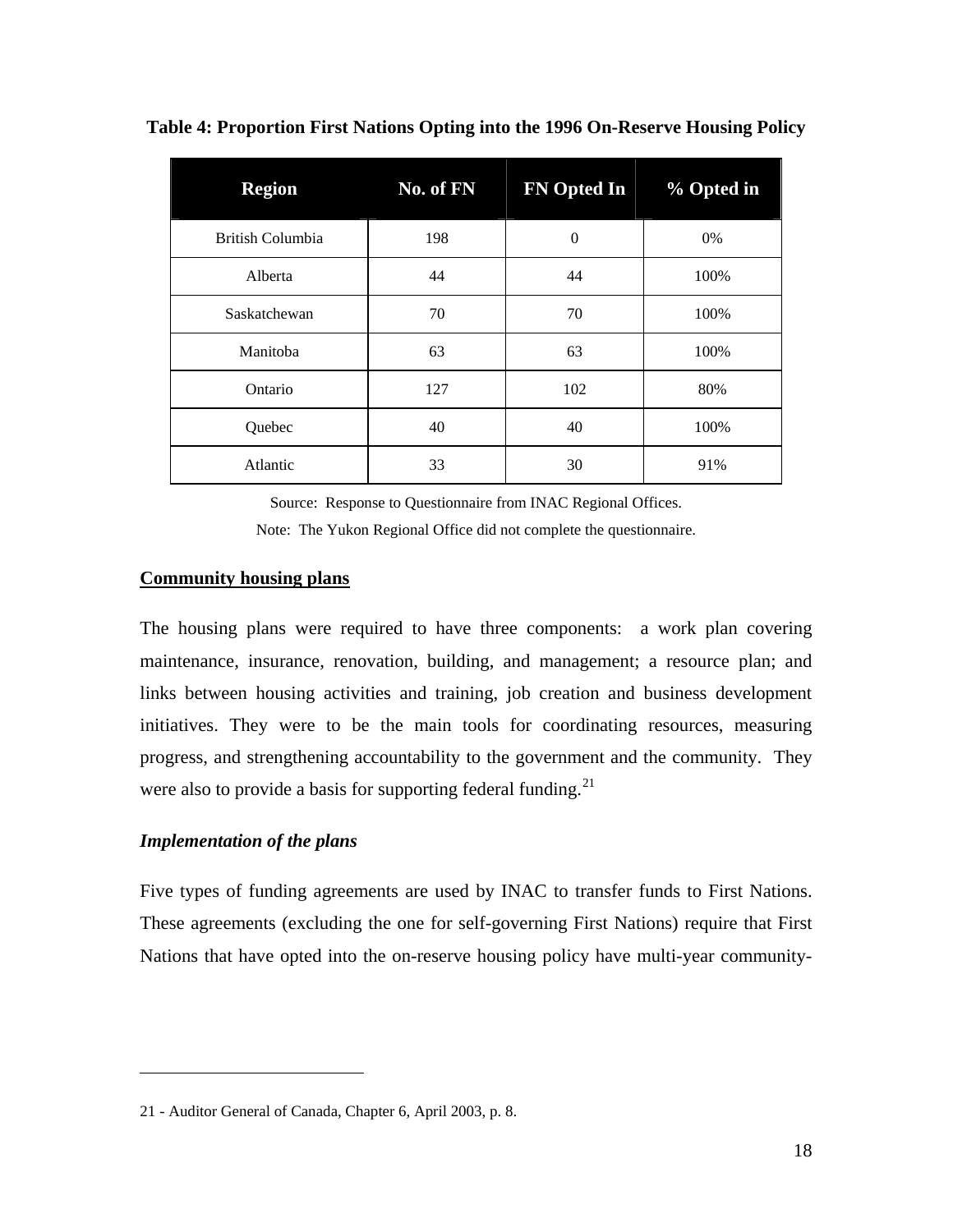<span id="page-20-0"></span>based housing plans in place consistent with the Guidelines. The Council is also required to provide annual updates to the community-based housing plan.<sup>[22](#page-20-0)</sup>

According to the questionnaire responses and interviews with housing officials, the situation in the regions with regard to community housing plans varies considerably. In some regions, plans are not being submitted to the regional office, not being updated or not being implemented. For example, in Manitoba, answers to the evaluation questionnaire show that although all of the 63 First Nations have opted in the policy, none of them have submitted the multi-year housing plan. In Quebec, housing plans were submitted in 1996. Since then, First Nations housing plans / projections have been integrated into their 5 year capital plans. In the Atlantic Region, it was mentioned that not all plans are current or complete and that often they do not have a resource plan.

A lack of capacity in First Nations was cited by regional housing officials as the main reason for not preparing or updating community housing plans, and insufficient staff in INAC's regional offices was cited as the main reason for not following up on reporting. Some regional offices also cited their own lack of capacity to follow-up on the plans. In other regions, the regional office is following up on the submission of plans and the majority of First Nations in the region are considered to take implementation of their plans seriously.

From the perspective of the ten First Nations interviewed, the planning and reporting requirements of INAC are considered to be unclear, inconsistent or onerous. They also mentioned a considerable variation among the regions in terms of the format for reporting on plans and the degree to which plans are reviewed and assessed by regional staff.

Evaluators learned of an effort underway in the Manitoba region to more clearly define what is expected in the plans and to provide guidance on how to improve planning. There have also been a variety of guidelines, tools and capacity building provided at a

<sup>22 -</sup> INAC, First Nations Reporting Guide National Template (2006-2007).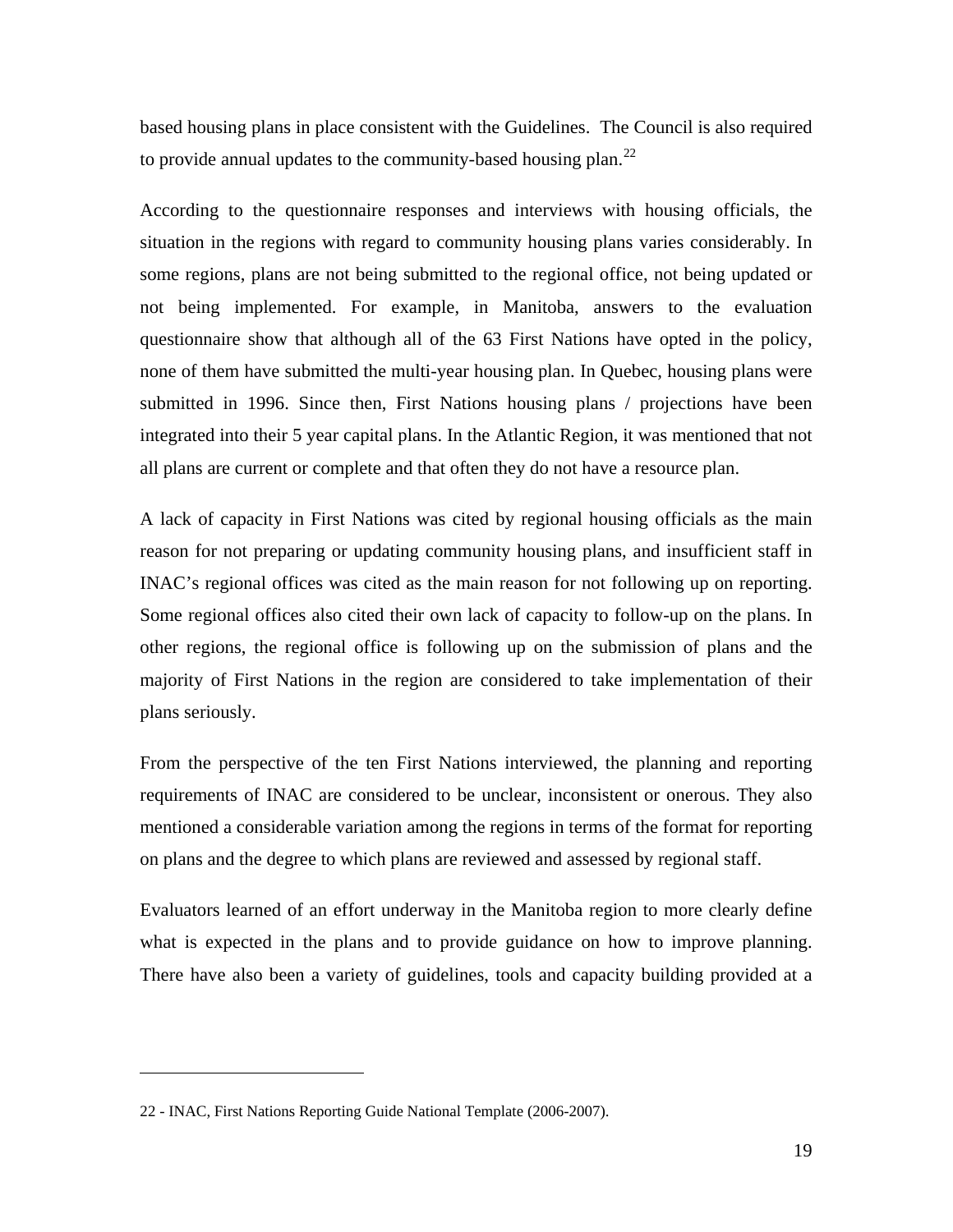national or regional level to assist communities with planning, but these did not appear to be widely known by the First Nation interviewees and regional housing officials.

#### *Staffing*

Housing management and administration is staffed differently among First Nations. In some cases, the Chief or a Councillor is managing the program. In other cases there is a dedicated housing manager or housing coordinator, either full-time or part-time, with or without support staff.

Many interviewees reported that the skills and experience of housing staff varied widely, and identified the need for financial management expertise. In some First Nations, staffs are paid from rent collection, in others from housing funds, and in others from general band support. Turnover among staff was high in many of the First Nations.

#### *Capacity Building*

In the interviews, evaluators heard about a number of efforts to improve the capacity of Chiefs and Councils, community members, housing owners and occupants, housing managers, building inspectors, etc. There was a clear consensus that building the capacity of all of these stakeholders was still a critical need. INAC's capacity building activities are managed at the regional level with considerable variation.

CMHC undertakes on-reserve capacity development activities with an annual budget of \$1.75 million. Activities include the *Housing Quality Matters* series of information and training sessions, as well as support for First Nations housing-focused organizations. The Assembly of First Nations provides technical support and coordination among First Nations Housing Technicians as well as other support. The establishment of associations for housing managers and building inspectors has been supported by INAC and CMHC, but no core funding is available for either association.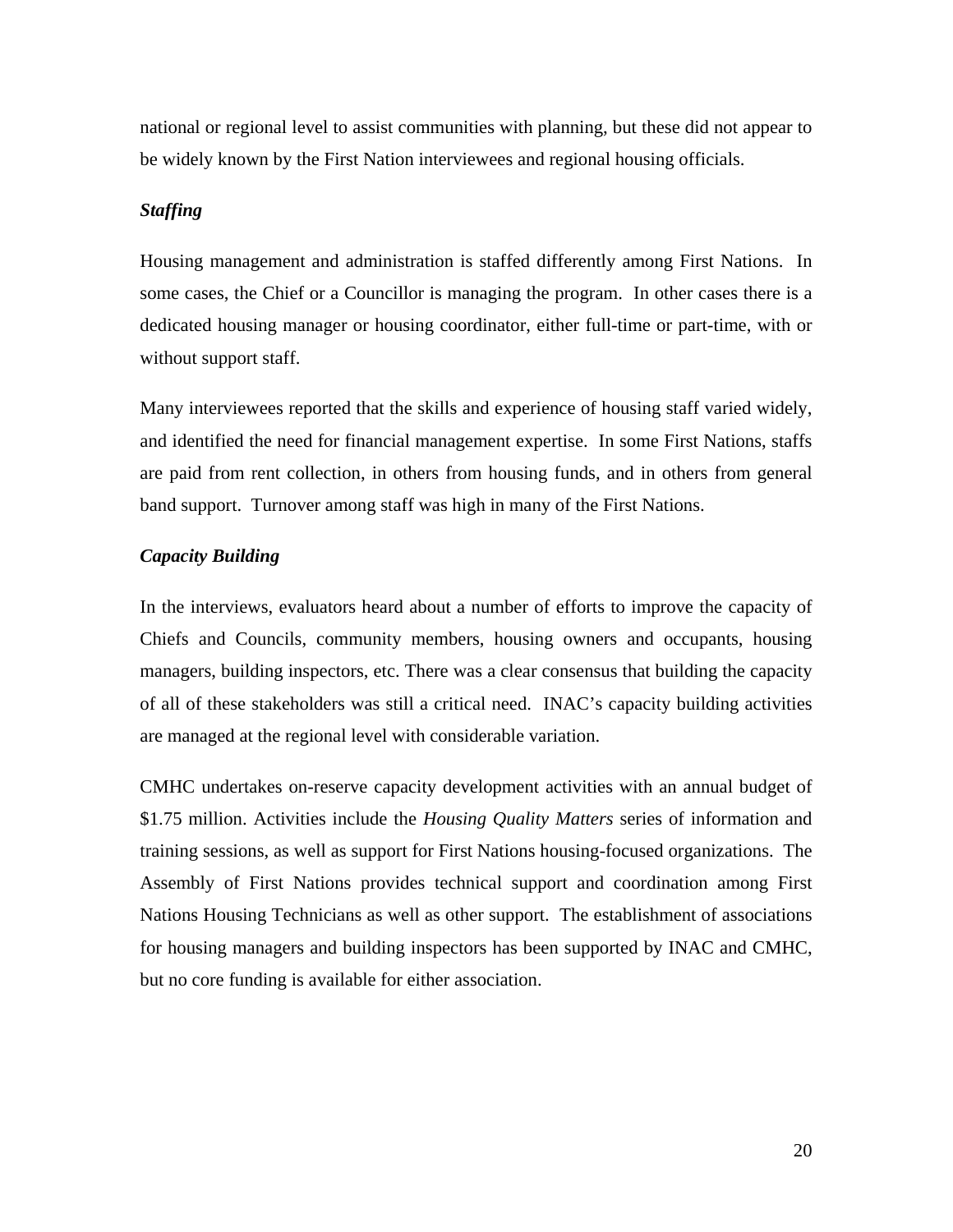<span id="page-22-0"></span>Research conducted for CMHC and published in 2004 regarding the training needs of First Nations housing managers found that housing management training specifically aimed at First Nations was very limited.<sup>[23](#page-22-0)</sup> Workshops and conferences at the regional or First Nation level were appreciated by some of the First Nations interviewed, but they were also criticized for focussing too much on Chiefs rather than housing managers or coordinators and for not being relevant to the problems that they were facing on the ground. Because of the high turnover among housing staff on some reserves, capacity building provided to them was not being retained in the community. It was also mentioned by regional housing officials and First Nation interviewees that some training sessions for community members were very poorly attended - or not attended at all.

#### *Maintenance regime*

The portion of First Nations with an effective maintenance regime<sup>[24](#page-22-0)</sup> was not known by some of the regional offices because they do not track that kind of information. Of those that expressed an opinion, there was a range from most First Nations meeting all or some of the requirements, to no First Nations meeting the requirements. Factors that contributed to effective maintenance regimes that were cited included: maintenance plans, regular building inspections, occupant training, and the establishment of reserve funds for maintenance.

Among the ten First Nations interviewed, the more successful ones had devolved a large part of the responsibility for maintenance to individual owners or occupants and the condition of houses on the reserve was considered to be good. Rent-to-own schemes helped because it encouraged members to maintain their homes better. In less successful cases, it was reported that there were occupants who expected maintenance from the band office at the band's expense, regardless of who was responsible for the damage.

<sup>23 -</sup> CMHC written response to questions.

<sup>24 -</sup> An effective maintenance regime provides for the completion of essential repairs and routine work and protects housing stock and prevents premature deterioration.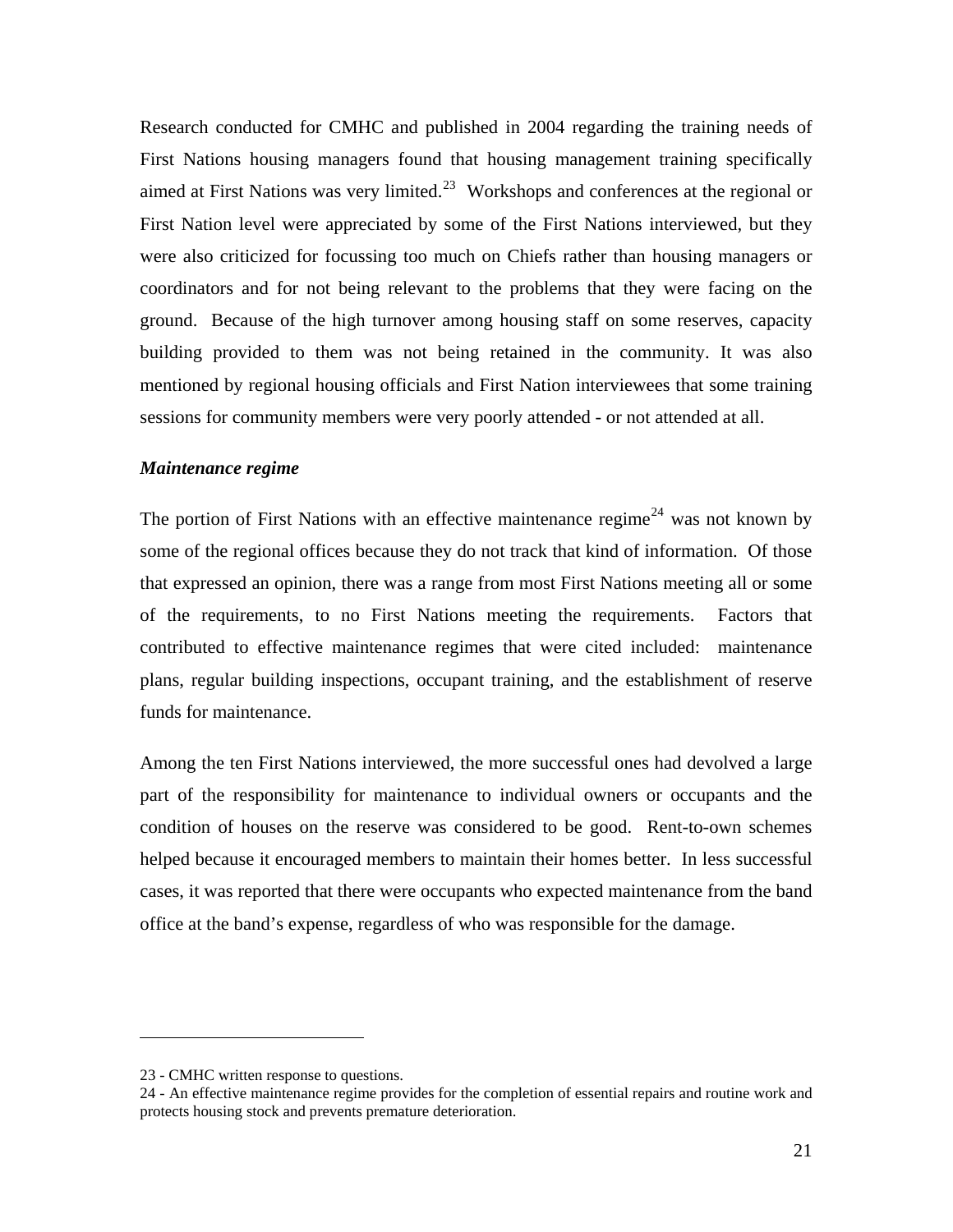#### *Inspection regime*

The Government of Canada's position is that the First Nation is responsible for ensuring that all housing units on reserves meet the National Building Code as a minimum and that inspections are conducted by qualified inspectors at various stages. This responsibility is mentioned in the various financing agreements in order to extend the useful life of houses, protect the health and safety of occupants, and help to ensure that operating costs are reasonable.

The approach taken has been to support and encourage compliance rather than enforce it. INAC provides funding to Tribal Councils and First Nations technical services to provide technical support, including house inspections. CMHC's Native Inspection Services Initiative provides training, support and job opportunities to strengthen First Nations inspection capacity at the First Nation, regional and national level.

Evaluators were not able to determine what portion of First Nations has an adequate inspection regime. INAC's regional offices do not track inspections consistently. The Auditor General reported in 2003 that there was little assurance that all new construction that INAC and CMHC funded met the National Building Code standards. In a follow up report (2006), however, based on an examination of files in two regions, the Auditor General found that the appropriate codes and standards were being met including those in the National Building Code.

#### *Housing Related Employment and Business Creation*

Many of the regional offices do not track training, job creation or business development programs related to housing on reserve. The most common practice mentioned was the hiring of First Nation labour for construction. According to CMHC officials, the potential for increasing the local economic impact of residential construction on reserves was great, but the lack of funding for construction, the lack of training and education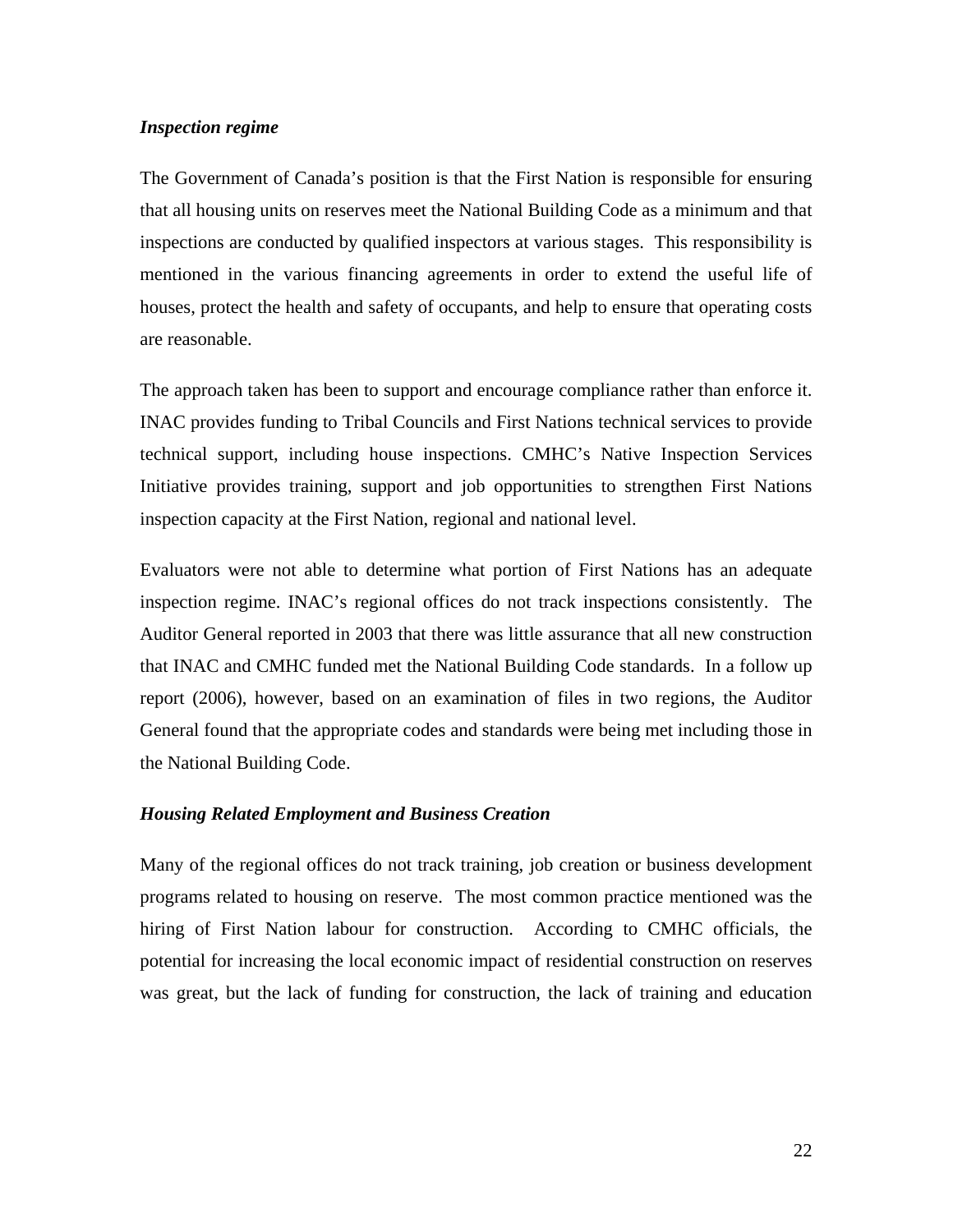<span id="page-24-0"></span>opportunities, and small reserve size and remoteness were constraints to realizing this potential.<sup>[25](#page-24-0)</sup>

The more successful First Nations that we spoke to had used funding from HRSDC to provide skills training – two mentioned hiring trades people to "work themselves out of a job" by passing their skills on to First Nation members. Eventually, trained construction workers progressed to become maintenance workers and then inspectors. However, it can be a problem to retain skilled trades people on reserve, particularly in the West at the moment. Some of the factors inhibiting the use of First Nation labour were time pressures, quality concerns and resistance from trade unions.

Some First Nation members have set themselves up as independent contractors in construction or the trades. There were reports of First Nations that had set up businesses under a separate corporation to provide housing-related services. In some cases, businesses had to close because they could not find a market for their product.

#### **Governance of First Nations housing programs**

Evaluators were also asked to examine some specific elements of good governance of housing programs. There is a strong view among stakeholders that on-reserve housing should be run like a business and not a social program; it provides a variety of housing options, institutes a rental regime, promotes private ownership, emphasizes individual responsibility, accesses financing from a variety of sources and implements a sound maintenance and inspection regime.

Therefore, evaluators were asked to examine elements such as semi-independent housing authorities, shelter and services charges, market-based housing, and individual homeownership.

<sup>25 -</sup> CMHC input in response to questions from IOG.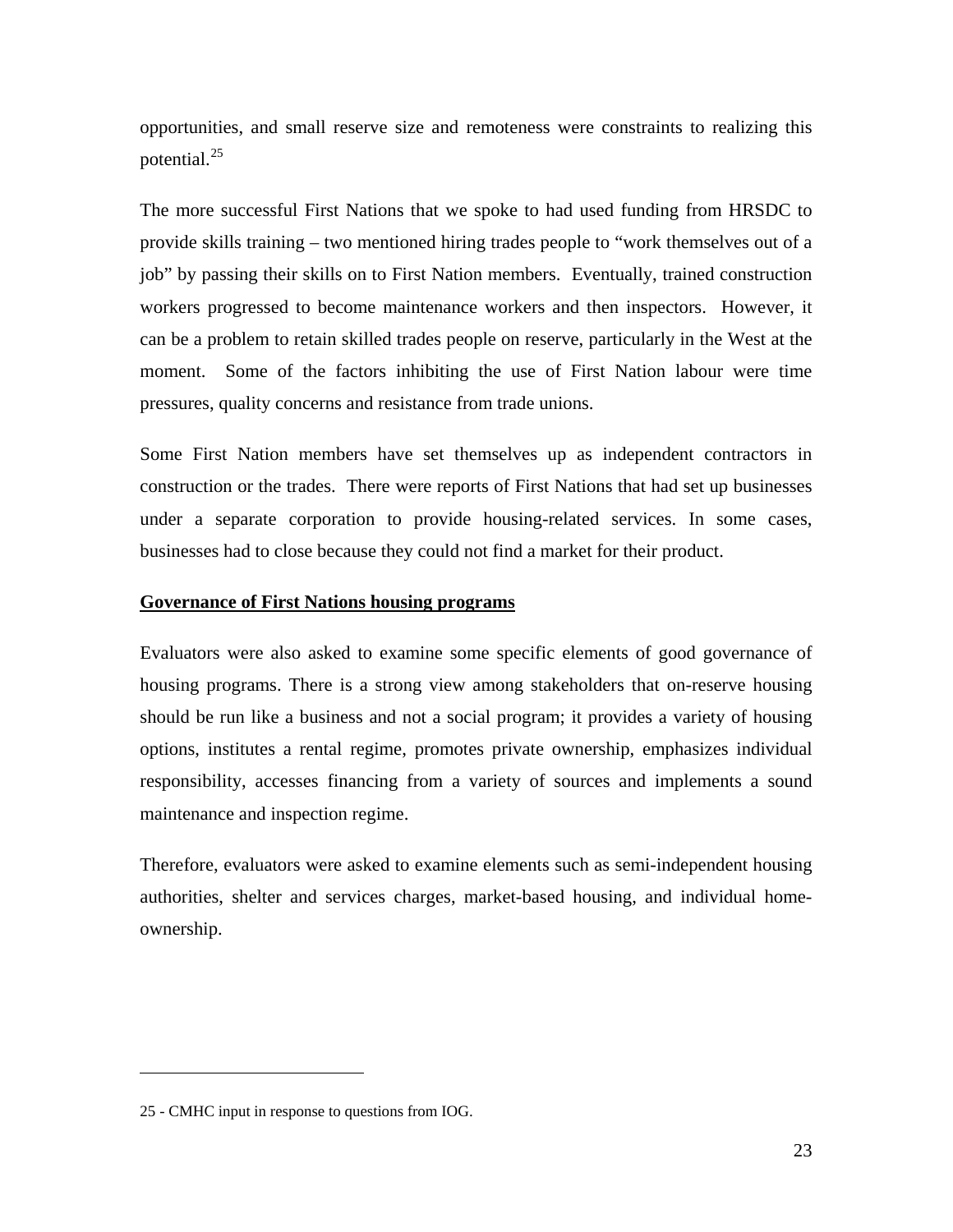#### <span id="page-25-0"></span>**Housing authorities**

The questionnaire responses related to governance and management are summarized below.

| <b>Region</b>    | Chief & Council*                                             | Separate legal entity**                                                   |
|------------------|--------------------------------------------------------------|---------------------------------------------------------------------------|
| British Columbia | 198                                                          | 0                                                                         |
| Alberta          | $22+23$<br>Rest unknown (of total of 44<br>FN <sub>s</sub> ) | Some have authorities however<br>decisions are made by Chief &<br>Council |
| Saskatchewan     | 70/70                                                        | 0                                                                         |
| Manitoba         | 63/63                                                        | $\Omega$                                                                  |
| Ontario          | 38/42<br>(South Region)                                      | 1/42<br>(South Region)                                                    |
| Quebec           | 36/40                                                        | $\theta$                                                                  |
| Atlantic         | 32/33                                                        |                                                                           |

|  | Table 5: On-reserve housing governance and management regime |  |
|--|--------------------------------------------------------------|--|
|  |                                                              |  |
|  |                                                              |  |
|  |                                                              |  |

\* Chief and Council – as a whole or through a Housing Committee or portfolio system or other arrangement.

\*\* Separate legal entity such as a Housing Board or Authority

The responses indicate that in most First Nations, housing is managed by Chief and Council – as a whole or through a Housing Committee or portfolio system or other arrangement. Among the ten First Nations interviewed, only one had a semi-independent housing authority. However, several were however interested in establishing a housing authority but were uncertain how to go about it. Similarly, the regional offices could only identify one example in their region where housing authorities existed but were working with a few First Nations to set them up.

Political interference in housing was identified as a major problem. There were reports from the First Nations interviewed about Councils elected on a platform of free housing for all; Chiefs or Councils overturning decisions on the allocation of housing or evictions;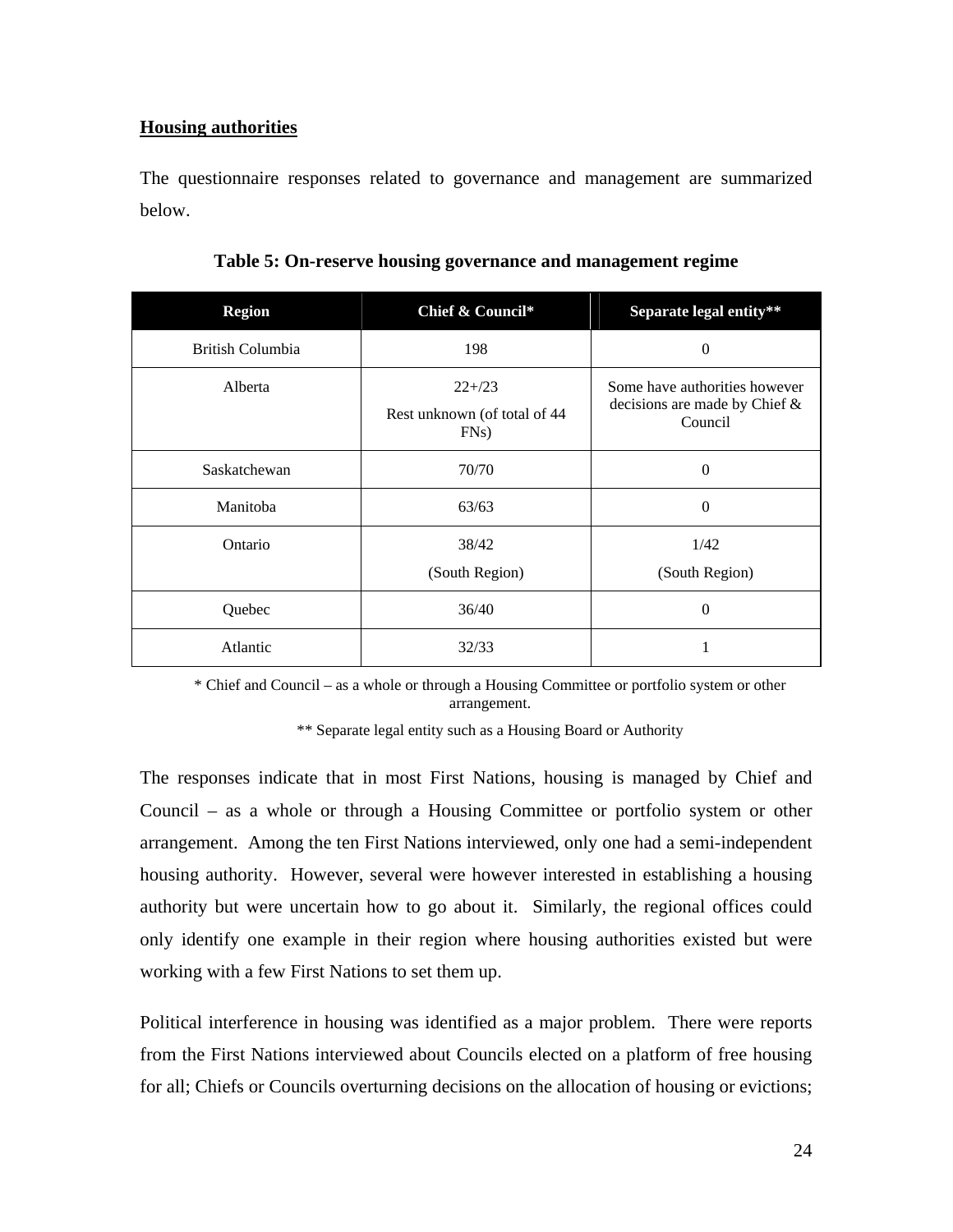<span id="page-26-0"></span>and Chiefs and councillors themselves being in arrears. Regional staff also received complaints from First Nation members about the allocation of housing.

Minimizing political interference was not linked by interviewees to a particular governance structure such as a housing authority, but rather to political will. Research by CMHC indicated that "an essential component of community development and quality of life is a vision by the political leadership of a housing service."<sup>[26](#page-26-0)</sup> The research also stated that leadership needs to be willing to move housing functions to an arm's-length body and keep them there, but structure is only one dimension of autonomy, and depending on the relationships, significant or operational autonomy can be granted to any structure through policy and practice, including a First Nation Housing Department.<sup>27</sup>

First Nations, First Nation stakeholders, and some regional housing officials interviewed for this evaluation reported the example of some communities that had turned the housing situation around, developed a vision in consultation with their communities, reduced or eliminated political interference, established policies and implemented them, and set up a redress mechanism. The key to the turnaround was perceived by the interviewees to be political leadership. However, evaluators were told about a couple of cases where First Nations had made the turnaround after a long and painful journey but due to a change in leadership or management, they had quickly reverted back to their old ways. To many interviewees, the issue of sustainability in changes to governance was critical.

#### *Shelter charges*

Many informants referred to the resistance from Chief and Council or community members to the payment of rent. The reasons cited for this were many and included:

- Political expediency;
- No culture or history in the community of paying rent;

<u>.</u>

<sup>26 - &</sup>quot;Establishing On-Reserve Housing Authorities", p.1.

<sup>27 -</sup> Ibid, p. 2.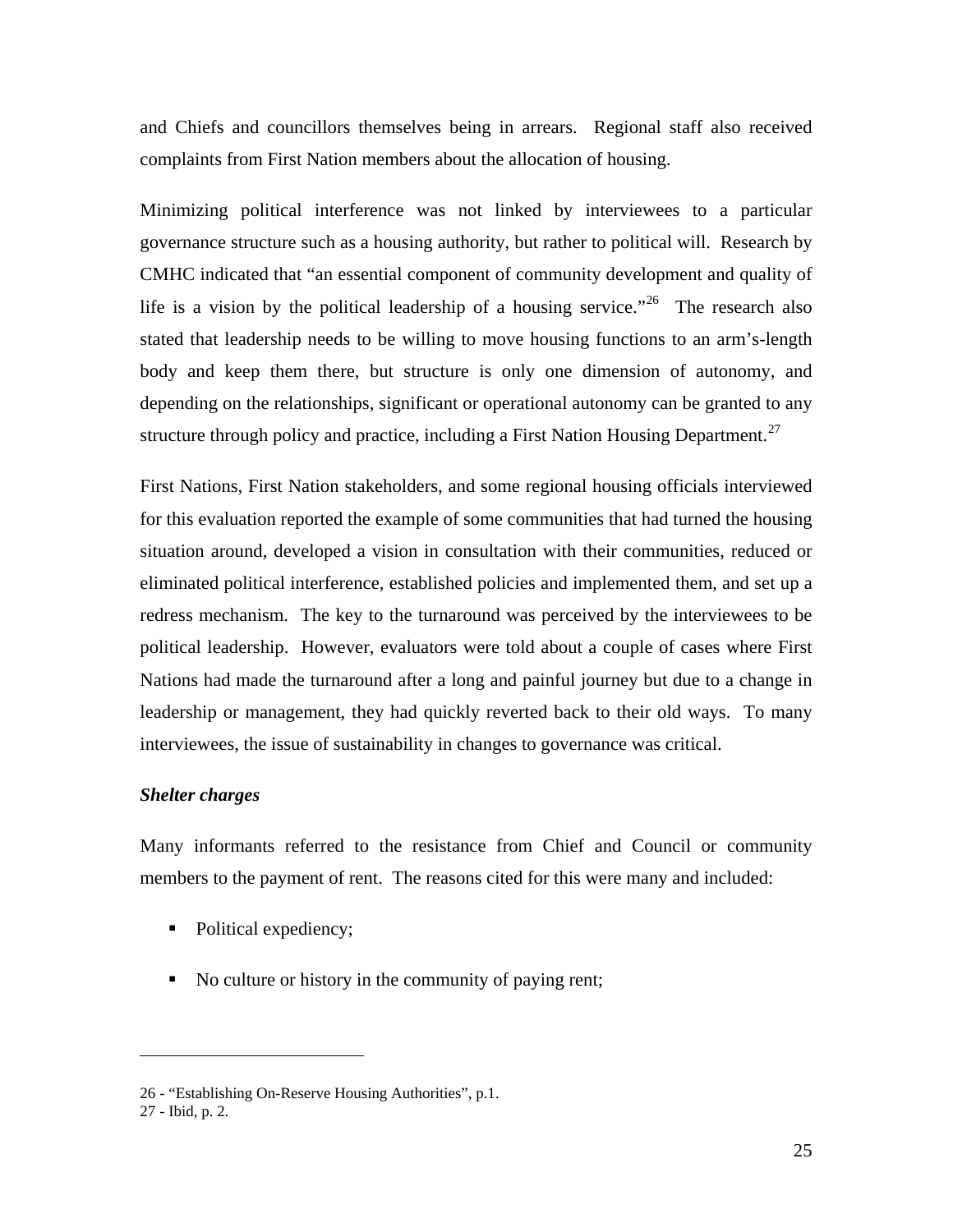- A culture of entitlement to housing or "treaty right to housing" although First Nation interviewees indicated that this is diminishing and more prevalent among older members in the community;
- A perception that INAC or CMHC owns the house;
- Poor quality of housing that is available;
- No enforcement of eviction notices.

Affordability of housing was also mentioned but was not considered a major barrier to establishing a rental regime since rents can be adjusted to income. The lack of sufficient fiscal resources from INAC to implement shelter allowances was raised in the Prairies and the Atlantic region, but all three of the First Nations in the Prairies reported that they were collecting rent from income assistance recipients.

Regional housing officials and First Nation interviewees spoke about ways to get around these barriers – by involving Chief and Council and community members; by making them understand the importance of putting housing on a sustainable footing; by ensuring that housing policies were known, applied and enforced consistently and that there was a redress mechanism; by phasing in payment for certain groups or types of houses over time; by providing a mix of housing; by upgrading the quality of houses; by withholding repairs or renovations for those that were not in good standing on their rent payments; etc. These changes took anywhere from ten to twenty years to take root. Stability of competent political leadership and management was critical. Geographic location, access to employment, and economic development also helped.

Section 95 On-Reserve Non-Profit Housing requires replacement reserves and a revenue stream. Prior to 1997, the operating agreements required rental payments from individual households. As of 1997, First Nations have the latitude to establish actual occupancy charges in the terms of their Agreement for Section 95. The First Nation agrees to fund a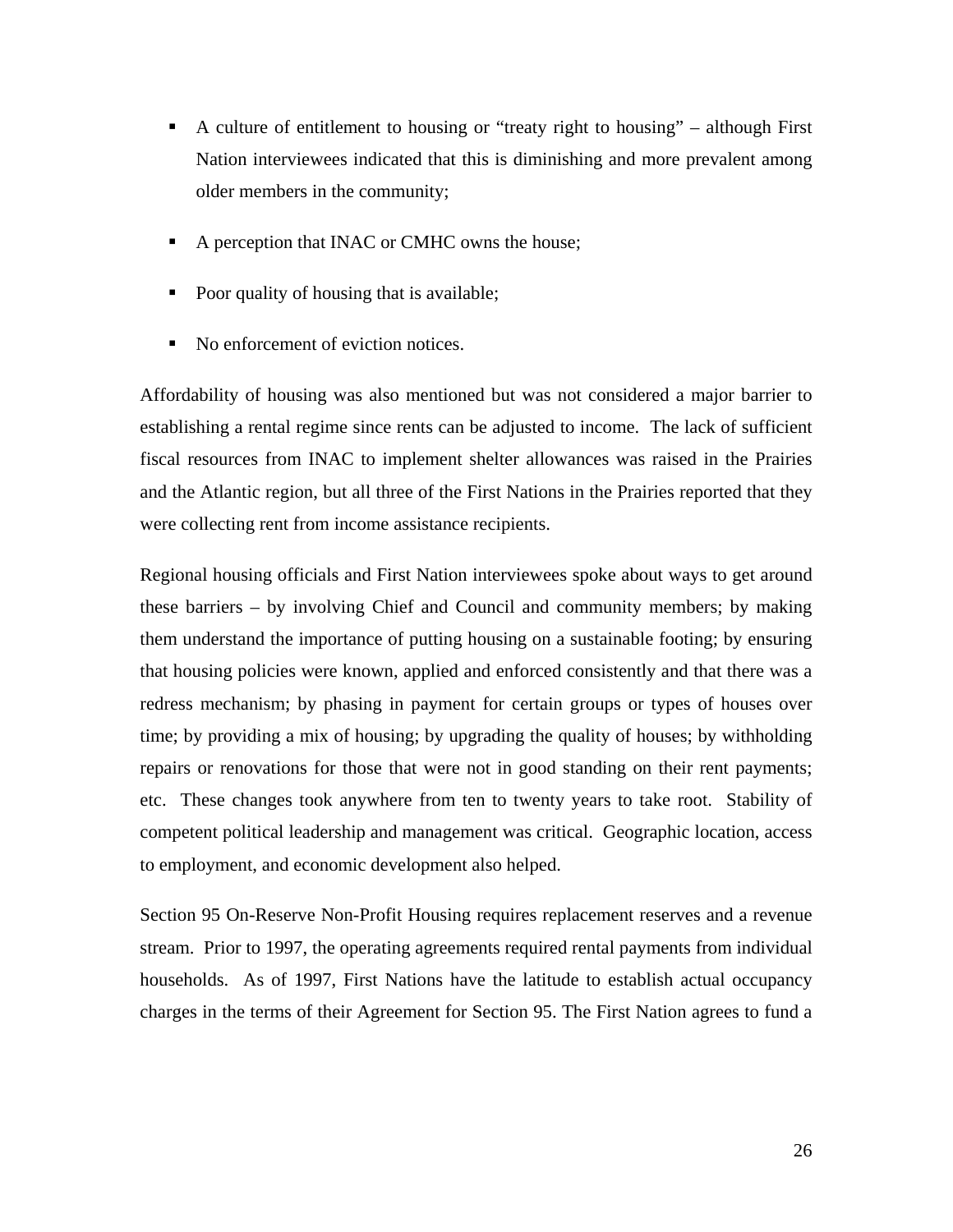<span id="page-28-0"></span>Minimum Revenue Contribution on an annual basis either through the collection of occupancy charges, other First Nation funds, or a combination of both.<sup>[28](#page-28-0)</sup>

#### *Service Charges*

The portion of First Nation communities charging fees for services such as water and electricity was either not known by the regional housing officials or considered to be very few. Among the ten First Nations that we interviewed, there were two that mentioned charging for services – one also charged for garbage removal and one had property taxes for home owners.

First Nations receive varying allocations from INAC, depending on the asset category, for operating and maintenance costs for capital infrastructure. For potable water systems they receive 80% of the estimated O&M costs and are expected to pay the remaining 20% from their own funds. If they are not receiving these funds from the occupants of houses, then it was assumed that they are covering them from other sources of revenue or are not operating and maintaining the infrastructure to the required standard.

#### *Market-Based Housing*

The portion of First Nations with some form of individual home ownership<sup>[29](#page-28-0)</sup> was not tracked consistently by the regional offices. The Ontario South, Quebec and Atlantic regions mentioned that 60% or more of First Nations had some form of individual home ownership, whereas the proportion in the Prairies was considered by the regional housing officials there to be negligible or nil. A few First Nations had a large number of individually owned homes, and in one First Nation, all of the homes were privately owned. It was also noted that there was an increasing awareness of the benefits of home ownership.

<sup>28 -</sup> Written input from CMHC.

<sup>29 -</sup> For example, lease-to-purchase assisted home ownership, self-build, direct loan and loan guarantee programs.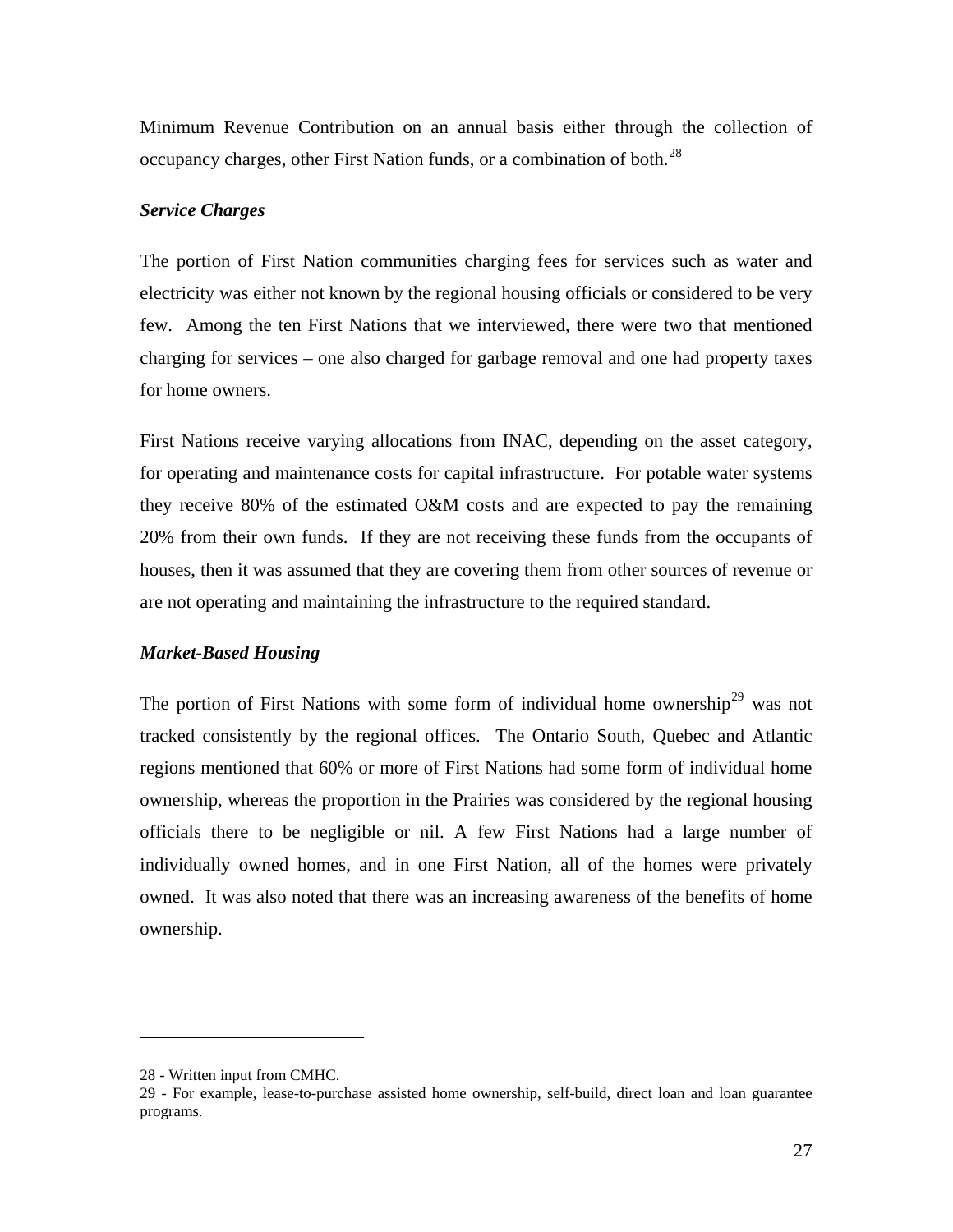<span id="page-29-0"></span>The use of MLGs for individual loans by region is reported in the previous section. The extent of access to private sector funds for housing without a MLG is not tracked and was not known by most of the regional offices. Some First Nations use band trust funds for housing loans. Others use revenue from economic development initiatives or property or consumption taxes.

The default rate on MLGs is very low - estimated at  $0.8\%$ .<sup>[30](#page-29-0)</sup> However, a number of First Nations reported some financial difficulties that they got into on the repayment of loans, even resulting in third party intervention. This led to either a turnaround in the management of the housing portfolio, or to chronic debt and a cutback in a number of programs and capital expenditures.

A common form of individual home ownership that was mentioned by both FN and INAC regional housing officials was renting to own which included social housing by income assistance recipients. In some cases, no rent was charged but occupants were expected to pay and arrange for maintenance and after the First Nation had repaid the loan, the occupant acquired ownership of the house. The advantage for the First Nation of this type of arrangement was that they did not have to incur additional liabilities for individual loans, and they had access to funds that would have otherwise been used for maintenance.

Informants reported that some First Nations were a bit apprehensive about the First Nations Market Housing Fund, which is to begin in April 2008 and that concerns exist about the qualification process to be implemented. On the other hand, some of the First Nations we spoke to were enthusiastic about the Fund. In the estimation of one First Nation expert, up to 30% of First Nations could take advantage of the Fund.

One of the major barriers to home ownership mentioned was the *Indian Act.* Because it is impossible for private financial institutions to seize reserve land, loans cannot be secured by conventional mortgages making it difficult for First Nations to obtain financing for

<sup>30 -</sup> Report on INAC MLG Program, p. 5.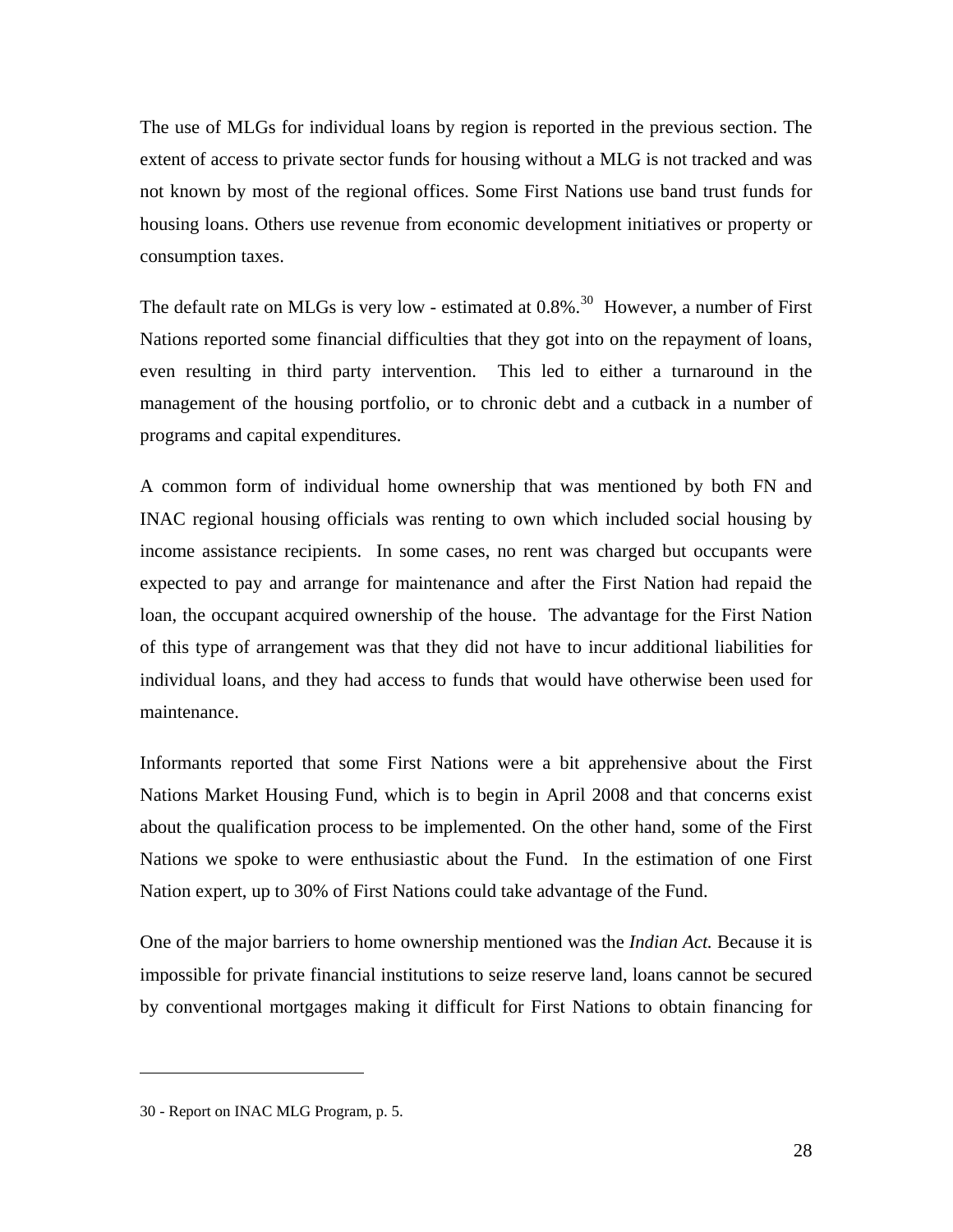<span id="page-30-0"></span>housing construction and acquisition.<sup>[31](#page-30-0)</sup> Appropriate land tenure regimes and land registry systems were also mentioned.

In terms of individual First Nation members, some of the barriers referred to were:

- Unemployment, low income and high cost of housing. About 37% of all Aboriginal households on reserve reported incomes in 2000 under \$20,000, another 32% reported incomes between \$20,000 and \$39,999. Households with incomes of \$60,000 or more formed only 14% of all Aboriginal households on reserve. Low household incomes were most common in the Atlantic Region and the Prairie provinces.<sup>[32](#page-30-0)</sup>
- High personal debt, no established credit rating or a poor rating.
- **EXECUTE:** Limited understanding of home ownership, mortgages, debt management, budgeting, etc.
- Low market value placed on housing.

On the other hand, we heard about an increasing demand for home ownership, particularly among those who had lived off reserve, professionals working for the First Nation on reserve, those who wanted to create a legacy for their children or to retire to the reserve, those who wanted to bypass the long waiting list for housing, and those who wanted to have more flexibility in terms of the type of house they live in or the location within the reserve.

<sup>31 -</sup> CMHC written response to questions.

<sup>32 -</sup> Aboriginal Housing Conditions and Needs on Reserve, p. viii.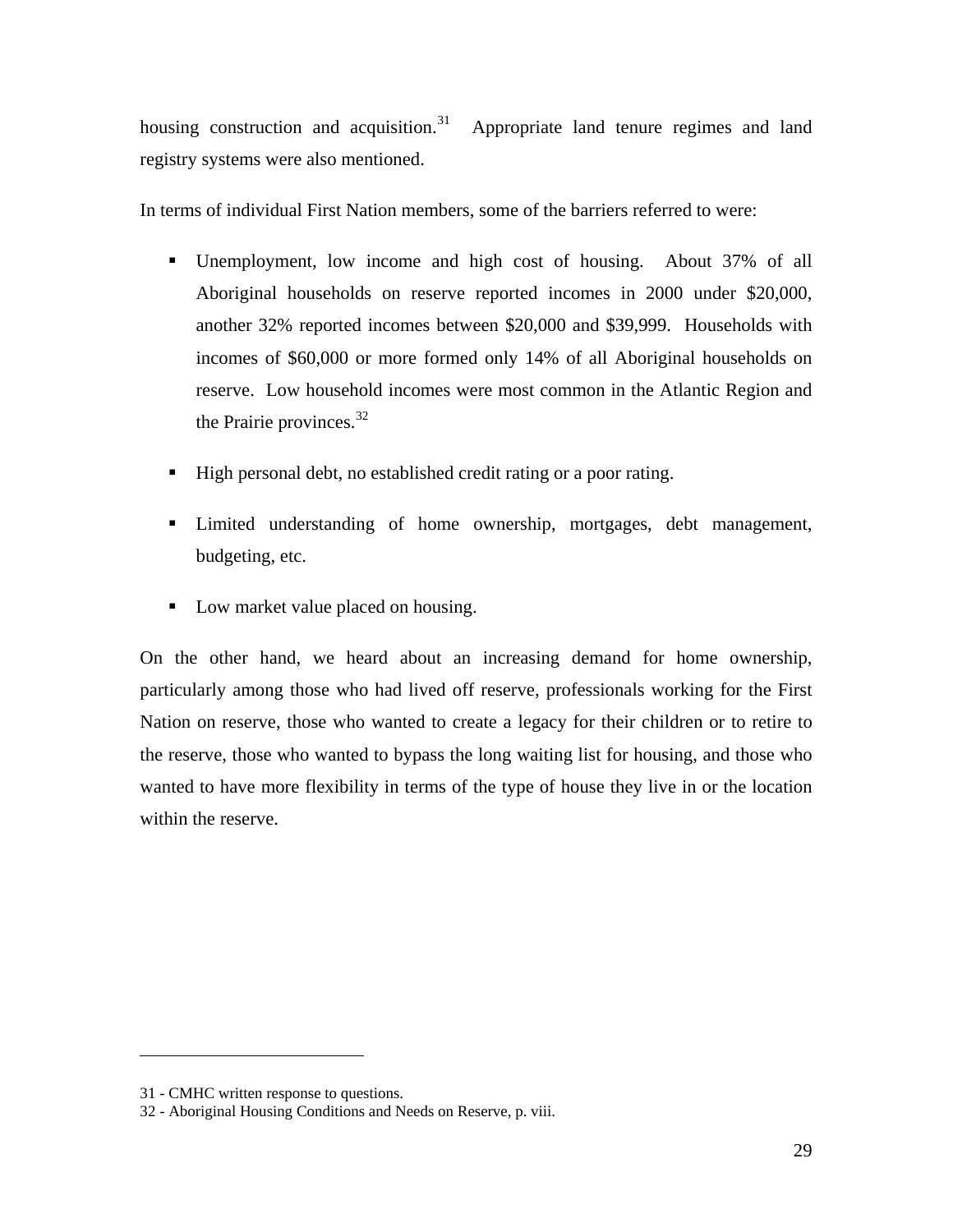## <span id="page-31-0"></span>**Conclusions and Recommendations**

This evaluation has not revealed anything radically new or startling with regard to the 1996 on-reserve housing policy. The data to answer most of the evaluation questions with any precision were not available. Given the limited scope of this evaluation, it would not have been possible to collect such data. However, based on qualitative information and the review of existing quantitative information, evaluators can suggest some conclusions and options.

#### **Conclusions**

Evaluation findings show that:

- The situation of housing on reserve continues to be worse than that off reserve, but some progress has been made. INAC's funding for housing has been relatively stable for most of the period from 1996/97 to 2005/06 - around \$140 million annually. CMHC has provided about \$123 million per year. Over the same period, the number of housing units has increased, the average number of people per housing unit has decreased, and the percentage of people living in crowded dwellings has decreased. Crowding is still a significant problem, however, and is particularly acute in the Prairies and better in Quebec and Ontario. In addition, the adequacy of housing on reserve has not improved over the past decade. One estimate suggests that more than half of First Nations on reserve in the Prairies live in housing in need of major repair, although the proportion is lower in Ontario and British Columbia.
- The on-reserve housing policy introduced more flexibility and control to First Nations over their housing policies or programs. Implementation of the 1996 housing policy was based on the preparation of a multi-year community-based housing plan and additional capital funds were provided in the initial period as an incentive to develop such a plan. The 2000 evaluation of the Policy indicated that the greater control and flexibility was appreciated by First Nations. However,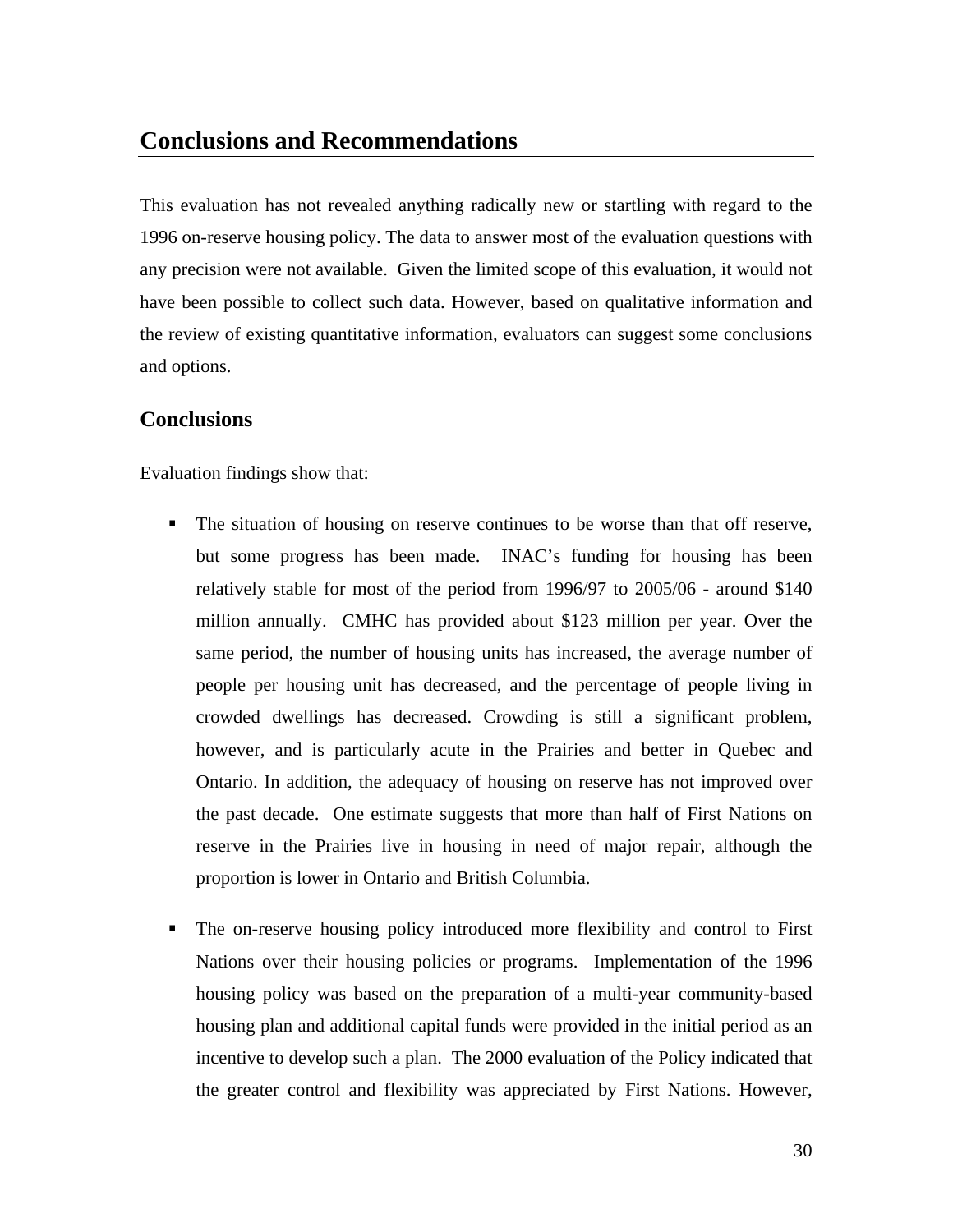there is no credible demonstration that this greater flexibility led to the results achieved for on-reserve housing.

- INAC Regional Offices and Headquarters' staff do not systematically and uniformly monitor the implementation of the policy. There was only partial information available regarding the extent to which First Nations that opted in the Policy have been implementing their housing plans or maintenance and inspection regimes. INAC is not tracking the proportion of First Nations that are implementing some form of individual home ownership. There is also no precise information regarding the proportion of First Nations that implemented rental regimes. These findings suggest that an overall implementation and monitoring strategy for the on-reserve housing policy has been lacking and is necessary to provide for the basics of results-based management.
- Responses from regional offices to the questionnaire suggest that Communitybased Housing Plans, including maintenance regimes and resource plans, are being very unevenly developed and implemented among regions and First Nations communities.
- Although the evaluators could not access or produce precise information regarding the extent to which rental regimes are being implemented on-reserve, it was very clear from the qualitative information that rent collection is a significant problem across the country, especially in the Prairie Provinces. The same difficulties were noted for the implementation of maintenance regimes, inspection and services charges.
- Evaluation findings suggest that the major flaw with the Department's approach was to assume that supporting the development of community-based housing plans would be sufficient to lead to long-term sustainable change in the way that housing was governed, managed and financed. Evaluators found that the three key factors that underlie a successful housing program are the political will and the support of the community as well as the development of managerial and technical capacity.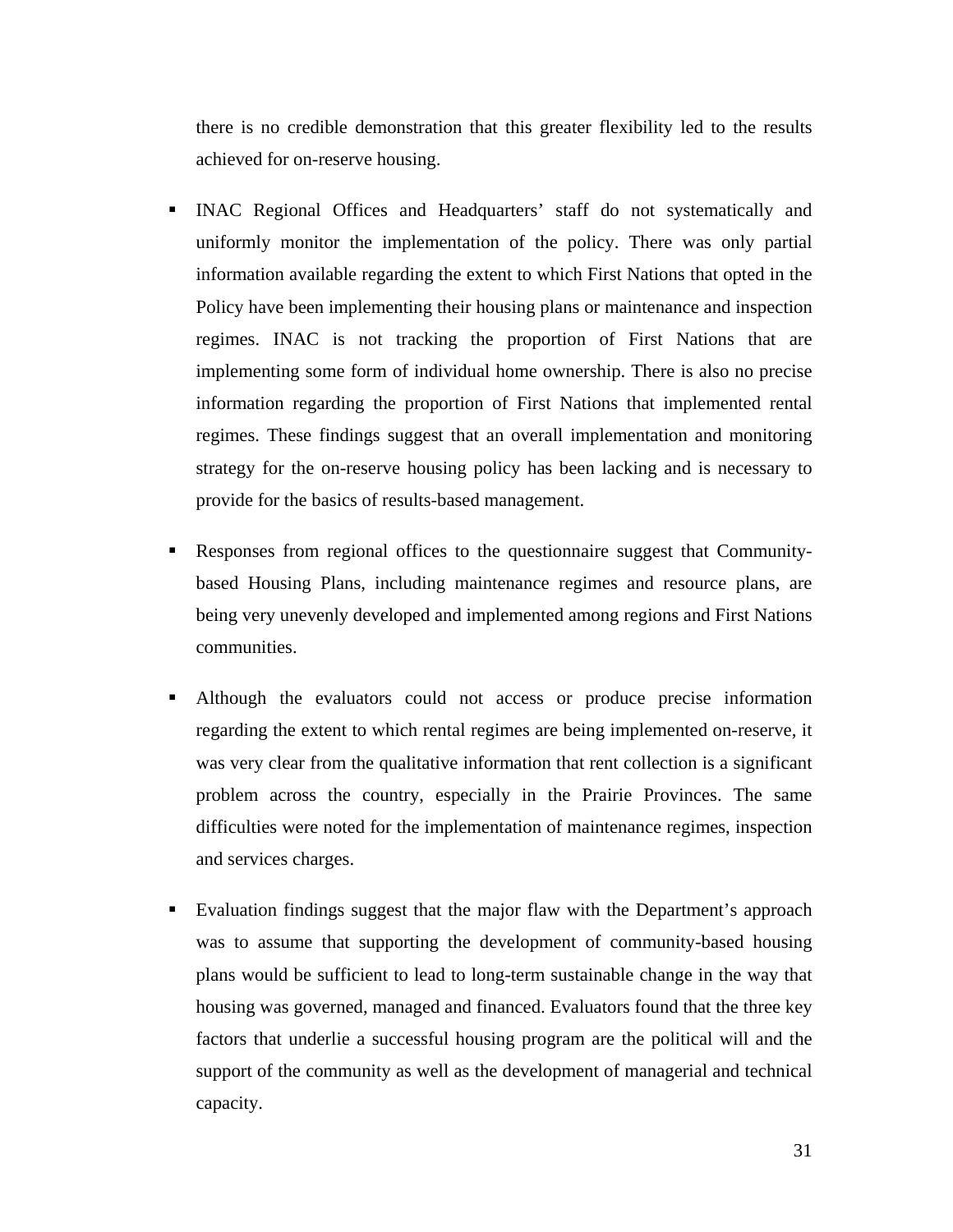Based on these findings, evaluators have identified three options:

- The first option is to maintain the status quo, or a somewhat enhanced version of the policy.
	- It is likely that if no changes are made, the trends observed since the last decade will persist and the number of housing units available would gradually increase over time. The number of First Nations with good housing policies, plans, rental regimes, individual home ownership, etc. would also increase gradually. However, this might not be sufficient to address the current situation and evaluation findings suggest that the Policy is not being fully and effectively implemented. However, these findings are mostly based on qualitative and sometimes anecdotal information. More thorough research is needed for a credible assessment of the impact and continued relevance of the policy.
	- The Department could work to establish more controls, ensure compliance with policy requirements, monitor housing maintenance accounts, and provide funding for housing management linked to more stringent requirements for planning, staffing, policies and procedures. It could also revert to the subsidy program and a project-based capital management approach in cases of non-compliance. This approach might require more resources in INAC's Regional Offices.
- The second option would be to generalize the approach adopted in the Quebec Regional Office and integrate First Nations housing activities, including plans and projection, in their 5 year capital plan. Since there are no more additional funds available for First Nations who would opt in the Policy, the department could then remove the obligation to renew or monitor the community-based housing plan.
- A third approach would be to introduce additional incentives to achieve Policy objectives in communities where capacity exists. With the introduction of the First Nations Market Housing Fund, and potential changes in the shelter allowance policy, it could be an opportune time to clearly link some incentives (financial and others) to the existence of certain requirements on reserve such as establishing rental regimes or improving their financial and housing management. First Nations will already be trying to comply with the requirements of those initiatives. If those requirements were linked to the housing standards, several objectives could be achieved at the same time with fewer resources.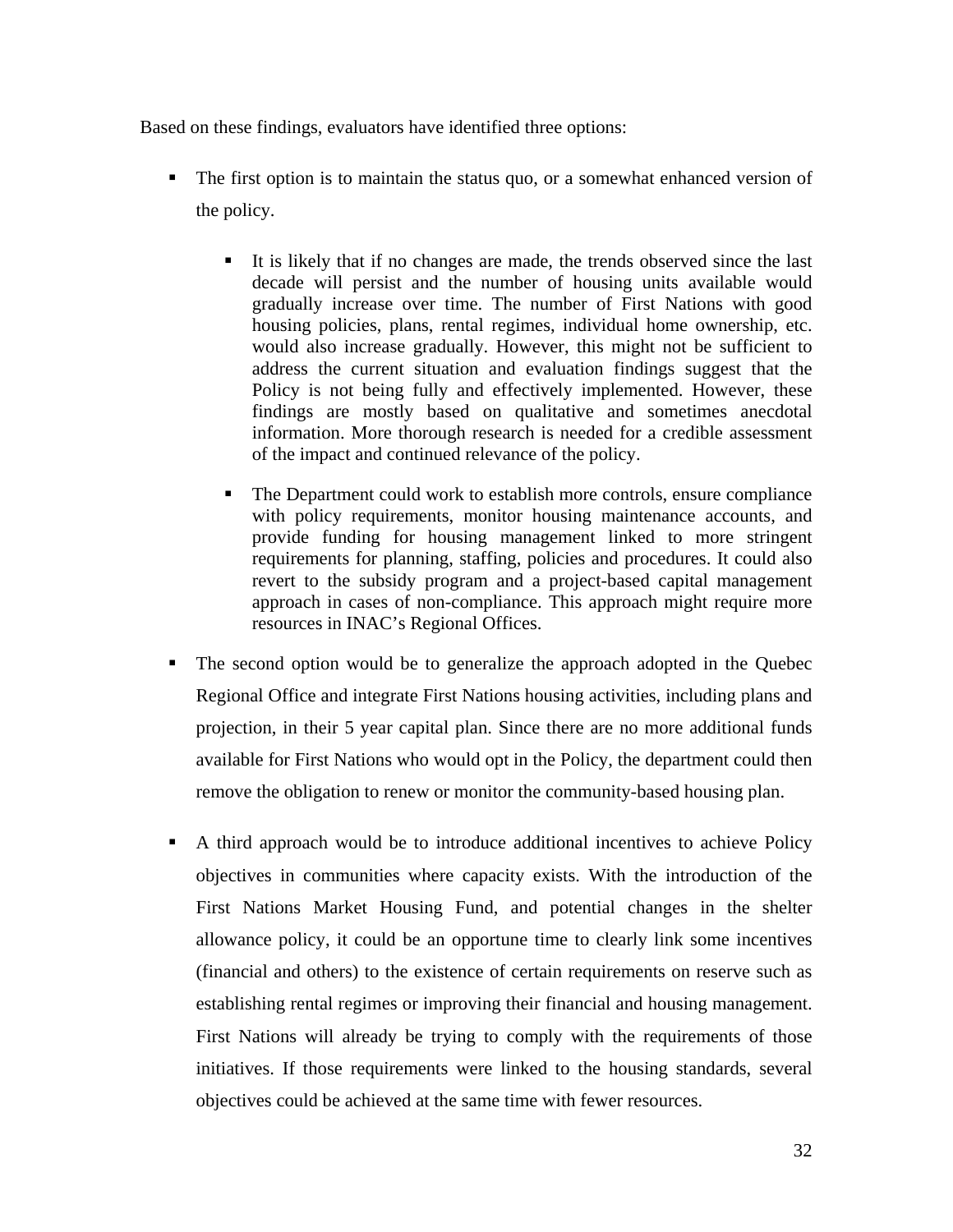#### <span id="page-34-0"></span>**Recommendations**

- 1) A comprehensive evaluation of the overall federal government approach to onreserve housing that would address the issues of relevance, impact and costeffectiveness should be conducted. INAC should explore the possibility of expanding the scope of the upcoming joint INAC-CMHC evaluation of *Budget 2005-2006 New Funding for On-Reserve Housing Programs* to conduct a comprehensive evaluation of housing in collaboration with CMHC.
- 2) To improve the management of the 1996 On-Reserve Housing Policy, the Department should:
	- a. Follow-up on the implementation of the existing community-based housing plans.
	- b. Monitor the following elements related to the policy:
		- i. The implementation of inspection regimes
		- ii. The various governance systems for on-reserve housing programs
		- iii. The implementation of rental regimes and service charges and the extent of market-based housing on reserve
		- iv. Housing-related employment and business creation
- 3) Future policy development regarding on-reserve housing at INAC should:
	- a. Consider the possibility of making access to financial and other incentives for on-reserve housing conditional upon such requirements as the establishment of rental and inspection regimes, or improvement to financial and housing management. The department should explore the possibility of aligning its policy with the *First Nations Market Housing Fund (FNMHF)*.
	- b. Take into account the results and conclusions of the evaluation of the *Budget 2005-2006 New Funding for On-Reserve Housing Programs*.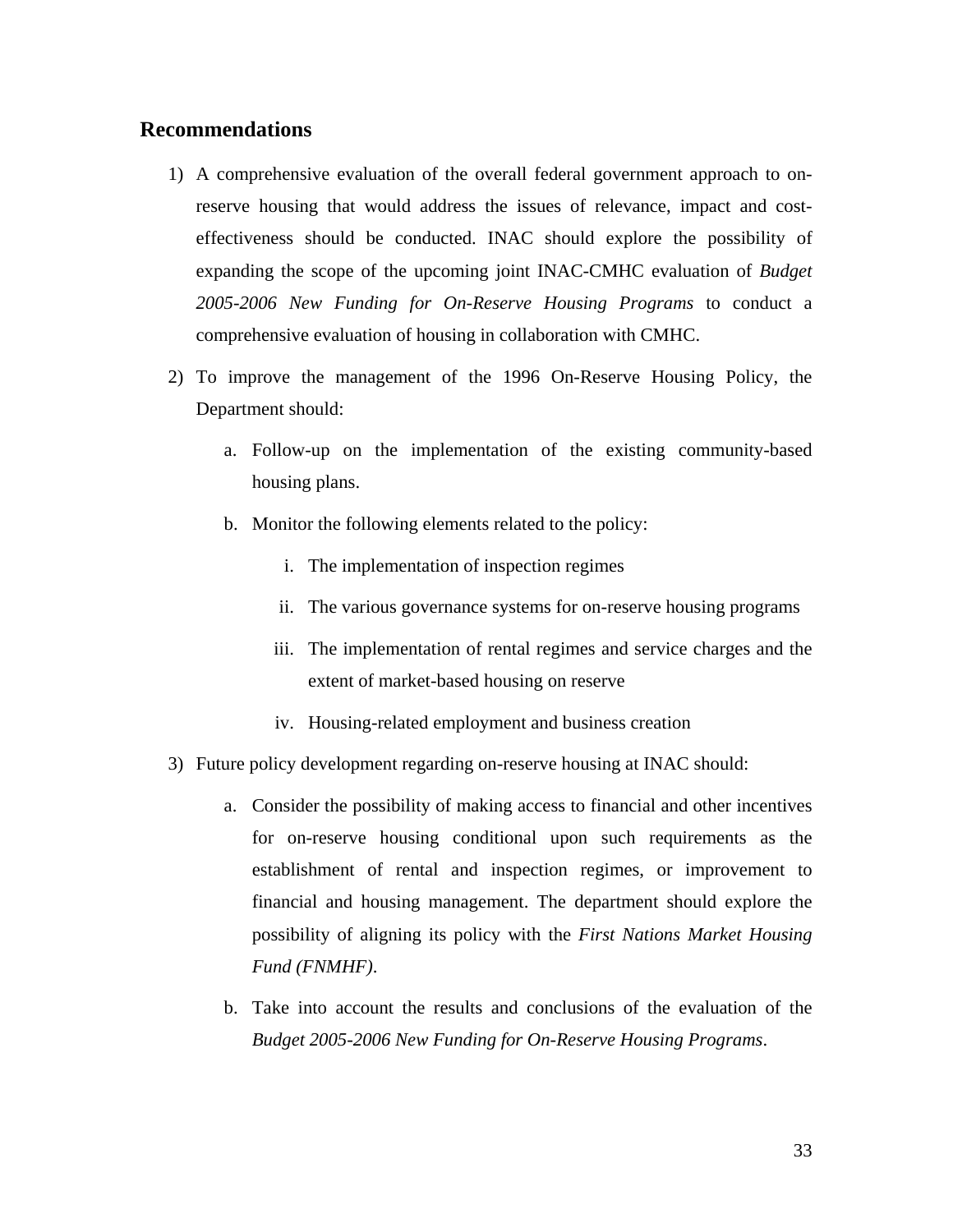- <span id="page-35-0"></span>Brant, Daniel J.. October 2000. *Successful Housing in First Nation Communities: A Report on Community Case Studies*. Ottawa: Indian and Northern Affairs Canada, prepared for the Community Development Branch.
- Canada. Indian and Northern Affairs Canada (INAC). July 1996. *Guidelines for the Development of First Nations Housing Proposals*. Ottawa: Indian and Northern Affairs Canada.
- Canada. Indian and Northern Affairs Canada. 1997. *Report on Plans and Priorities for the period ending March 31st 1997*. Ottawa: Treasury Board of Canada and INAC. On-line.<http://www.tbs-sct.gc.ca/rma/dpr/96-97/2INAC96e.pdf>
- Canada. Indian and Northern Affairs Canada. Undated. *Developing Effective Community Strategies for First Nations, a Workbook for Community Housing Plans*. Ottawa: Indian and Northern Affairs Canada (Provided by email from INAC HQ).
- Canada. Indian and Northern Affairs Canada. Undated. *Working Guide to Preparing a First Nation's Housing Proposal.* Ottawa: Indian and Northern Affairs Canada.<sup>[33](#page-35-0)</sup>
- Canada. Indian and Northern Affairs Canada. 2004. Sharing the Story: Experiences in First Nations, Inuit and Northern Communities Comprehensive Community Planning. Ottawa: Indian and Northern Affairs Canada. On-line. [http://www.ainc](http://www.ainc-inac.gc.ca/ih/fnh/hss/index-eng.asp)[inac.gc.ca/ih/fnh/hss/index-eng.asp](http://www.ainc-inac.gc.ca/ih/fnh/hss/index-eng.asp)
- Canada. Indian and Northern Affairs Canada. 2006. *Recipient Reporting Guide 2006- 2007 National Template*. Ottawa: Indian and Northern Affairs Canada. 382 pages.
- Canada. Indian and Northern Affairs Canada. January 2007. *Canada-First Nations Funding Agreement: National Model for Use with First Nations and Tribal Councils for 2007/2008*. Ottawa: Indian and Northern Affairs Canada.
- Canada. Indian and Northern Affairs Canada. January 2007. *Comprehensive Funding Arrangement National Model for Use with First Nations and Tribal Councils for 2007/2008*. Ottawa: Indian and Northern Affairs Canada.
- Canada. Indian and Northern Affairs Canada. April 20<sup>th</sup> 2007. *Canada's New Government Invests \$300 Million To Create Home Ownership Opportunities For First Nations On-Reserve*. Ottawa: Indian and Northern Affairs Canada. On-line. <http://www.ainc-inac.gc.ca/ai/mr/nr/j-a2007/2-2872-eng.asp>

<sup>33 -</sup> Appears to be part of a package to brief regional offices when the 1996 Housing Policy was introduced.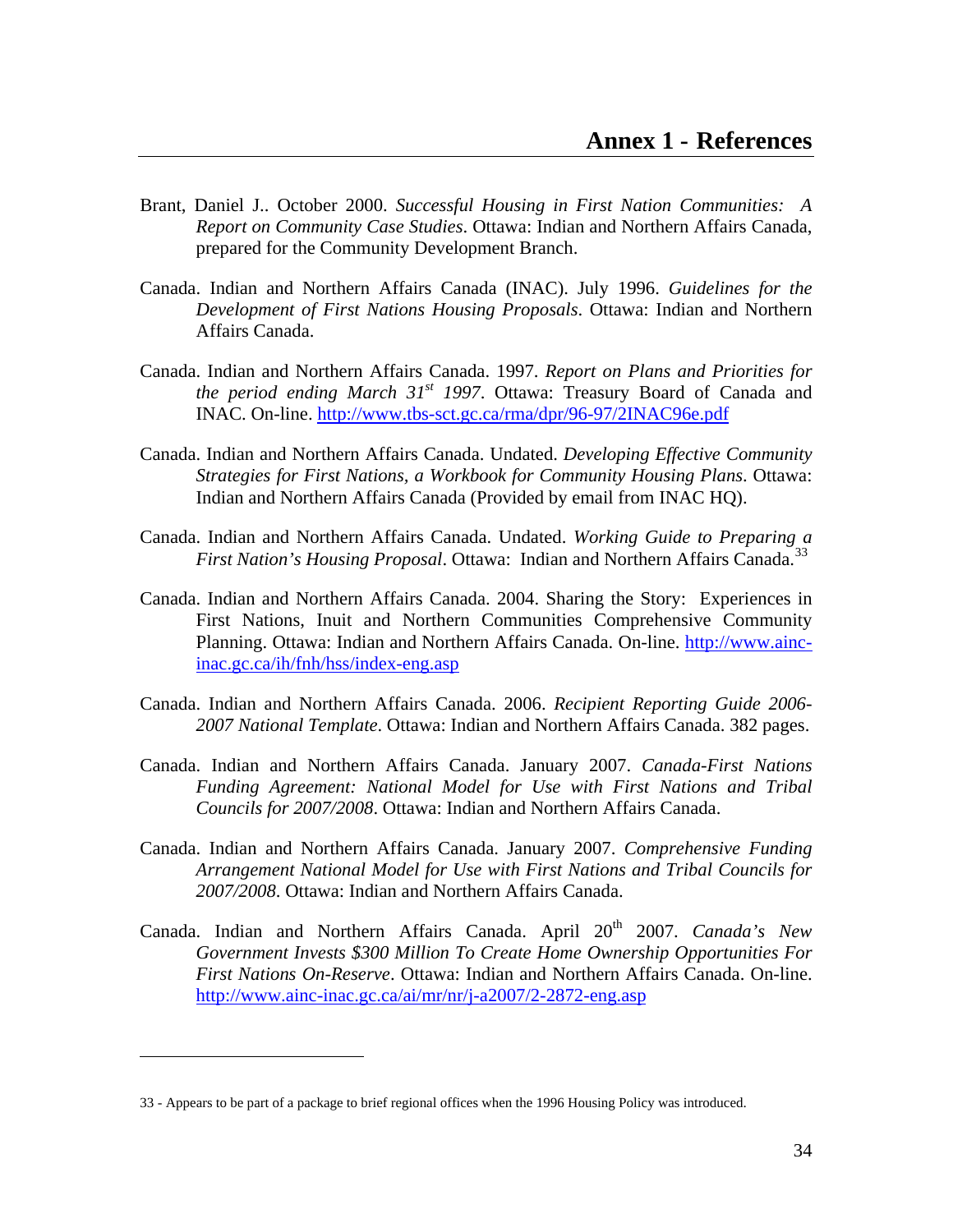- Canada. Indian and Northern Affairs Canada. 2007. *Establishment of the First Nations Market Housing Fund*. Ottawa: Indian and Northern Affairs Canada.
- Canada. Indian and Northern Affairs Canada. June 2007. *Report on Indian and Northern Affairs Canada's Ministerial Loan Guarantee Program*. Ottawa: Indian and Northern Affairs Canada, prepared for the Community Development Branch.
- Canada. Indian and Northern Affairs Canada. 2008. *Introduction to the National Community Infrastructure and Housing Web Page for First Nations on Reserves*. Ottawa: Indian and Northern Affairs Canada. On-line. [http://www.ainc](http://www.ainc-inac.gc.ca/ps/hsg/cih/index-eng.asp)[inac.gc.ca/ps/hsg/cih/index-eng.asp](http://www.ainc-inac.gc.ca/ps/hsg/cih/index-eng.asp)
- Canada. Canada Mortgage and Housing Corporation. 2001. *Canadian Housing Observer: Aboriginal Households in Canada by Aboriginal Identity, Location and Tenure, 1996 and 2001* & *Housing Conditions of Aboriginal Households Living Onreserve*. Canada: Canada Mortgage and Housing Corporation. On-line. [http://www.cmhc-schl.gc.ca/en/corp/about/cahoob/cahoob\\_001.cfm](http://www.cmhc-schl.gc.ca/en/corp/about/cahoob/cahoob_001.cfm)
- Canada. Canada Mortgage and Housing Corporation (CMHC). 2006. *Establishing On-Reserve Housing Authorities*. Ottawa: prepared by Hanson and Associates and Macleod Institute for CMHC.
- Canada. Canada Mortgage and Housing Corporation. 1996-2008. *CMHC for Aboriginal: General Web Module*. Ottawa: Canada Mortgage and Housing Corporation. Online.<http://www.cmhc-schl.gc.ca/en/ab/index.cfm>
- Canada. House of Commons. October 17<sup>th</sup> 2007. *Government Response to the Seventh Report of the Standing Committee on Aboriginal Affairs and Northern Development - Aboriginal Housing*. Ottawa: House of Commons. On-line. [http://cmte.parl.gc.ca/cmte/CommitteePublication.aspx?COM=](http://cmte.parl.gc.ca/cmte/CommitteePublication.aspx?COM=%2010463&Lang=1&SourceId=215523)  [10463&Lang=1&SourceId=215523](http://cmte.parl.gc.ca/cmte/CommitteePublication.aspx?COM=%2010463&Lang=1&SourceId=215523).
- Canada. House of Commons. March 29<sup>th</sup> 2007. *Report 7 Aboriginal Housing, Standing Committee on Aboriginal Affairs and Northern Development*. [http://www2.parl.gc.ca/HousePublications/Publication.aspx?DocId=2792835&La](http://www2.parl.gc.ca/HousePublications/Publication.aspx?DocId=2792835&Language=E&Mode=1&Parl=39&Ses=1) [nguage=E&Mode=1&Parl=39&Ses=1](http://www2.parl.gc.ca/HousePublications/Publication.aspx?DocId=2792835&Language=E&Mode=1&Parl=39&Ses=1)
- Canada. Office of the Auditor General of Canada. 1995. *Chapter 23—Indian and Northern Affairs Canada—On-Reserve Capital Facilities and Maintenance*. Ottawa: Office of the Auditor General of Canada. 37 pages. On-line. [http://www.oag-bvg.gc.ca/internet/English/aud\\_ch\\_oag\\_1995\\_23\\_e\\_5024.html](http://www.oag-bvg.gc.ca/internet/English/aud_ch_oag_1995_23_e_5024.html)
- Canada. Office of the Auditor General of Canada. April 2003. *Chapter 6—Federal Government Support to First Nations—Housing on Reserves*. Ottawa: Office of the Auditor General of Canada. 29 pages. On-line. [http://www.oag](http://www.oag-bvg.gc.ca/internet/English/aud_ch_oag_200304_6_e_12912.html)[bvg.gc.ca/internet/English/aud\\_ch\\_oag\\_200304\\_6\\_e\\_12912.html](http://www.oag-bvg.gc.ca/internet/English/aud_ch_oag_200304_6_e_12912.html)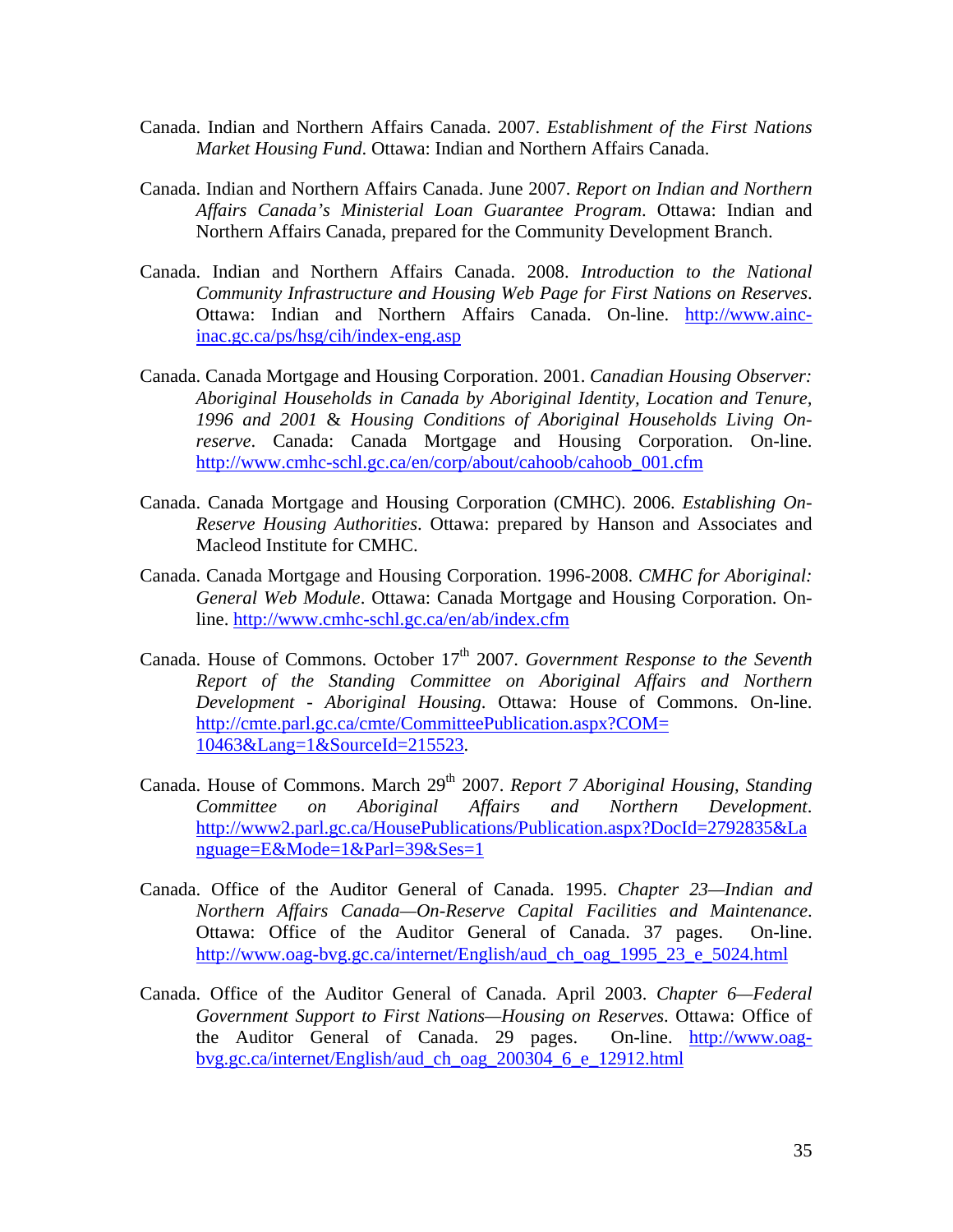- Canada. Office of the Auditor General of Canada. May 2006. *Chapter 5—Management of Programs for First Nations*. Ottawa: Office of the Auditor General of Canada. 34 pages. On-line. [http://www.oag](http://www.oag-bvg.gc.ca/internet/English/aud_ch_oag_200605_5_e_14962.html)[bvg.gc.ca/internet/English/aud\\_ch\\_oag\\_200605\\_5\\_e\\_14962.html](http://www.oag-bvg.gc.ca/internet/English/aud_ch_oag_200605_5_e_14962.html)
- Canada. Statistics Canada. January 2008. *Aboriginal Peoples in Canada in 2006: Inuit, Métis and First Nations, 2006 Census.* Ottawa: Statistics Canada. 53 pages. Online. [http://www12.statcan.ca/english/census06/analysis/aboriginal/pdf/97-558-](http://www12.statcan.ca/english/census06/analysis/aboriginal/pdf/97-558-XIE2006001.pdf) [XIE2006001.pdf](http://www12.statcan.ca/english/census06/analysis/aboriginal/pdf/97-558-XIE2006001.pdf)
- Clatworthy, Stewart. May 2007. *Aboriginal Housing Conditions and Needs On reserve*. Four Directions Project Consultants. Ottawa: Canada Mortgage and Housing Corporation and Indian and Northern Affairs Canada. 86 pages.
- Ekos Research Associates. February 1982. *Assessment of the On-Reserve Housing Program*. Ottawa: Ekos Research Associates Inc..
- Ekos Research Associates. March 21<sup>st</sup> 1986. *Technical Report of the Study of On-Reserve Housing Conditions*. Ottawa: Ekos Research Associates Inc..
- Harvard University. 1998. *Sovereignty and Nation-Building: The Development Challenge in Indian Country Today*. By Stephen Cornell and Joseph Kalt. Harvard University: Jonh F. Kennedy School of Government, Harvard Project on American Indian Economic Development. <http://www.ksg.harvard.edu/hpaied/docs/PRS98-25.pdf>
- Koeck, Norbert. October 2000. *On-Reserve Housing Policy Impact Assessment: 1996- 2000*. Ottawa: Indian and Northern Affairs Canada – Community Infrastructure and Housing Directorate. 24 pages.
- World Bank. September 2006. Governance Matters V: Aggregate and Individual Governance Indicators for 1996-2005. By Daniel Kaufmann, Aart Kraay and Massimo Mastruzzi for the World Bank. On-line. [http://siteresources.worldbank.org/INTWBIGOVANTCOR/Resources/1740479-](http://siteresources.worldbank.org/INTWBIGOVANTCOR/Resources/1740479-1150402582357/2661829-1158008871017/gov_matters_5_no_annex.pdf) [1150402582357/2661829-1158008871017/gov\\_matters\\_5\\_no\\_annex.pdf.](http://siteresources.worldbank.org/INTWBIGOVANTCOR/Resources/1740479-1150402582357/2661829-1158008871017/gov_matters_5_no_annex.pdf)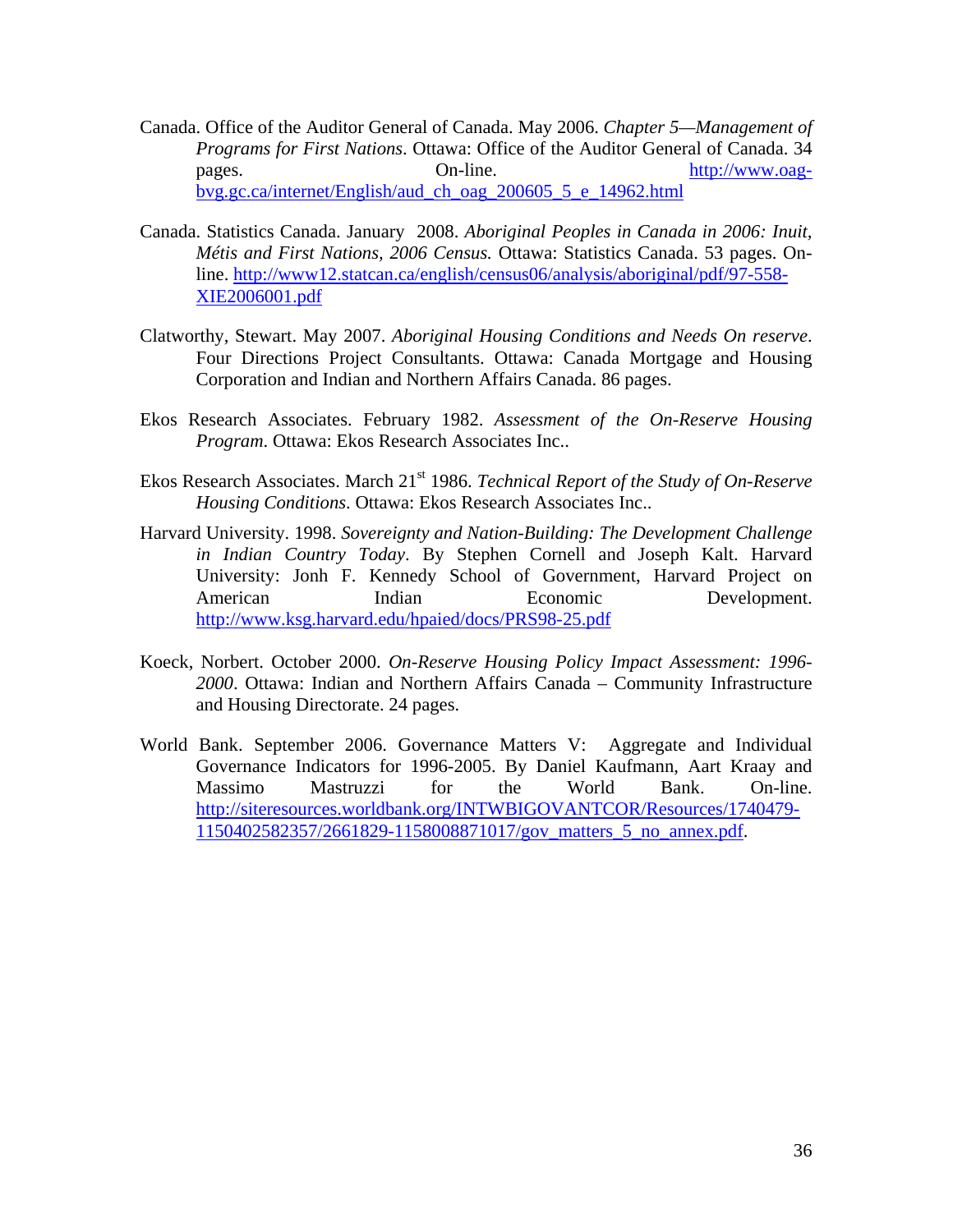# <span id="page-38-0"></span>**QUESTIONNAIRE FOR INAC REGIONAL HOUSING OFFICIALS EVALUATION OF THE 1996 ON RESERVE HOUSING POLICY**

**Name: \_\_\_\_\_\_\_\_\_\_\_\_\_\_\_\_\_\_\_\_\_\_\_\_\_ Region: \_\_\_\_\_\_\_\_\_\_\_\_\_\_\_\_** 

Date:

Please answer the following questions to the best of your knowledge or ability. Where exact figures are not known, please estimate the number. You may provide further information to explain your answer after each question if necessary.

1. How many First Nations are there in your region?

2.

Number

Comment:

3. How many First Nations have opted into the On-Reserve Housing Policy?

\_\_\_\_\_\_\_\_\_\_\_\_\_\_\_\_\_\_\_\_\_\_\_\_\_\_\_\_\_\_\_\_\_\_\_\_\_\_\_\_\_\_\_\_\_\_\_\_\_\_\_\_\_\_\_\_\_\_\_\_\_\_\_\_\_\_\_\_

\_\_\_\_\_\_\_\_\_\_\_\_\_\_\_\_\_\_\_\_\_\_\_\_\_\_\_\_\_\_\_\_\_\_\_\_\_\_\_\_\_\_\_\_\_\_\_\_\_\_\_\_\_\_\_\_\_\_\_\_\_\_\_\_\_\_\_\_

Number \_\_\_\_\_\_\_

Comment: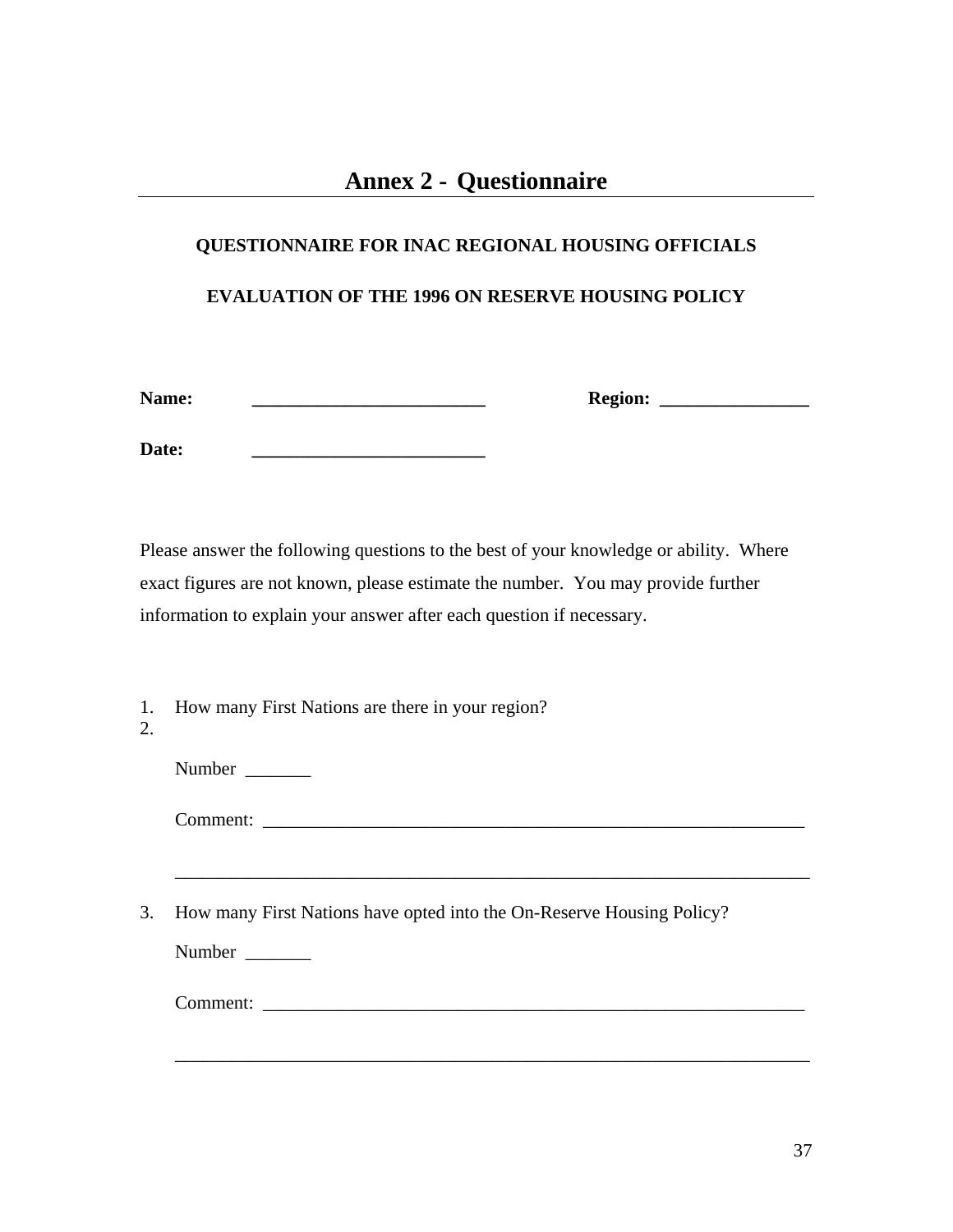<span id="page-39-0"></span>

| 4. | How many First Nations have the following types of housing governance and<br>management regimes?                                   |        |
|----|------------------------------------------------------------------------------------------------------------------------------------|--------|
|    | <b>Chief and Council</b>                                                                                                           | Number |
|    | (as a whole or through a Housing Committee or portfolio system or other<br>arrangement)                                            |        |
|    | Separate legal entity                                                                                                              | Number |
|    | (such as a Housing Board or Authority <sup>34</sup> )                                                                              |        |
|    |                                                                                                                                    |        |
|    |                                                                                                                                    |        |
| 5. | How many First Nations have multi-year housing plans as defined in the<br>Guidelines <sup>35</sup> ?                               |        |
|    | Number                                                                                                                             |        |
|    |                                                                                                                                    |        |
|    |                                                                                                                                    |        |
| 6. | In your opinion, how many of those First Nations with multi-year housing plans are<br>taking them seriously and implementing them? |        |
|    | Number                                                                                                                             |        |
|    | Comment:                                                                                                                           |        |
|    |                                                                                                                                    |        |
|    |                                                                                                                                    |        |
|    |                                                                                                                                    |        |

<sup>34 -</sup> A separate nonprofit legal entity authorized by means of a band council resolution. It can be incorporated under either federal or provincial laws. Once chartered, it has the power to set by-laws governing its operations, to hire and manage staff, and to make financial decisions for providing services.

<sup>35 -</sup> Multi-year housing plans were to have three components: 1) a work plan for maintenance, insurance, renovation, construction, and management of the community housing program over five to ten years; 2) a resource plan detailing planned expenditure and source of revenue, and 3) links with training, job creation and business development initiatives.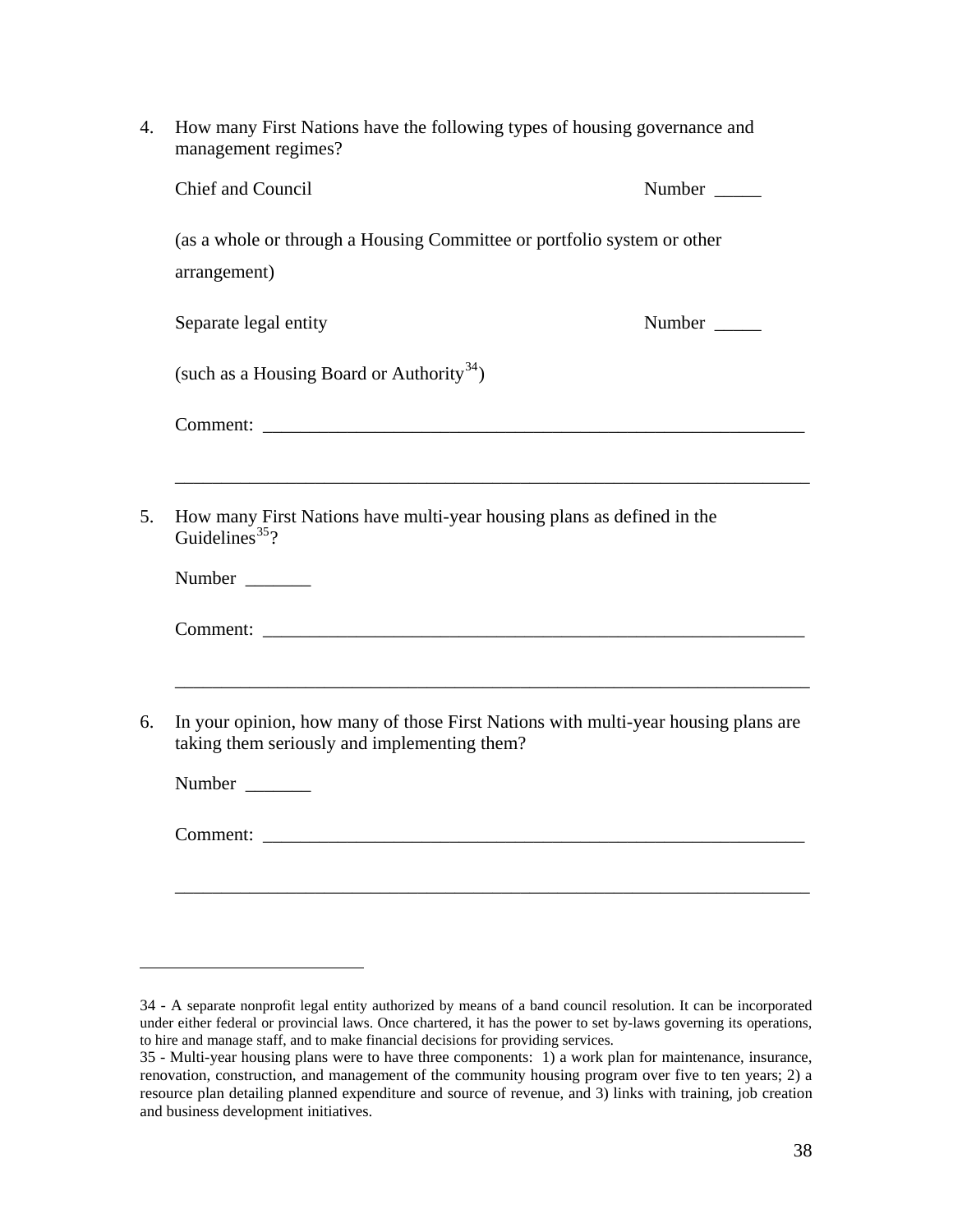<span id="page-40-0"></span>7. In your opinion, how effective are First Nations' maintenance regimes in terms of completing essential repairs and routine work, protecting housing stock and preventing premature deterioration?

|    | Meet all of the requirements                                                               | Number |
|----|--------------------------------------------------------------------------------------------|--------|
|    | Meet some of the requirements                                                              | Number |
|    | Do not meet any of the requirements                                                        | Number |
|    |                                                                                            |        |
|    |                                                                                            |        |
| 8. | How many First Nations have some form of individual home ownership <sup>36</sup> ?         |        |
|    | Number                                                                                     |        |
|    |                                                                                            |        |
|    |                                                                                            |        |
| 9. | How many First Nations charge members user fees for services (e.g. water,<br>electricity)? |        |
|    | Number                                                                                     |        |
|    |                                                                                            |        |
|    |                                                                                            |        |
|    |                                                                                            |        |
|    | 10. How many First Nations access private sector funds for housing with or without a       |        |

10. How many First Nations access private sector funds for housing with or without a Ministerial Loan Guarantee (MLG)?

Number accessing private sector funds with MLGs

 $\overline{a}$ 

Number accessing private sector funds without MLGs

<sup>36 -</sup> For example, lease-to-purchase, assisted home ownership, self-build, direct loan and loan guarantee programs.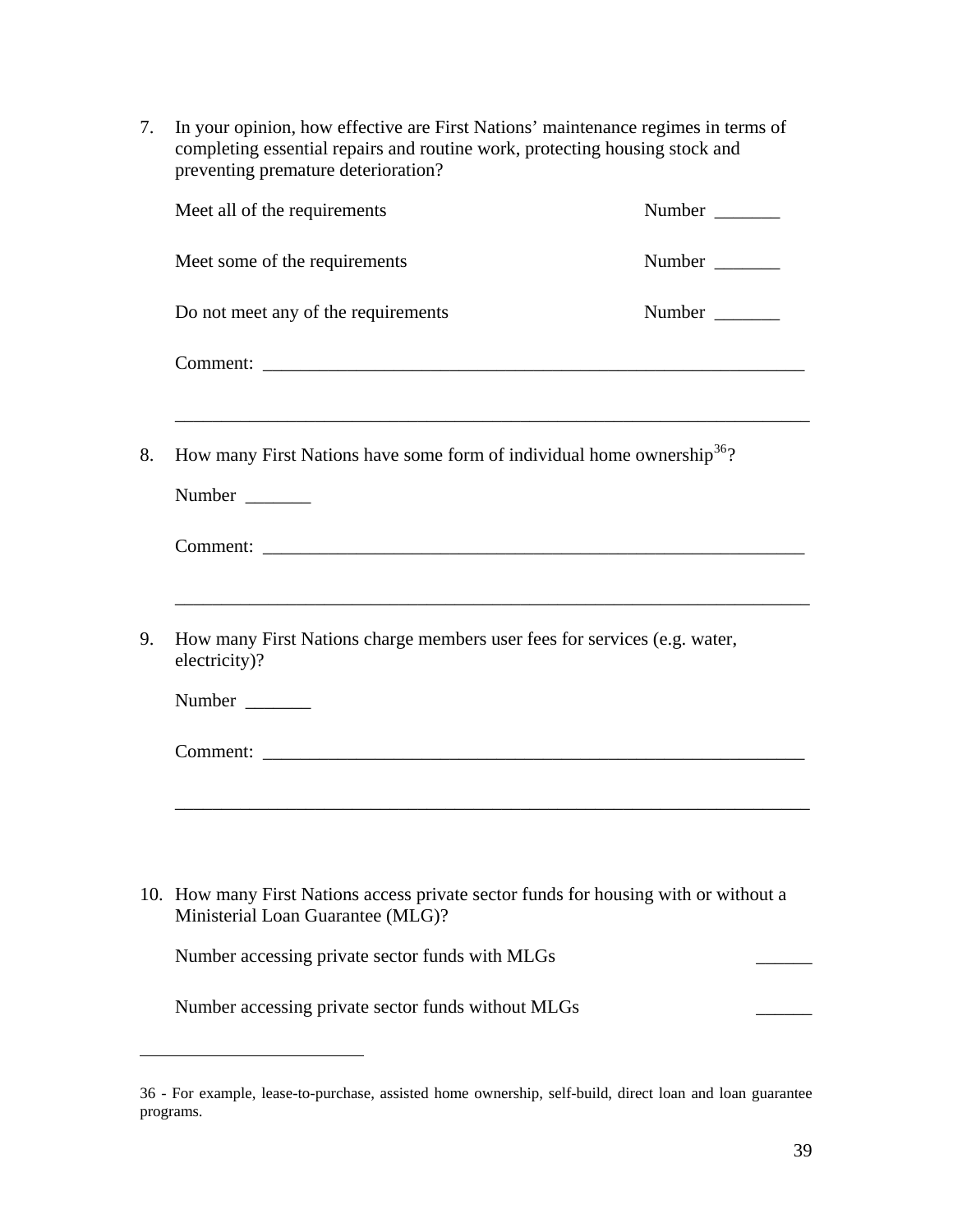| ,我们也不能在这里的时候,我们也不能在这里的时候,我们也不能在这里的时候,我们也不能会在这里的时候,我们也不能会在这里的时候,我们也不能会在这里的时候,我们也不<br>11. How many First Nations have revolving loan funds for housing? |
|-------------------------------------------------------------------------------------------------------------------------------------------------------|
| Number                                                                                                                                                |
|                                                                                                                                                       |
| 12. How many First Nations have plans that link housing to training and job creation<br>initiatives?                                                  |
| Number                                                                                                                                                |
|                                                                                                                                                       |
| 13. How many First Nations have businesses related to housing (either Band-owned or<br>privately owned)?                                              |
| Number                                                                                                                                                |
| Comment:                                                                                                                                              |
|                                                                                                                                                       |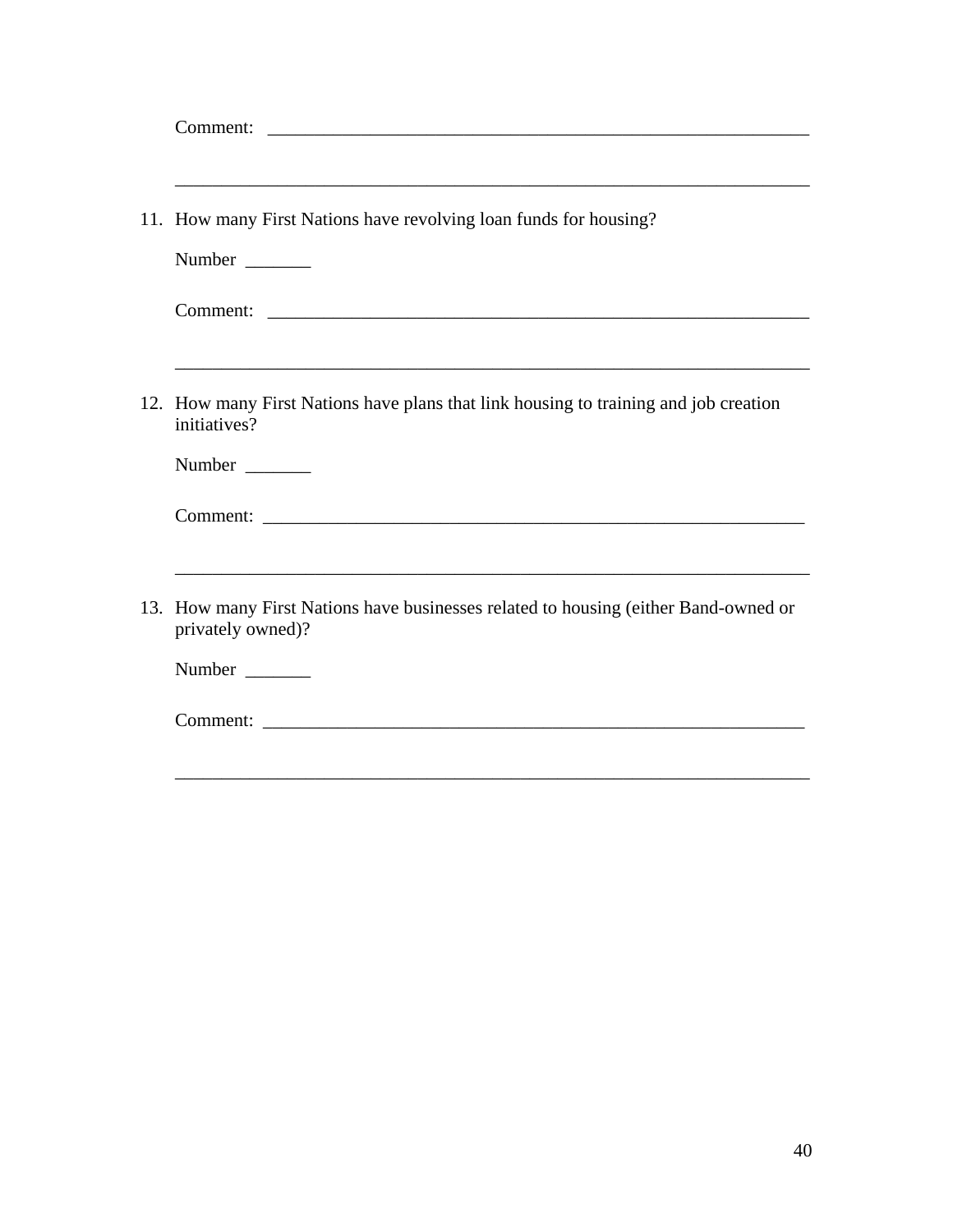## <span id="page-42-0"></span>**Annex 3 – Aboriginal Households in Canada, by Aboriginal Identity, Location and Tenure, Canada, Provinces and Territories, 2001**

|                                     | <b>Aboriginal - Living On-reserve</b> |               |                |                     |
|-------------------------------------|---------------------------------------|---------------|----------------|---------------------|
|                                     | <b>Total</b>                          | <b>Owners</b> | <b>Renters</b> | <b>Band Housing</b> |
| Canada                              |                                       |               |                |                     |
| <b>All Aboriginal Households</b>    |                                       |               |                |                     |
| Number                              | 73,315                                | 20,855        | 9,280          | 43,125              |
| As % of total Aboriginal households | 100.0%                                | 28.4%         | 12.7%          | 58.8%               |
| <b>Newfoundland and Labrador</b>    |                                       |               |                |                     |
| <b>All Aboriginal Households</b>    |                                       |               |                |                     |
| Number                              | 250                                   | 215           | 10             | 25                  |
| As % of total Aboriginal households | 100.0%                                | 86.0%         | 4.0%           | 10.0%               |
| <b>Prince Edward Island</b>         |                                       |               |                |                     |
| <b>All Aboriginal Households</b>    |                                       |               |                |                     |
| Number                              | 145                                   | 25            | $\mathbf 0$    | 115                 |
| As % of total Aboriginal households | 100%                                  | 17.2%         | 0.0%           | 79.3%               |
| <b>Nova Scotia</b>                  |                                       |               |                |                     |
| <b>All Aboriginal Households</b>    |                                       |               |                |                     |
| Number                              | 2,280                                 | 415           | 250            | 1,615               |
| As % of total Aboriginal households | 100.0%                                | 18.2%         | 11.0%          | 70.8%               |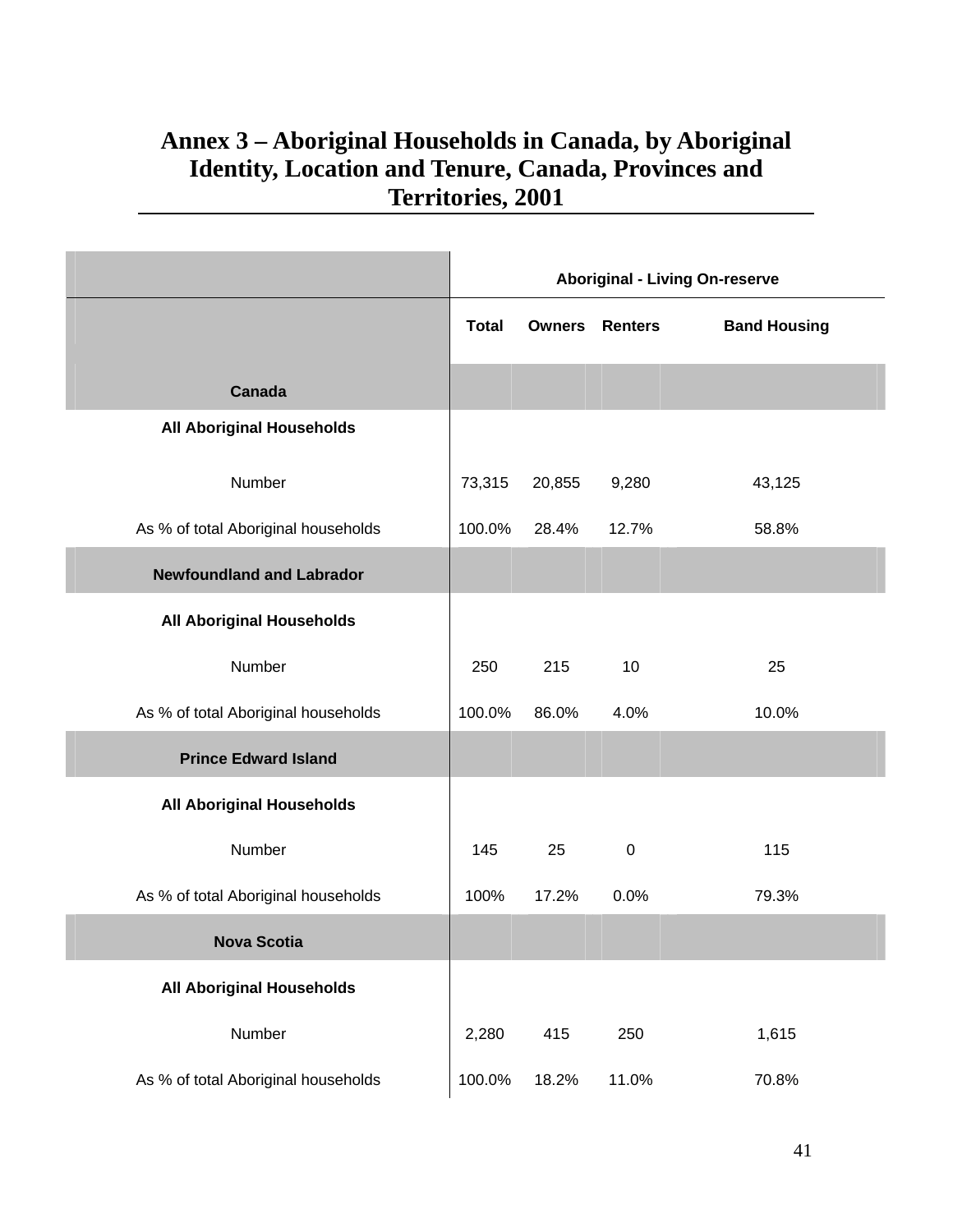| <b>New Brunswick</b>                |        |       |       |        |
|-------------------------------------|--------|-------|-------|--------|
| <b>All Aboriginal Households</b>    |        |       |       |        |
| Number                              | 2,195  | 730   | 355   | 1,105  |
| As % of total Aboriginal households | 100.0% | 33.3% | 16.2% | 50.3%  |
| Quebec                              |        |       |       |        |
| <b>All Aboriginal Households</b>    |        |       |       |        |
| Number                              | 8,510  | 2,995 | 1,465 | 4,050  |
| As % of total Aboriginal households | 100.0% | 35.2% | 17.2% | 47.6%  |
| <b>Ontario</b>                      |        |       |       |        |
| <b>All Aboriginal Households</b>    |        |       |       |        |
| Number                              | 12,725 | 5,205 | 1,805 | 5,710  |
| As % of total Aboriginal households | 100.0% | 40.9% | 14.2% | 44.9%  |
| <b>Manitoba</b>                     |        |       |       |        |
| <b>All Aboriginal Households</b>    |        |       |       |        |
| Number                              | 12,625 | 1,270 | 1,060 | 10,285 |
| As % of total Aboriginal households | 100.0% | 10.1% | 8.4%  | 81.5%  |
|                                     |        |       |       |        |
| <b>Saskatchewan</b>                 |        |       |       |        |
| <b>All Aboriginal Households</b>    |        |       |       |        |
| Number                              | 10,155 | 665   | 760   | 8,720  |
| As % of total Aboriginal households | 100.0% | 6.5%  | 7.5%  | 85.9%  |
|                                     |        |       |       |        |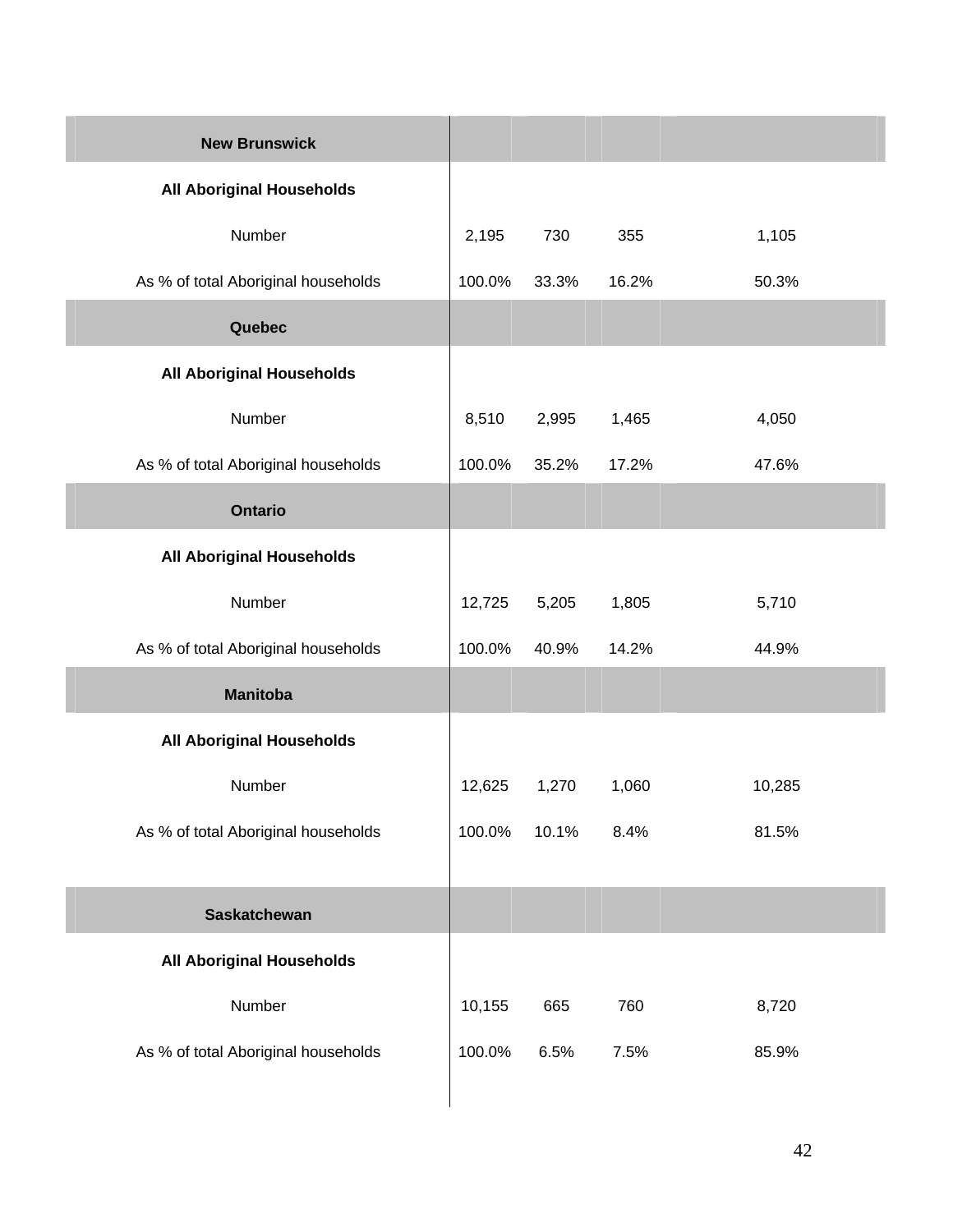| <b>Alberta</b>                      |              |       |                       |                     |
|-------------------------------------|--------------|-------|-----------------------|---------------------|
| <b>All Aboriginal Households</b>    |              |       |                       |                     |
| Number                              | 9,195        | 1,425 | 645                   | 7,125               |
| As % of total Aboriginal households | 100.0%       | 15.5% | 7.0%                  | 77.5%               |
|                                     | <b>Total</b> |       | <b>Owners Renters</b> | <b>Band Housing</b> |
| <b>British Columbia</b>             |              |       |                       |                     |
| <b>All Aboriginal Households</b>    |              |       |                       |                     |
| Number                              | 15,015       | 7,790 | 2,910                 | 4,275               |
| As % of total Aboriginal households | 100.0%       | 51.9% | 19.4%                 | 28.5%               |
| Yukon                               |              |       |                       |                     |
| <b>All Aboriginal Households</b>    |              |       |                       |                     |
| Number                              | 155          | 55    | 15                    | 85                  |
| As % of total Aboriginal households | 100.0%       | 35.5% | 9.7%                  | 54.8%               |
|                                     |              |       |                       |                     |
| <b>Northwest Territories</b>        |              |       |                       |                     |
| <b>All Aboriginal Households</b>    |              |       |                       |                     |
| Number                              | 70           | 60    | $\pmb{0}$             | 15                  |
| As % of total Aboriginal households | 100.0%       | 85.7% | 0.0%                  | 21.4%               |
|                                     |              |       |                       |                     |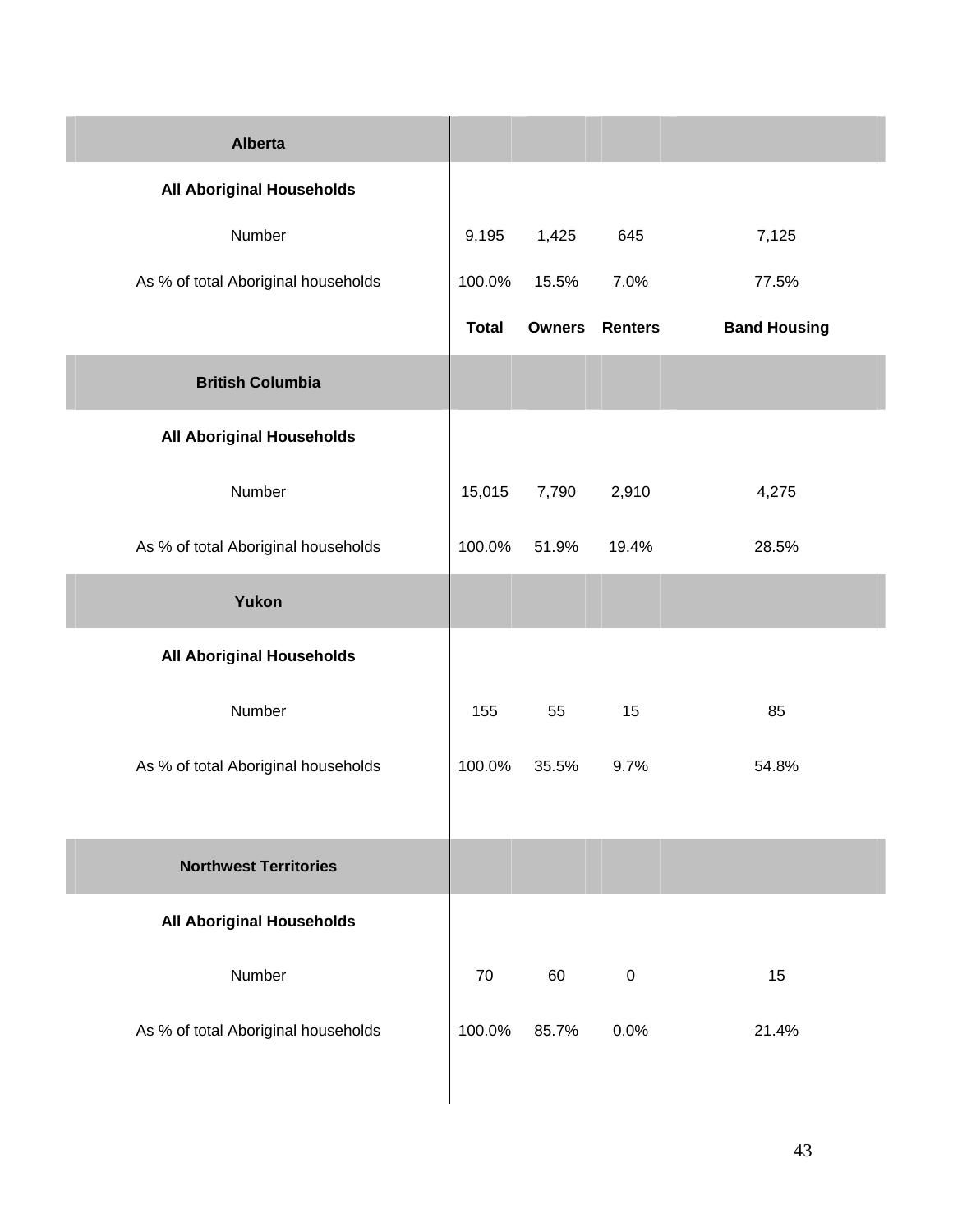| <b>Nunavut</b>                   |  |
|----------------------------------|--|
| <b>All Aboriginal Households</b> |  |

Number

As % of total territorial households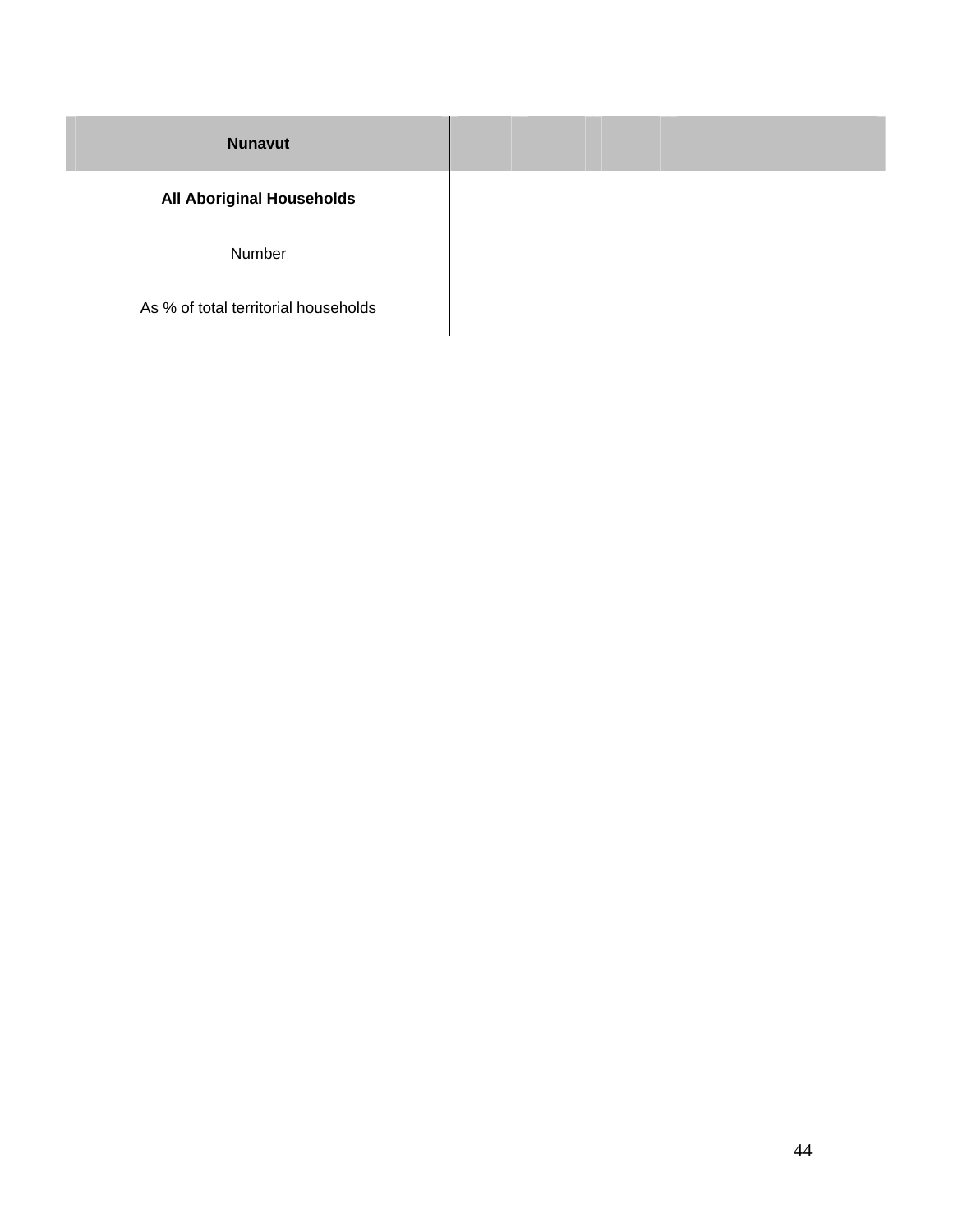## **Annex A**

| <b>Recommendations</b>                                                                                                                                                                                                                                                                                                                                                                                                                                                                                                                                                                                                                                                   | <b>Actions</b>                                                                                                                                                                                                                                                                                                                                                                                                                                                                                                                                                                                                                                                                             | Responsible<br>Manager (Title)                                       | Planned<br>Implementation date |
|--------------------------------------------------------------------------------------------------------------------------------------------------------------------------------------------------------------------------------------------------------------------------------------------------------------------------------------------------------------------------------------------------------------------------------------------------------------------------------------------------------------------------------------------------------------------------------------------------------------------------------------------------------------------------|--------------------------------------------------------------------------------------------------------------------------------------------------------------------------------------------------------------------------------------------------------------------------------------------------------------------------------------------------------------------------------------------------------------------------------------------------------------------------------------------------------------------------------------------------------------------------------------------------------------------------------------------------------------------------------------------|----------------------------------------------------------------------|--------------------------------|
| INAC takes advantage of the<br>1)<br>upcoming joint INAC-CMHC<br>evaluation of Budget 2005-2006 New<br><b>Funding for On-Reserve Housing</b><br>Programs, to undertake extensive<br>field research to fully address the<br>following questions:<br>c. To what extent have the multi-<br>year housing plans allowed First<br>Nations to:<br>i. Protect and extend the life<br>of existing houses and<br>ensure that housing<br>meets minimum national<br>standards, through<br>maintenance, insurance<br>and renovation programs<br>ii. Construct quality<br>affordable new housing,<br>designed to respond to<br>the variety of housing<br>needs within the<br>community | <b>INAC's Audit and Evaluation Sector</b><br>will work with CMHC's Audit and<br>Evaluation Services to expand the<br>scope of the upcoming evaluation of<br>Budget 2005-2006 New Funding for<br>On-Reserve Housing to explore and<br>consider alternatives to existing on-<br>reserve housing programs.<br>Terms of Reference for a joint INAC-<br><b>CMHC</b> summative evaluation will<br>include:<br>responses to questions stated<br>in the recommendation;<br>a comprehensive review of<br>$\bullet$<br><b>INAC and CMHC's</b><br>performance in First Nation<br>housing, including analysis of<br>the factors for success; and<br>review of social and<br>community housing delivery | Head of Evaluation;<br>Director General,<br>Community<br>Development | Summer 2008                    |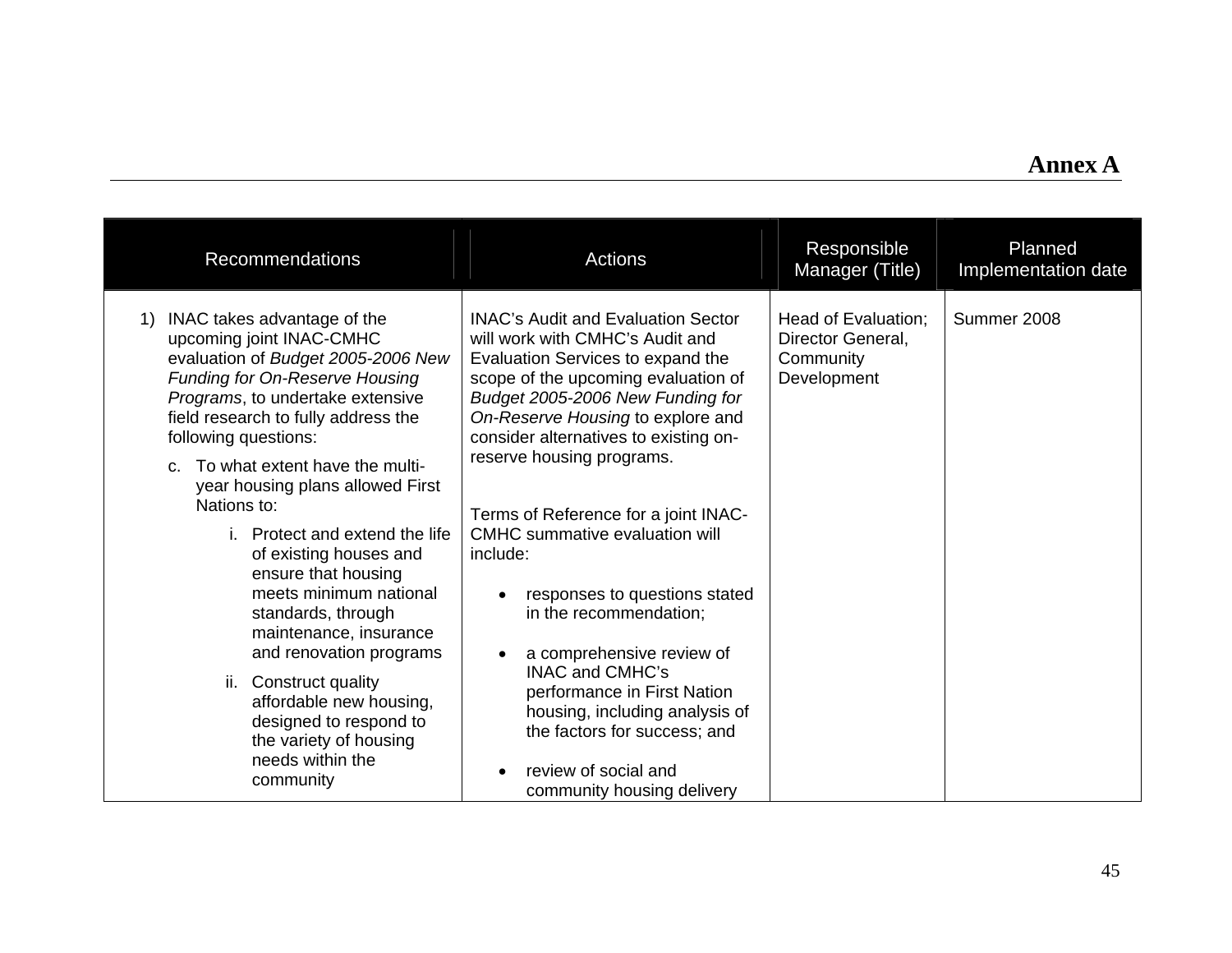| <b>Recommendations</b>                                                                                                                                                                                                                                                                                                                                                                                                                                                                                                                                                                                                                                                                                         | Actions                                                                                                                                    | Responsible<br>Manager (Title) | Planned<br>Implementation date |
|----------------------------------------------------------------------------------------------------------------------------------------------------------------------------------------------------------------------------------------------------------------------------------------------------------------------------------------------------------------------------------------------------------------------------------------------------------------------------------------------------------------------------------------------------------------------------------------------------------------------------------------------------------------------------------------------------------------|--------------------------------------------------------------------------------------------------------------------------------------------|--------------------------------|--------------------------------|
| Support individual pride<br>iii.<br>and responsibility through<br>community involvement,<br>home ownership<br>incentives and private<br>market investment; and<br>iv. Link housing activities to<br>training, job creation and<br>business development.<br>What factors contributed to or<br>$\mathsf{d}$<br>inhibited the successful<br>development and implementation<br>of First Nations community-based<br>housing plans?<br>e. Is the 1996 On-reserve Housing<br>Policy still relevant?<br>It is understood that this evaluation will also<br>address the specific accountability questions<br>defined in planning documents for the<br>Budget 2005-2006 New Funding for On-<br>Reserve Housing Programs. | models being used in Canada<br>and other countries, and their<br>strengths and weaknesses as<br>alternatives to current program<br>models. |                                |                                |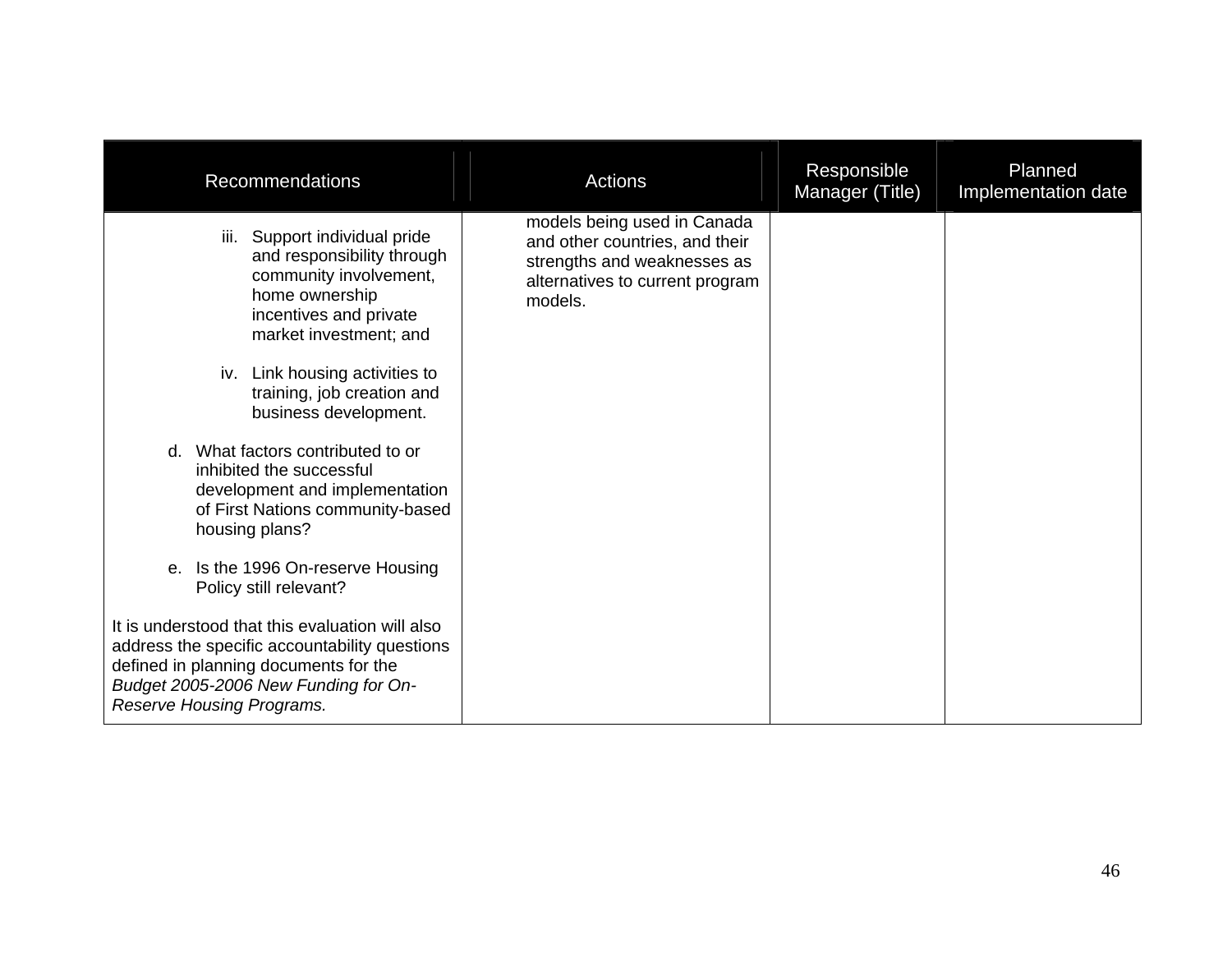| <b>Recommendations</b>                                                                                     | <b>Actions</b>                                                                                                                                                                                                                                                                                                                                                                                                              | Responsible<br>Manager (Title)                | Planned<br>Implementation date |
|------------------------------------------------------------------------------------------------------------|-----------------------------------------------------------------------------------------------------------------------------------------------------------------------------------------------------------------------------------------------------------------------------------------------------------------------------------------------------------------------------------------------------------------------------|-----------------------------------------------|--------------------------------|
| INAC should revise and improve the<br>2)<br>delivery and performance monitoring<br>of its housing program. | To ensure uniformity, to improve<br>housing program delivery, and to<br>positively influence program<br>implementation and compliance, INAC<br>will develop a Housing Procedures<br>Guide that will be implemented across<br>all regions. Among other objectives,<br>this procedures guide will:                                                                                                                            | Director General,<br>Community<br>Development | <b>TBD</b>                     |
|                                                                                                            | ensure that communities under<br>the 1996 On-Reserve Housing<br>Policy provide and implement<br>community housing plans as a<br>condition of funding, and other<br>First Nations not under the<br>policy comply with INAC's<br>housing subsidy requirements;<br>and<br>institute a program compliance<br>regime which would outline<br>both the incentives for<br>compliance and the<br>consequences of non-<br>compliance. |                                               |                                |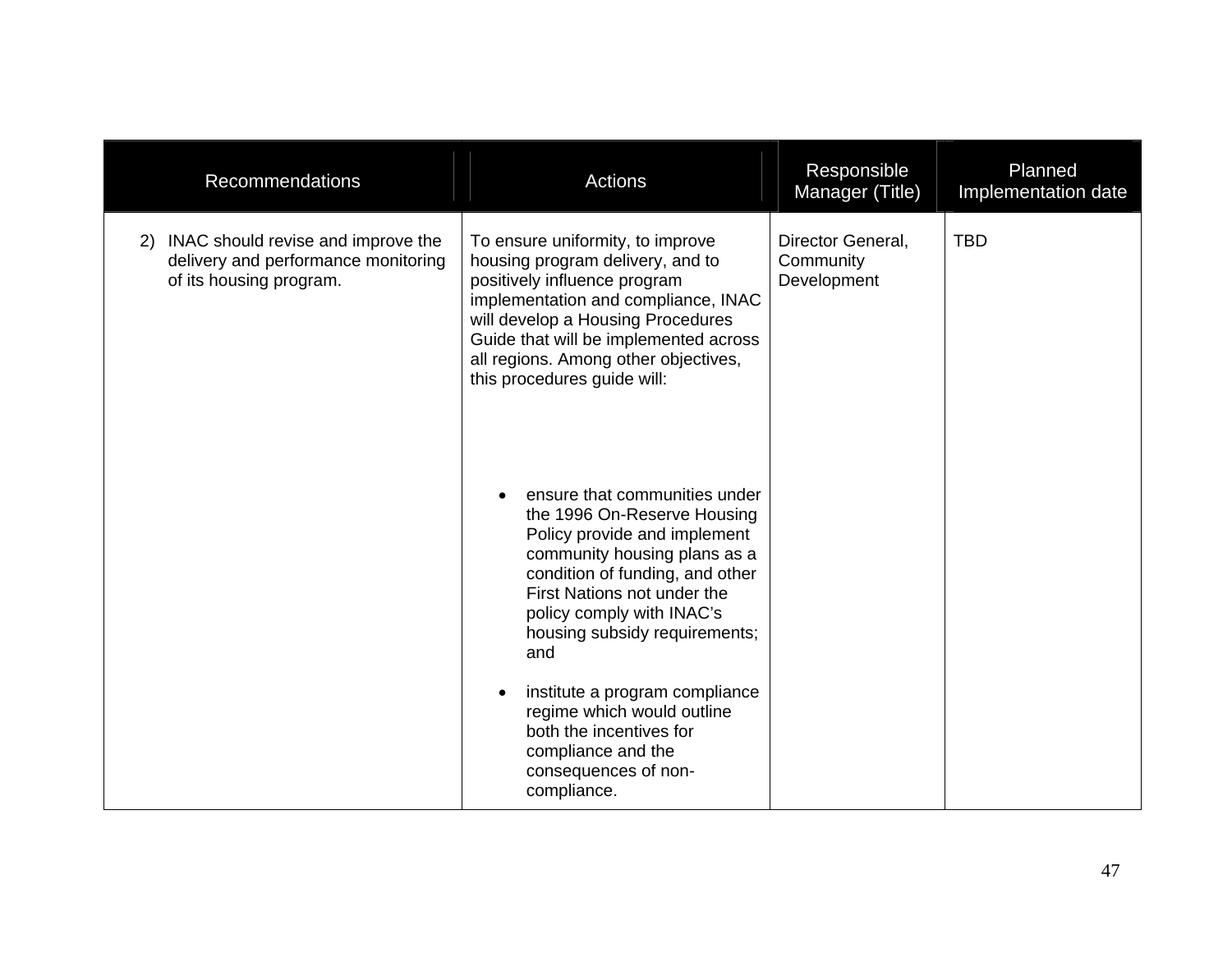| <b>Recommendations</b>                                                                                                                                                                                                                                                                                                                                                                                                                                                                                                                                                | <b>Actions</b>                                                                                                                                                                                                                                                                                                                                                                                                                                                                                                                           | Responsible<br>Manager (Title)                | Planned<br>Implementation date |
|-----------------------------------------------------------------------------------------------------------------------------------------------------------------------------------------------------------------------------------------------------------------------------------------------------------------------------------------------------------------------------------------------------------------------------------------------------------------------------------------------------------------------------------------------------------------------|------------------------------------------------------------------------------------------------------------------------------------------------------------------------------------------------------------------------------------------------------------------------------------------------------------------------------------------------------------------------------------------------------------------------------------------------------------------------------------------------------------------------------------------|-----------------------------------------------|--------------------------------|
|                                                                                                                                                                                                                                                                                                                                                                                                                                                                                                                                                                       | INAC will introduce the Integrated<br>Capital Management System (ICMS)<br>database in all Regions and FNs to<br>streamline data collection and<br>reporting, and to aid in measuring<br>housing program outcomes and<br>performance indicators.                                                                                                                                                                                                                                                                                          |                                               |                                |
| Future policy development regarding<br>3)<br>on-reserve housing at INAC should<br>consider making access to financial<br>and other incentives for on-reserve<br>housing conditional upon such<br>conditions as the establishment of<br>rental and inspection regimes, or<br>improvement to financial and housing<br>management.<br>To help communities to access the<br><b>First Nations Market Housing Fund</b><br>(FNMHF) the department should<br>ensure that any housing policy is<br>consistent with the accessibility<br>criteria to be developed for the fund. | A review of INAC and CMHC's on-<br>reserve housing programs (including<br>engagement with First Nations) which<br>will enable the development of policy<br>alternatives to improve housing<br>outcomes on reserve.<br>The resulting new policy alternatives<br>may include elements such as:<br>a needs-based allocation of<br>housing support;<br>program delivery models<br>$\bullet$<br>which are reflective of the<br>capacity of the First Nation to<br>manage housing programs;<br>promotion and development of<br>rental regimes; | Director General,<br>Community<br>Development | <b>TBD</b>                     |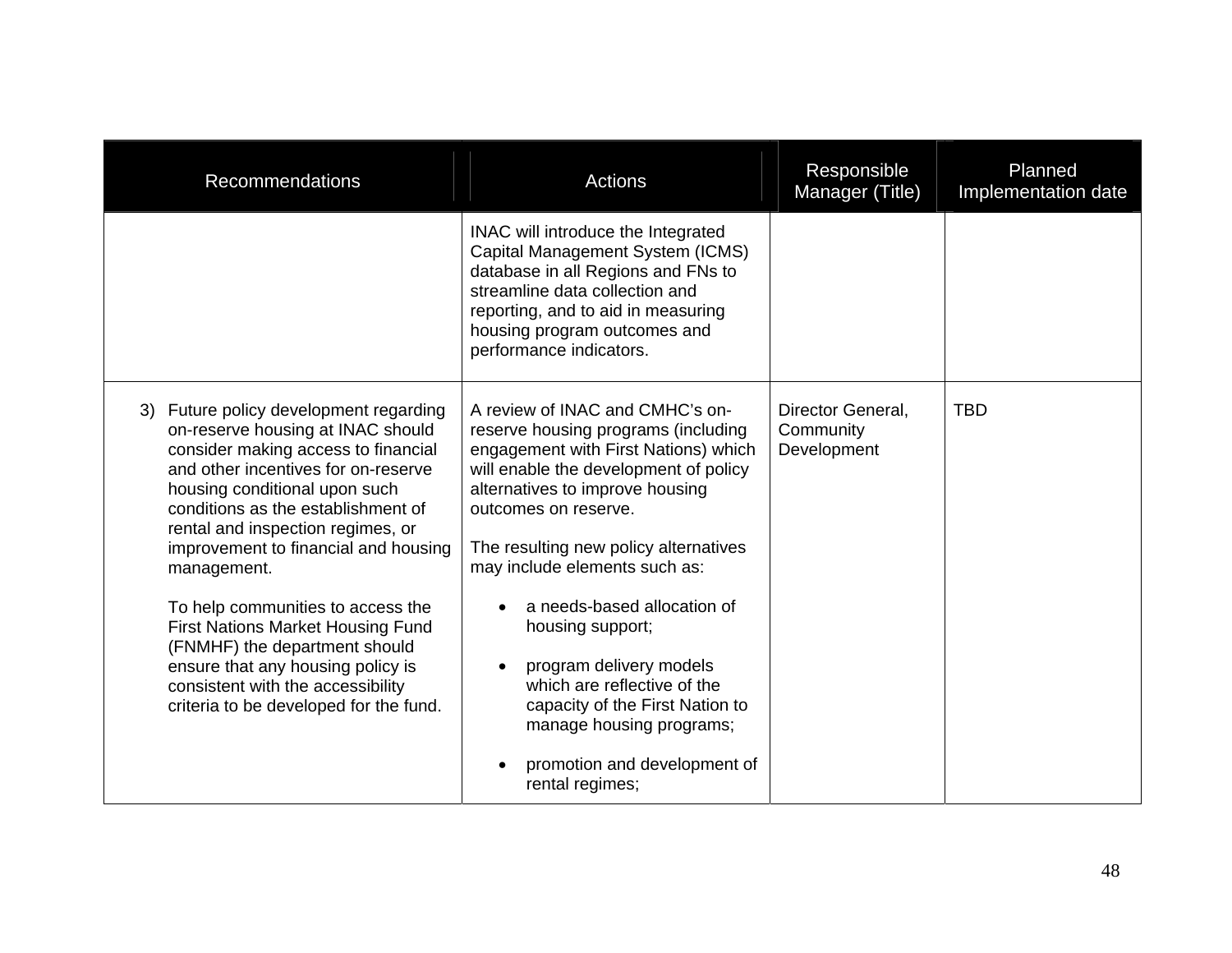| Recommendations | Actions                                                                                                                                           | Responsible<br>Manager (Title) | Planned<br>Implementation date |
|-----------------|---------------------------------------------------------------------------------------------------------------------------------------------------|--------------------------------|--------------------------------|
|                 | implementation of inspection<br>$\bullet$<br>regimes to ensure compliance<br>with the National Building<br>Code;                                  |                                |                                |
|                 | inspection of homes by<br>qualified building inspectors<br>reducing the incidence of<br>mould and improving the<br>lifecycle of homes on reserve; |                                |                                |
|                 | promotion of market housing<br>$\bullet$<br>opportunities, such as the First<br>Nations Market Housing Fund<br>(FNMHF);                           |                                |                                |
|                 | adoption of alternative<br>financing options for<br>infrastructure to increase the<br>supply of serviced lots;                                    |                                |                                |
|                 | consistent collection and<br>reinvestment of shelter<br>allowance payments for First<br>Nations housing;                                          |                                |                                |
|                 | appropriate coordination of<br>roles in First Nation housing<br>between the main partners                                                         |                                |                                |